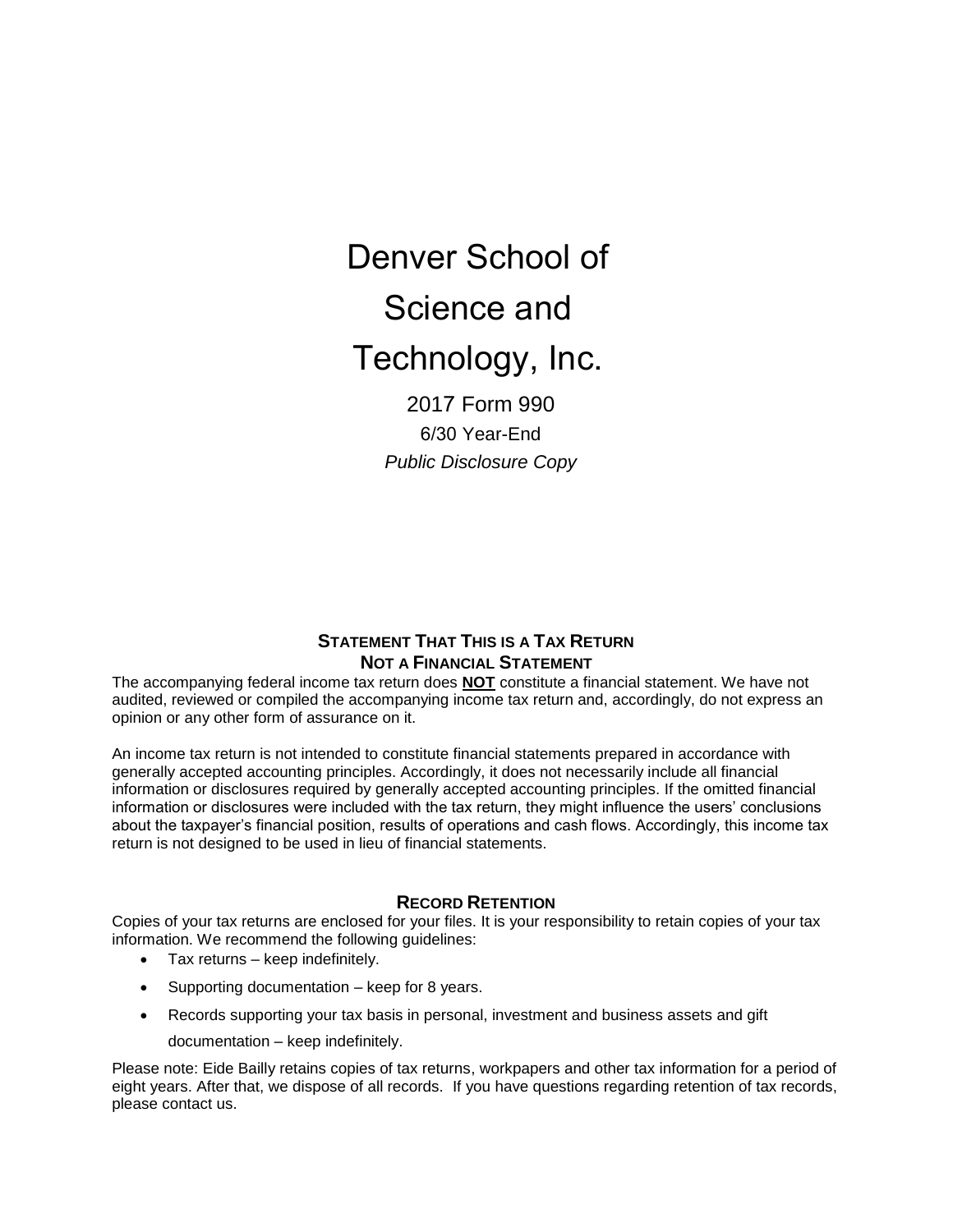|                         |                               |                            | ** PUBLIC DISCLOSURE COPY **                                                                                                                                               |                                                           |                                            |
|-------------------------|-------------------------------|----------------------------|----------------------------------------------------------------------------------------------------------------------------------------------------------------------------|-----------------------------------------------------------|--------------------------------------------|
|                         |                               |                            | <b>Return of Organization Exempt From Income Tax</b>                                                                                                                       |                                                           | OMB No. 1545-0047                          |
|                         | 99                            |                            | Under section 501(c), 527, or 4947(a)(1) of the Internal Revenue Code (except private foundations)                                                                         |                                                           |                                            |
|                         |                               | Department of the Treasury | Do not enter social security numbers on this form as it may be made public.                                                                                                |                                                           | <b>Open to Public</b>                      |
|                         |                               | Internal Revenue Service   | Go to www.irs.gov/Form990 for instructions and the latest information.                                                                                                     |                                                           | Inspection                                 |
|                         |                               |                            | JUL 1, 2017<br>A For the 2017 calendar year, or tax year beginning                                                                                                         | and ending JUN 30, 2018                                   |                                            |
|                         | <b>B</b> Check if applicable: |                            | C Name of organization                                                                                                                                                     | D Employer identification number                          |                                            |
|                         |                               |                            | DENVER SCHOOL OF SCIENCE AND TECHNOLOGY,                                                                                                                                   |                                                           |                                            |
|                         | Address<br>change             | INC.                       |                                                                                                                                                                            |                                                           |                                            |
|                         | Name<br>change                |                            | Doing business as                                                                                                                                                          |                                                           | 84-1602733                                 |
|                         | Initial<br>return             |                            | Number and street (or P.O. box if mail is not delivered to street address)<br>Room/suite                                                                                   | E Telephone number                                        |                                            |
|                         | Final<br>return/              |                            | 2000<br>3401 QUEBEC STREET                                                                                                                                                 |                                                           | $303 - 524 - 6324$                         |
|                         | termin-<br>ated               |                            | City or town, state or province, country, and ZIP or foreign postal code                                                                                                   | G Gross receipts \$                                       | 12,553,588.                                |
|                         | Amended<br>return             |                            | 80207<br>DENVER, CO                                                                                                                                                        | H(a) Is this a group return                               |                                            |
|                         | Applica-<br>tion              |                            | F Name and address of principal officer: SCOTT WALKER                                                                                                                      | for subordinates?                                         | $\sqrt{}$ Yes $\sqrt{ \ \ }$ No            |
|                         | pending                       |                            | SAME AS C ABOVE                                                                                                                                                            | $H(b)$ Are all subordinates included? $\Box$ Yes          | <b>No</b>                                  |
|                         |                               |                            | Tax-exempt status: $X \ 501(c)(3)$<br>$501(c)$ (<br>$\sqrt{\frac{1}{1}}$ (insert no.)<br>$4947(a)(1)$ or                                                                   | 527                                                       | If "No," attach a list. (see instructions) |
|                         |                               |                            | J Website: WWW.DSSTPUBLICSCHOOLS.ORG                                                                                                                                       | $H(c)$ Group exemption number $\blacktriangleright$       |                                            |
|                         |                               |                            | <b>K</b> Form of organization: $\boxed{\mathbf{X}}$ Corporation<br>Trust<br>Association<br>Other $\blacktriangleright$                                                     | L Year of formation: $2001$ M State of legal domicile: CO |                                            |
|                         | Part I                        | Summary                    |                                                                                                                                                                            |                                                           |                                            |
|                         | 1                             |                            | Briefly describe the organization's mission or most significant activities: PROVIDE A TECHNOLOGY-RICH PUBLIC                                                               |                                                           |                                            |
|                         |                               |                            | SCHOOL LEARNING ENVIRONMENT FOR A DIVERSE GROUP OF STUDENTS.                                                                                                               |                                                           |                                            |
|                         | 2                             |                            | Check this box $\blacktriangleright$ $\Box$ if the organization discontinued its operations or disposed of more than 25% of its net assets.                                |                                                           |                                            |
|                         | 3                             |                            | Number of voting members of the governing body (Part VI, line 1a)                                                                                                          | 3                                                         | 16                                         |
|                         | 4                             |                            |                                                                                                                                                                            | $\overline{4}$                                            | 16                                         |
|                         | 5                             |                            | Total number of individuals employed in calendar year 2017 (Part V, line 2a) manufacture controller to intervent                                                           | $\overline{5}$                                            | 1002                                       |
|                         | 6                             |                            |                                                                                                                                                                            | 6                                                         | 16                                         |
| Activities & Governance |                               |                            |                                                                                                                                                                            | 7a                                                        | $\overline{0}$ .                           |
|                         |                               |                            |                                                                                                                                                                            | 7b                                                        | $0$ .                                      |
|                         |                               |                            |                                                                                                                                                                            | <b>Prior Year</b>                                         | <b>Current Year</b>                        |
|                         | 8                             |                            |                                                                                                                                                                            | 1,934,464.                                                | 979,623.                                   |
|                         | 9                             |                            | Program service revenue (Part VIII, line 2g)                                                                                                                               | 7,469,749.                                                | 10,949,069.                                |
| Revenue                 | 10                            |                            |                                                                                                                                                                            | 630, 375.                                                 | 612,597.                                   |
|                         | 11                            |                            | Other revenue (Part VIII, column (A), lines 5, 6d, 8c, 9c, 10c, and 11e)                                                                                                   | 0.                                                        |                                            |
|                         | 12                            |                            | Total revenue - add lines 8 through 11 (must equal Part VIII, column (A), line 12)                                                                                         | 10,034,588.                                               | 12,541,289.                                |
|                         | 13                            |                            | Grants and similar amounts paid (Part IX, column (A), lines 1-3)                                                                                                           | 3,698,875.                                                | 3,827,723.                                 |
|                         | 14                            |                            | Benefits paid to or for members (Part IX, column (A), line 4)                                                                                                              | о.                                                        |                                            |
|                         |                               |                            | 15 Salaries, other compensation, employee benefits (Part IX, column (A), lines 5-10)                                                                                       | 5,689,141.                                                | 7,263,920.                                 |
| Expenses                |                               |                            |                                                                                                                                                                            | О.                                                        | ο.                                         |
|                         |                               |                            |                                                                                                                                                                            |                                                           |                                            |
|                         |                               |                            | 17 Other expenses (Part IX, column (A), lines 11a-11d, 11f-24e)                                                                                                            | 5,397,553.                                                | 7,169,704.                                 |
|                         | 18                            |                            | Total expenses. Add lines 13-17 (must equal Part IX, column (A), line 25)                                                                                                  | 14,785,569.                                               | 18, 261, 347.                              |
|                         | 19                            |                            |                                                                                                                                                                            | $-4,750,981.$                                             | $\overline{5,720,058.}$                    |
| Net Assets or           |                               |                            |                                                                                                                                                                            | <b>Beginning of Current Year</b>                          | <b>End of Year</b>                         |
|                         | 20                            |                            | Total assets (Part X, line 16)                                                                                                                                             | 39, 184, 304.                                             | 35,631,037.                                |
|                         | 21                            |                            | Total liabilities (Part X, line 26)                                                                                                                                        | 568,039.                                                  | 2,941,808.                                 |
|                         | 22                            |                            |                                                                                                                                                                            | 38,616,265.                                               | 32,689,229.                                |
|                         | Part II                       | <b>Signature Block</b>     |                                                                                                                                                                            |                                                           |                                            |
|                         |                               |                            | Under penalties of perjury, I declare that I have examined this return, including accompanying schedules and statements, and to the best of my knowledge and belief, it is |                                                           |                                            |
|                         |                               |                            | true, correct, and complete. Declaration of preparer (other than officer) is based on all information of which preparer has any knowledge.                                 |                                                           |                                            |
|                         |                               |                            | Signature of officer                                                                                                                                                       | Date                                                      |                                            |
| Sign                    |                               |                            |                                                                                                                                                                            |                                                           |                                            |
| Here                    |                               |                            | SCOTT WALKER, CHIEF OPERATING OFFICER<br>Type or print name and title                                                                                                      |                                                           |                                            |
|                         |                               |                            |                                                                                                                                                                            | Date                                                      | PTIN                                       |
| Paid                    |                               | Print/Type preparer's name | Preparer's signature<br>KYLE FRITCH, CPA<br>KYLE FRITCH, CPA                                                                                                               | Check<br>$05/14/19$ self-employed                         | P01313374                                  |

|          | Print/Type preparer's name                                                                                   | Preparer's signature             | Date<br><b>PTIN</b><br>Check                       |  |  |  |  |  |  |  |
|----------|--------------------------------------------------------------------------------------------------------------|----------------------------------|----------------------------------------------------|--|--|--|--|--|--|--|
| Paid     | KYLE FRITCH, CPA                                                                                             | KYLE FRITCH,<br>CPA              | P01313374<br>$\left[05/14/19\right]$ self-employed |  |  |  |  |  |  |  |
| Preparer | $\blacktriangleright$ EIDE BAILLY, LLP<br>Firm's name                                                        |                                  | 45-0250958<br>Firm's EIN                           |  |  |  |  |  |  |  |
| Use Only | Firm's address $\sim$ 5299 DTC BLVD., STE. 1000                                                              |                                  |                                                    |  |  |  |  |  |  |  |
|          |                                                                                                              | GREENWOOD VILLAGE, CO 80111-3329 | Phone no. $303 - 770 - 5700$                       |  |  |  |  |  |  |  |
|          | <b>Yes</b><br>May the IRS discuss this return with the preparer shown above? (see instructions)<br>No        |                                  |                                                    |  |  |  |  |  |  |  |
|          | Form 990 (2017)<br>LHA For Paperwork Reduction Act Notice, see the separate instructions.<br>732001 11-28-17 |                                  |                                                    |  |  |  |  |  |  |  |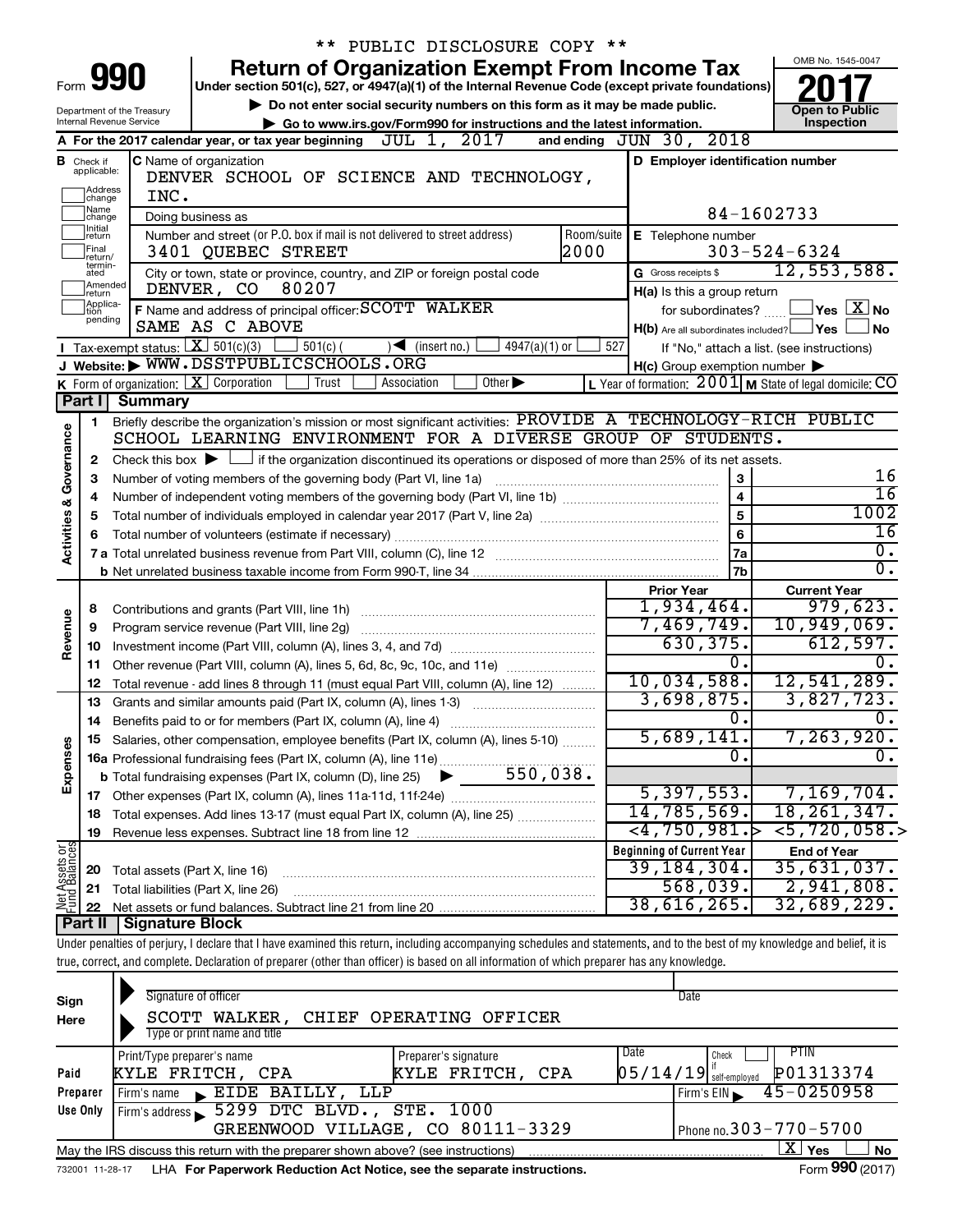|                | DENVER SCHOOL OF SCIENCE AND TECHNOLOGY,                                                                                                                         |
|----------------|------------------------------------------------------------------------------------------------------------------------------------------------------------------|
|                | 84-1602733<br>INC.<br>Page 2<br>Form 990 (2017)                                                                                                                  |
|                | Part III   Statement of Program Service Accomplishments                                                                                                          |
| 1              | Briefly describe the organization's mission:                                                                                                                     |
|                | DSST IS A CHARTER SCHOOL NETWORK THAT TRANSFORMS URBAN PUBLIC                                                                                                    |
|                | EDUCATION BY ELIMINATING EDUCATIONAL INEQUITY AND PREPARING ALL                                                                                                  |
|                | STUDENTS FOR SUCCESS IN COLLEGE AND THE 21ST CENTURY.                                                                                                            |
|                |                                                                                                                                                                  |
| $\overline{2}$ | Did the organization undertake any significant program services during the year which were not listed on the                                                     |
|                | $\left\vert \mathsf{Yes}\right\vert \overline{\mathsf{X}}\left\vert \mathsf{No}\right\vert$<br>prior Form 990 or 990-EZ?                                         |
|                | If "Yes," describe these new services on Schedule O.                                                                                                             |
| 3              | $\sqrt{}$ Yes $\sqrt{ \ \overline{\text{X}}}$ No<br>Did the organization cease conducting, or make significant changes in how it conducts, any program services? |
|                | If "Yes," describe these changes on Schedule O.                                                                                                                  |
| 4              | Describe the organization's program service accomplishments for each of its three largest program services, as measured by expenses.                             |
|                | Section 501(c)(3) and 501(c)(4) organizations are required to report the amount of grants and allocations to others, the total expenses, and                     |
|                | revenue, if any, for each program service reported.                                                                                                              |
| 4a             | 13, 163, 868. including grants of \$3, 827, 723. ) (Revenue \$<br>10,949,069.<br>) (Expenses \$<br>(Code:                                                        |
|                | PROVIDING FUNDING AND MANAGEMENT SERVICES FOR THE ESTABLISHMENT AND                                                                                              |
|                | GROWTH OF PUBLIC SCHOOLS. DSST CURRENTLY SERVES A STUDENT POPULATION OF                                                                                          |
|                | 5,300 IN 13 SCHOOLS GROWING 13% PER YEAR. AT FULL ENROLLMENT IN 2025,                                                                                            |
|                | DSST WILL SERVE 10,500 STUDENTS IN 22 SCHOOLS, APPROXIMATELY 25% OF THE                                                                                          |
|                | DENVER PUBLIC SCHOOL SECONDARY SCHOOL POPULATION. TO DATE DSST HAS<br>PREPARED 100% OF OUR GRADUATES TO ATTEND A FOUR YEAR COLLEGE. DSST                         |
|                | SCHOOLS ARE RECOGNIZED AMONG THE TOP PERFORMING SCHOOLS IN COLORADO.                                                                                             |
|                |                                                                                                                                                                  |
|                |                                                                                                                                                                  |
|                |                                                                                                                                                                  |
|                |                                                                                                                                                                  |
|                |                                                                                                                                                                  |
| 4b             | $\overbrace{0}$ (Code: $\overbrace{0}$ ) (Expenses \$                                                                                                            |
|                |                                                                                                                                                                  |
|                |                                                                                                                                                                  |
|                |                                                                                                                                                                  |
|                |                                                                                                                                                                  |
|                |                                                                                                                                                                  |
|                |                                                                                                                                                                  |
|                |                                                                                                                                                                  |
|                |                                                                                                                                                                  |
|                |                                                                                                                                                                  |
|                |                                                                                                                                                                  |
|                |                                                                                                                                                                  |
|                |                                                                                                                                                                  |
| 4c             | $\left(\text{Code:} \right)$ $\left(\text{Expenses $}\right)$<br>) (Revenue \$<br>including grants of \$                                                         |
|                |                                                                                                                                                                  |
|                |                                                                                                                                                                  |
|                |                                                                                                                                                                  |
|                |                                                                                                                                                                  |
|                |                                                                                                                                                                  |
|                |                                                                                                                                                                  |
|                |                                                                                                                                                                  |
|                |                                                                                                                                                                  |
|                |                                                                                                                                                                  |
|                |                                                                                                                                                                  |
|                |                                                                                                                                                                  |
| 4d             | Other program services (Describe in Schedule O.)                                                                                                                 |
|                | (Expenses \$<br>Revenue \$<br>including grants of \$                                                                                                             |
|                | 13, 163, 868.<br>4e Total program service expenses                                                                                                               |
|                | nnn.                                                                                                                                                             |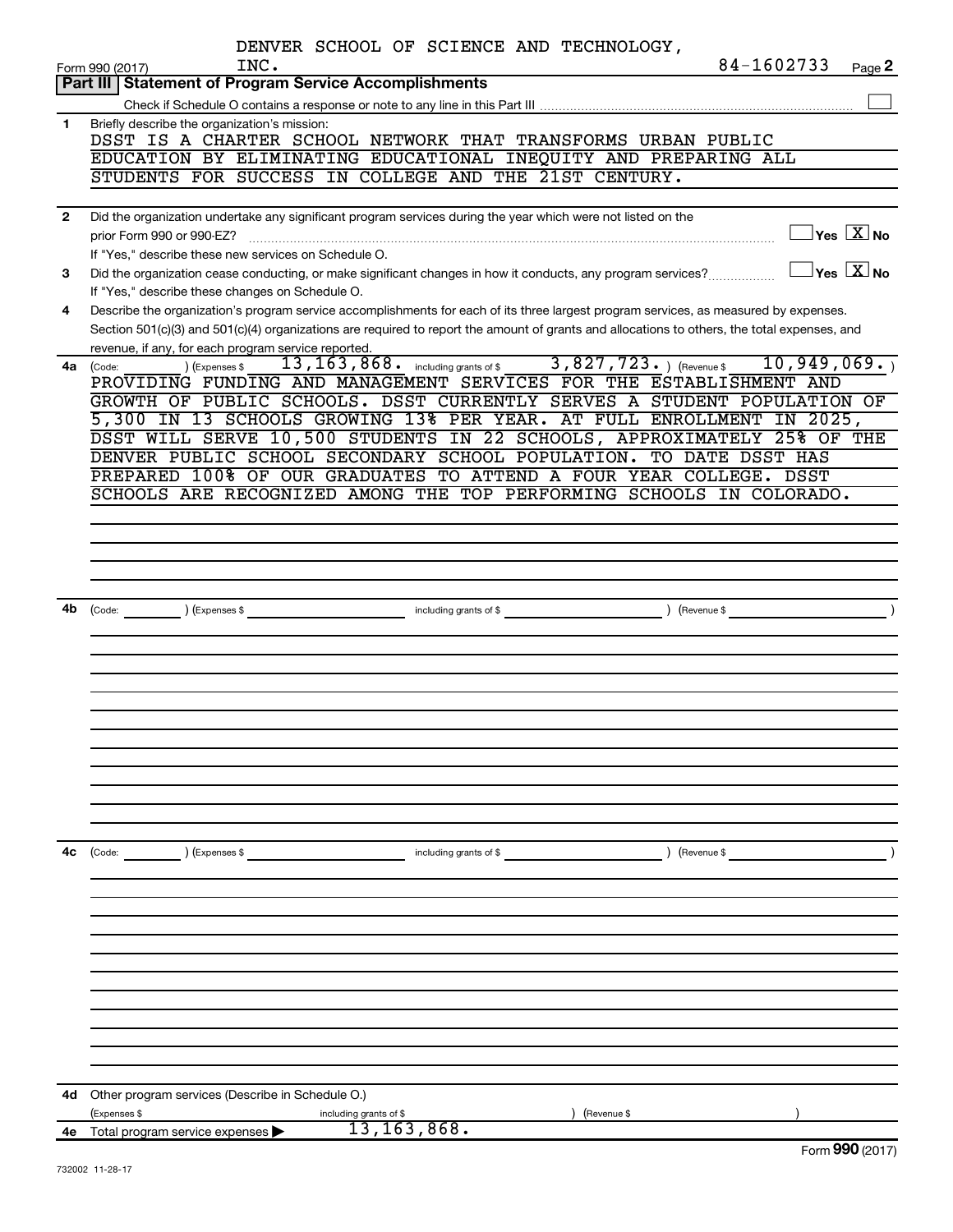|     | Part IV   Checklist of Required Schedules                                                                                                                                                                                                                                                                                                                            |                |                       |                         |
|-----|----------------------------------------------------------------------------------------------------------------------------------------------------------------------------------------------------------------------------------------------------------------------------------------------------------------------------------------------------------------------|----------------|-----------------------|-------------------------|
|     |                                                                                                                                                                                                                                                                                                                                                                      |                | Yes                   | No                      |
| 1   | Is the organization described in section 501(c)(3) or $4947(a)(1)$ (other than a private foundation)?                                                                                                                                                                                                                                                                |                |                       |                         |
|     |                                                                                                                                                                                                                                                                                                                                                                      | 1              | X                     |                         |
| 2   |                                                                                                                                                                                                                                                                                                                                                                      | $\overline{2}$ | $\overline{\text{x}}$ |                         |
| 3   | Did the organization engage in direct or indirect political campaign activities on behalf of or in opposition to candidates for                                                                                                                                                                                                                                      |                |                       |                         |
|     |                                                                                                                                                                                                                                                                                                                                                                      | 3              |                       | x                       |
| 4   | Section 501(c)(3) organizations. Did the organization engage in lobbying activities, or have a section 501(h) election in effect                                                                                                                                                                                                                                     |                |                       |                         |
|     |                                                                                                                                                                                                                                                                                                                                                                      | 4              |                       | x                       |
| 5   | Is the organization a section 501(c)(4), 501(c)(5), or 501(c)(6) organization that receives membership dues, assessments, or                                                                                                                                                                                                                                         |                |                       |                         |
|     |                                                                                                                                                                                                                                                                                                                                                                      | 5              |                       | х                       |
| 6   | Did the organization maintain any donor advised funds or any similar funds or accounts for which donors have the right to                                                                                                                                                                                                                                            |                |                       |                         |
|     | provide advice on the distribution or investment of amounts in such funds or accounts? If "Yes," complete Schedule D, Part I                                                                                                                                                                                                                                         | 6              |                       | х                       |
| 7   | Did the organization receive or hold a conservation easement, including easements to preserve open space,                                                                                                                                                                                                                                                            |                |                       |                         |
|     | the environment, historic land areas, or historic structures? If "Yes," complete Schedule D, Part II                                                                                                                                                                                                                                                                 | $\overline{7}$ |                       | х                       |
| 8   | Did the organization maintain collections of works of art, historical treasures, or other similar assets? If "Yes," complete                                                                                                                                                                                                                                         |                |                       |                         |
|     |                                                                                                                                                                                                                                                                                                                                                                      | 8              |                       | х                       |
| 9   | Schedule D, Part III <b>Marting Constructs</b> 2014 11 2014 12:00 12:00 12:00 12:00 12:00 12:00 12:00 12:00 12:00 12:00 12:00 12:00 12:00 12:00 12:00 12:00 12:00 12:00 12:00 12:00 12:00 12:00 12:00 12:00 12:00 12:00 12:00 12:00<br>Did the organization report an amount in Part X, line 21, for escrow or custodial account liability, serve as a custodian for |                |                       |                         |
|     | amounts not listed in Part X; or provide credit counseling, debt management, credit repair, or debt negotiation services?                                                                                                                                                                                                                                            |                |                       |                         |
|     | If "Yes," complete Schedule D, Part IV                                                                                                                                                                                                                                                                                                                               | 9              |                       | х                       |
|     | Did the organization, directly or through a related organization, hold assets in temporarily restricted endowments, permanent                                                                                                                                                                                                                                        |                |                       |                         |
| 10  |                                                                                                                                                                                                                                                                                                                                                                      | 10             | х                     |                         |
|     | If the organization's answer to any of the following questions is "Yes," then complete Schedule D, Parts VI, VII, VIII, IX, or X                                                                                                                                                                                                                                     |                |                       |                         |
| 11  |                                                                                                                                                                                                                                                                                                                                                                      |                |                       |                         |
|     | as applicable.                                                                                                                                                                                                                                                                                                                                                       |                |                       |                         |
|     | a Did the organization report an amount for land, buildings, and equipment in Part X, line 10? If "Yes," complete Schedule D,                                                                                                                                                                                                                                        |                | X                     |                         |
|     | Part VI                                                                                                                                                                                                                                                                                                                                                              | 11a            |                       |                         |
|     | <b>b</b> Did the organization report an amount for investments - other securities in Part X, line 12 that is 5% or more of its total                                                                                                                                                                                                                                 |                |                       | х                       |
|     |                                                                                                                                                                                                                                                                                                                                                                      | 11b            |                       |                         |
|     | c Did the organization report an amount for investments - program related in Part X, line 13 that is 5% or more of its total                                                                                                                                                                                                                                         |                |                       | х                       |
|     |                                                                                                                                                                                                                                                                                                                                                                      | 11c            |                       |                         |
|     | d Did the organization report an amount for other assets in Part X, line 15 that is 5% or more of its total assets reported in                                                                                                                                                                                                                                       |                | X                     |                         |
|     |                                                                                                                                                                                                                                                                                                                                                                      | 11d            |                       | $\overline{\mathbf{X}}$ |
|     | e Did the organization report an amount for other liabilities in Part X, line 25? If "Yes," complete Schedule D, Part X                                                                                                                                                                                                                                              | 11e            |                       |                         |
| f   | Did the organization's separate or consolidated financial statements for the tax year include a footnote that addresses                                                                                                                                                                                                                                              |                |                       |                         |
|     | the organization's liability for uncertain tax positions under FIN 48 (ASC 740)? If "Yes," complete Schedule D, Part X                                                                                                                                                                                                                                               | 11f            | X                     |                         |
|     | 12a Did the organization obtain separate, independent audited financial statements for the tax year? If "Yes," complete                                                                                                                                                                                                                                              |                |                       |                         |
|     | Schedule D, Parts XI and XII                                                                                                                                                                                                                                                                                                                                         | 12a            |                       | x                       |
| b   | Was the organization included in consolidated, independent audited financial statements for the tax year?                                                                                                                                                                                                                                                            |                |                       |                         |
|     | If "Yes," and if the organization answered "No" to line 12a, then completing Schedule D, Parts XI and XII is optional                                                                                                                                                                                                                                                | 12b            | X                     |                         |
| 13  |                                                                                                                                                                                                                                                                                                                                                                      | 13             |                       | Χ<br>X                  |
| 14a |                                                                                                                                                                                                                                                                                                                                                                      | 14a            |                       |                         |
| b   | Did the organization have aggregate revenues or expenses of more than \$10,000 from grantmaking, fundraising, business,                                                                                                                                                                                                                                              |                |                       |                         |
|     | investment, and program service activities outside the United States, or aggregate foreign investments valued at \$100,000                                                                                                                                                                                                                                           |                |                       |                         |
|     |                                                                                                                                                                                                                                                                                                                                                                      | 14b            |                       | x                       |
| 15  | Did the organization report on Part IX, column (A), line 3, more than \$5,000 of grants or other assistance to or for any                                                                                                                                                                                                                                            |                |                       |                         |
|     |                                                                                                                                                                                                                                                                                                                                                                      | 15             |                       | х                       |
| 16  | Did the organization report on Part IX, column (A), line 3, more than \$5,000 of aggregate grants or other assistance to                                                                                                                                                                                                                                             |                |                       |                         |
|     |                                                                                                                                                                                                                                                                                                                                                                      | 16             |                       | х                       |
| 17  | Did the organization report a total of more than \$15,000 of expenses for professional fundraising services on Part IX,                                                                                                                                                                                                                                              |                |                       |                         |
|     |                                                                                                                                                                                                                                                                                                                                                                      | 17             |                       | х                       |
| 18  | Did the organization report more than \$15,000 total of fundraising event gross income and contributions on Part VIII, lines                                                                                                                                                                                                                                         |                |                       |                         |
|     |                                                                                                                                                                                                                                                                                                                                                                      | 18             |                       | х                       |
| 19  | Did the organization report more than \$15,000 of gross income from gaming activities on Part VIII, line 9a? If "Yes,"                                                                                                                                                                                                                                               |                |                       |                         |
|     |                                                                                                                                                                                                                                                                                                                                                                      | 19             |                       | x                       |

Form (2017) **990**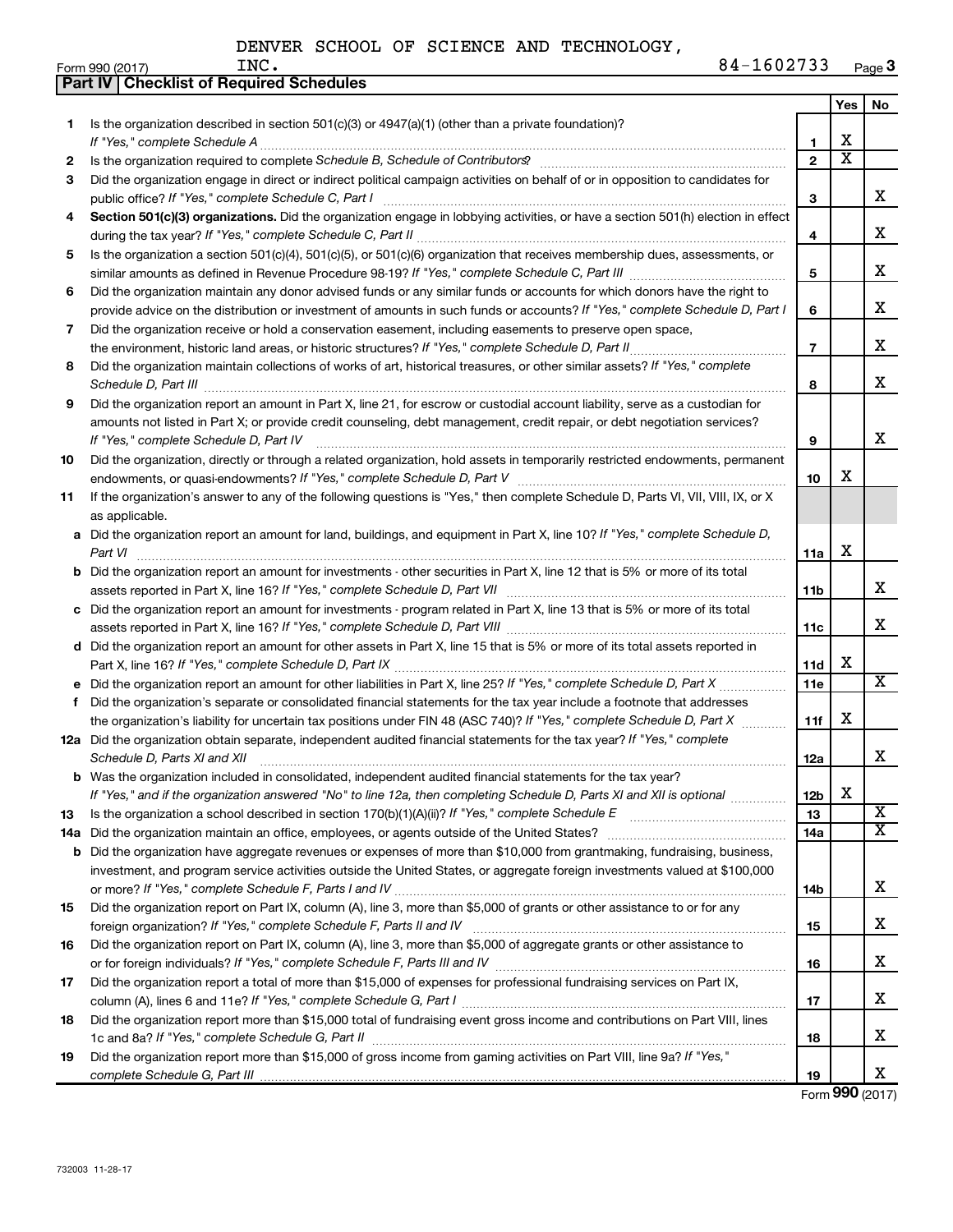|    | <b>Part IV   Checklist of Required Schedules (continued)</b>                                                                        |                 |     |                         |
|----|-------------------------------------------------------------------------------------------------------------------------------------|-----------------|-----|-------------------------|
|    |                                                                                                                                     |                 | Yes | No                      |
|    | 20a Did the organization operate one or more hospital facilities? If "Yes," complete Schedule H                                     | 20a             |     | x                       |
|    |                                                                                                                                     | 20 <sub>b</sub> |     |                         |
| 21 | Did the organization report more than \$5,000 of grants or other assistance to any domestic organization or                         |                 |     |                         |
|    |                                                                                                                                     | 21              | X   |                         |
| 22 | Did the organization report more than \$5,000 of grants or other assistance to or for domestic individuals on                       |                 |     |                         |
|    |                                                                                                                                     | 22              |     | x                       |
| 23 | Did the organization answer "Yes" to Part VII, Section A, line 3, 4, or 5 about compensation of the organization's current          |                 |     |                         |
|    | and former officers, directors, trustees, key employees, and highest compensated employees? If "Yes," complete                      |                 |     |                         |
|    | Schedule J <b>Execute Schedule J Execute Schedule J</b>                                                                             | 23              | X   |                         |
|    | 24a Did the organization have a tax-exempt bond issue with an outstanding principal amount of more than \$100,000 as of the         |                 |     |                         |
|    | last day of the year, that was issued after December 31, 2002? If "Yes," answer lines 24b through 24d and complete                  |                 |     |                         |
|    | Schedule K. If "No", go to line 25a                                                                                                 | 24a             |     | x                       |
| b  |                                                                                                                                     | 24 <sub>b</sub> |     |                         |
|    | Did the organization maintain an escrow account other than a refunding escrow at any time during the year to defease                |                 |     |                         |
|    |                                                                                                                                     | 24c             |     |                         |
|    |                                                                                                                                     | 24d             |     |                         |
|    | 25a Section 501(c)(3), 501(c)(4), and 501(c)(29) organizations. Did the organization engage in an excess benefit                    |                 |     |                         |
|    |                                                                                                                                     | 25a             |     | x                       |
|    | <b>b</b> Is the organization aware that it engaged in an excess benefit transaction with a disqualified person in a prior year, and |                 |     |                         |
|    | that the transaction has not been reported on any of the organization's prior Forms 990 or 990-EZ? If "Yes," complete               |                 |     |                         |
|    | Schedule L, Part I                                                                                                                  | 25b             |     | х                       |
| 26 | Did the organization report any amount on Part X, line 5, 6, or 22 for receivables from or payables to any current or               |                 |     |                         |
|    | former officers, directors, trustees, key employees, highest compensated employees, or disqualified persons? If "Yes,"              |                 |     |                         |
|    | complete Schedule L, Part II                                                                                                        | 26              |     | х                       |
| 27 | Did the organization provide a grant or other assistance to an officer, director, trustee, key employee, substantial                |                 |     |                         |
|    | contributor or employee thereof, a grant selection committee member, or to a 35% controlled entity or family member                 |                 |     |                         |
|    |                                                                                                                                     | 27              |     | х                       |
| 28 | Was the organization a party to a business transaction with one of the following parties (see Schedule L, Part IV                   |                 |     |                         |
|    | instructions for applicable filing thresholds, conditions, and exceptions):                                                         |                 |     |                         |
| а  | A current or former officer, director, trustee, or key employee? If "Yes," complete Schedule L, Part IV                             | 28a             |     | x                       |
| b  | A family member of a current or former officer, director, trustee, or key employee? If "Yes," complete Schedule L, Part IV          | 28b             |     | $\overline{\textbf{X}}$ |
|    | c An entity of which a current or former officer, director, trustee, or key employee (or a family member thereof) was an officer,   |                 |     |                         |
|    | director, trustee, or direct or indirect owner? If "Yes," complete Schedule L, Part IV                                              | 28c             |     | х                       |
| 29 |                                                                                                                                     | 29              |     | $\overline{\textbf{X}}$ |
| 30 | Did the organization receive contributions of art, historical treasures, or other similar assets, or qualified conservation         |                 |     |                         |
|    |                                                                                                                                     | 30              |     | Χ                       |
| 31 | Did the organization liquidate, terminate, or dissolve and cease operations?                                                        |                 |     |                         |
|    |                                                                                                                                     | 31              |     | x                       |
| 32 | Did the organization sell, exchange, dispose of, or transfer more than 25% of its net assets? If "Yes," complete                    |                 |     | x                       |
|    |                                                                                                                                     | 32              |     |                         |
| 33 | Did the organization own 100% of an entity disregarded as separate from the organization under Regulations                          |                 |     | x                       |
|    |                                                                                                                                     | 33              |     |                         |
| 34 | Was the organization related to any tax-exempt or taxable entity? If "Yes," complete Schedule R, Part II, III, or IV, and           |                 |     | х                       |
|    | Part V, line 1                                                                                                                      | 34              |     | X                       |
|    |                                                                                                                                     | 35a             |     |                         |
|    | b If "Yes" to line 35a, did the organization receive any payment from or engage in any transaction with a controlled entity         |                 |     |                         |
|    |                                                                                                                                     | 35b             |     |                         |
| 36 | Section 501(c)(3) organizations. Did the organization make any transfers to an exempt non-charitable related organization?          |                 |     | x                       |
|    |                                                                                                                                     | 36              |     |                         |
| 37 | Did the organization conduct more than 5% of its activities through an entity that is not a related organization                    |                 |     | x                       |
|    |                                                                                                                                     | 37              |     |                         |
| 38 | Did the organization complete Schedule O and provide explanations in Schedule O for Part VI, lines 11b and 19?                      | 38              | х   |                         |
|    |                                                                                                                                     |                 |     |                         |

Form (2017) **990**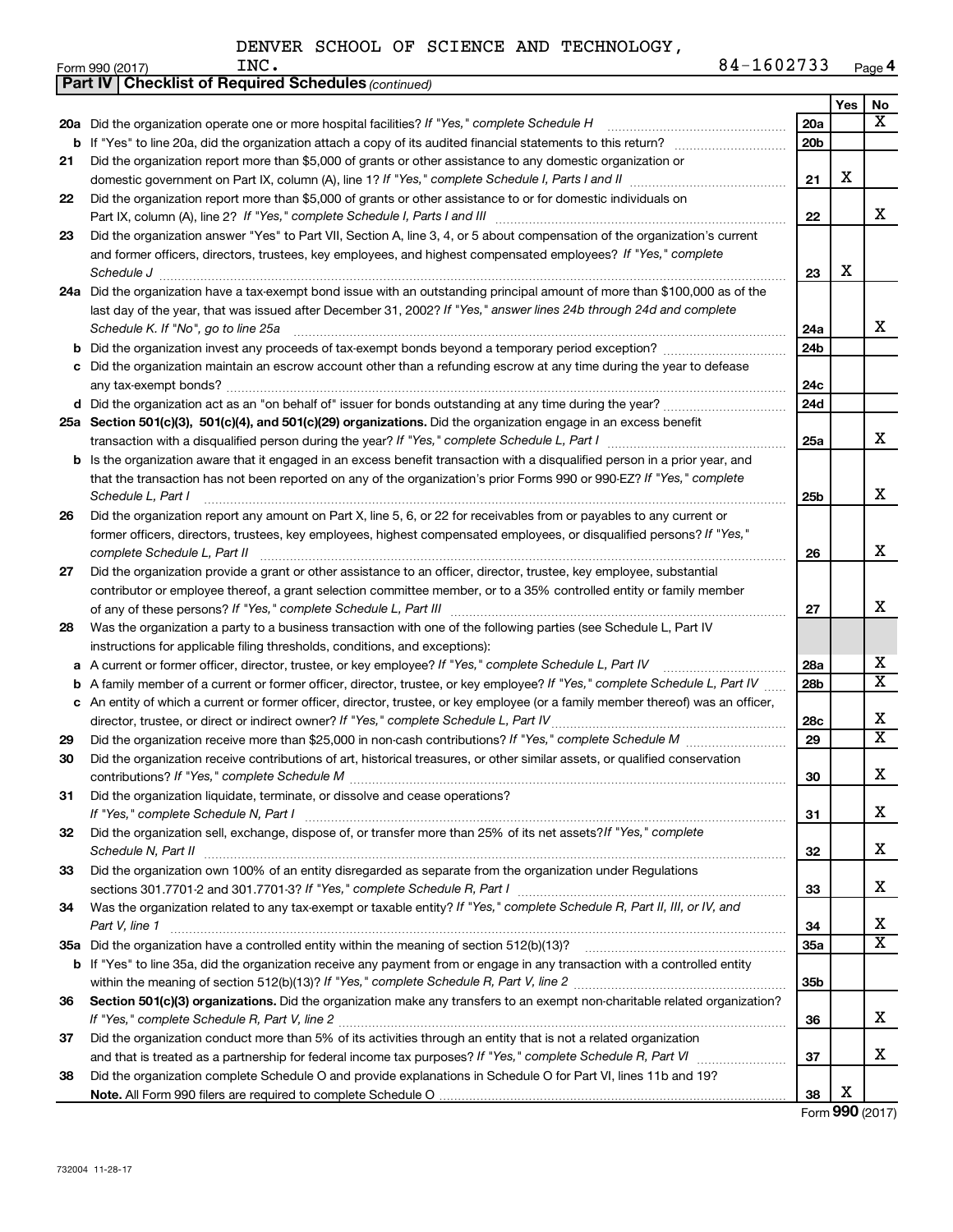| Part V  |                                                                                                                                                 | <b>Statements Regarding Other IRS Filings and Tax Compliance</b>                                                                   |                 |    |                |     |                              |  |  |
|---------|-------------------------------------------------------------------------------------------------------------------------------------------------|------------------------------------------------------------------------------------------------------------------------------------|-----------------|----|----------------|-----|------------------------------|--|--|
|         |                                                                                                                                                 | Check if Schedule O contains a response or note to any line in this Part V                                                         |                 |    |                |     |                              |  |  |
|         |                                                                                                                                                 |                                                                                                                                    |                 |    |                | Yes | <b>No</b>                    |  |  |
|         |                                                                                                                                                 |                                                                                                                                    | 1a              | 71 |                |     |                              |  |  |
|         |                                                                                                                                                 | Enter the number of Forms W-2G included in line 1a. Enter -0- if not applicable                                                    | 1b              |    |                |     |                              |  |  |
| с       |                                                                                                                                                 | Did the organization comply with backup withholding rules for reportable payments to vendors and reportable gaming                 |                 |    |                |     |                              |  |  |
|         |                                                                                                                                                 |                                                                                                                                    |                 |    |                |     |                              |  |  |
|         | 2a Enter the number of employees reported on Form W-3, Transmittal of Wage and Tax Statements,                                                  |                                                                                                                                    |                 |    |                |     |                              |  |  |
|         | 1002<br>filed for the calendar year ending with or within the year covered by this return<br>2a                                                 |                                                                                                                                    |                 |    |                |     |                              |  |  |
|         |                                                                                                                                                 | <b>b</b> If at least one is reported on line 2a, did the organization file all required federal employment tax returns?            |                 |    | 2 <sub>b</sub> | х   |                              |  |  |
|         |                                                                                                                                                 |                                                                                                                                    |                 |    |                |     |                              |  |  |
|         |                                                                                                                                                 | 3a Did the organization have unrelated business gross income of \$1,000 or more during the year?                                   |                 |    | За             |     | x                            |  |  |
|         |                                                                                                                                                 | <b>b</b> If "Yes," has it filed a Form 990-T for this year? If "No," to line 3b, provide an explanation in Schedule O              |                 |    | 3b             |     |                              |  |  |
|         |                                                                                                                                                 | 4a At any time during the calendar year, did the organization have an interest in, or a signature or other authority over, a       |                 |    |                |     |                              |  |  |
|         |                                                                                                                                                 | financial account in a foreign country (such as a bank account, securities account, or other financial account)?                   |                 |    | 4a             |     | х                            |  |  |
|         |                                                                                                                                                 | <b>b</b> If "Yes," enter the name of the foreign country:                                                                          |                 |    |                |     |                              |  |  |
|         |                                                                                                                                                 | See instructions for filing requirements for FinCEN Form 114, Report of Foreign Bank and Financial Accounts (FBAR).                |                 |    |                |     |                              |  |  |
|         |                                                                                                                                                 |                                                                                                                                    |                 |    | 5a             |     | x                            |  |  |
|         |                                                                                                                                                 |                                                                                                                                    |                 |    | 5 <sub>b</sub> |     | $\overline{\mathtt{x}}$      |  |  |
|         |                                                                                                                                                 |                                                                                                                                    |                 |    | 5c             |     |                              |  |  |
|         |                                                                                                                                                 | 6a Does the organization have annual gross receipts that are normally greater than \$100,000, and did the organization solicit     |                 |    |                |     |                              |  |  |
|         |                                                                                                                                                 | any contributions that were not tax deductible as charitable contributions?                                                        |                 |    | 6a             |     | x                            |  |  |
|         |                                                                                                                                                 | <b>b</b> If "Yes," did the organization include with every solicitation an express statement that such contributions or gifts      |                 |    |                |     |                              |  |  |
|         |                                                                                                                                                 | were not tax deductible?                                                                                                           |                 |    | 6b             |     |                              |  |  |
| 7       |                                                                                                                                                 | Organizations that may receive deductible contributions under section 170(c).                                                      |                 |    | 7a             |     | x                            |  |  |
|         | Did the organization receive a payment in excess of \$75 made partly as a contribution and partly for goods and services provided to the payor? |                                                                                                                                    |                 |    |                |     |                              |  |  |
|         |                                                                                                                                                 |                                                                                                                                    |                 |    |                |     |                              |  |  |
| С       |                                                                                                                                                 | Did the organization sell, exchange, or otherwise dispose of tangible personal property for which it was required                  |                 |    |                |     |                              |  |  |
|         |                                                                                                                                                 | to file Form 8282?                                                                                                                 |                 |    | 7c             |     | х                            |  |  |
|         |                                                                                                                                                 |                                                                                                                                    | 7d              |    |                |     |                              |  |  |
|         |                                                                                                                                                 | Did the organization receive any funds, directly or indirectly, to pay premiums on a personal benefit contract?                    |                 |    | 7е             |     | х<br>$\overline{\mathbf{X}}$ |  |  |
| Ť.      |                                                                                                                                                 | Did the organization, during the year, pay premiums, directly or indirectly, on a personal benefit contract?                       |                 |    | 7f             |     |                              |  |  |
| g       |                                                                                                                                                 | If the organization received a contribution of qualified intellectual property, did the organization file Form 8899 as required?   |                 |    | 7g             |     |                              |  |  |
|         |                                                                                                                                                 | If the organization received a contribution of cars, boats, airplanes, or other vehicles, did the organization file a Form 1098-C? |                 |    | 7h             |     |                              |  |  |
| 8       |                                                                                                                                                 | Sponsoring organizations maintaining donor advised funds. Did a donor advised fund maintained by the                               |                 |    |                |     |                              |  |  |
|         |                                                                                                                                                 | sponsoring organization have excess business holdings at any time during the year?                                                 |                 |    | 8              |     |                              |  |  |
| 9       |                                                                                                                                                 | Sponsoring organizations maintaining donor advised funds.                                                                          |                 |    |                |     |                              |  |  |
|         |                                                                                                                                                 | a Did the sponsoring organization make any taxable distributions under section 4966?                                               |                 |    | 9а             |     |                              |  |  |
| b       |                                                                                                                                                 | Did the sponsoring organization make a distribution to a donor, donor advisor, or related person?                                  |                 |    | 9b             |     |                              |  |  |
| 10<br>a |                                                                                                                                                 | Section 501(c)(7) organizations. Enter:                                                                                            | 10a             |    |                |     |                              |  |  |
| b       |                                                                                                                                                 | Gross receipts, included on Form 990, Part VIII, line 12, for public use of club facilities                                        | 10 <sub>b</sub> |    |                |     |                              |  |  |
| 11      |                                                                                                                                                 | Section 501(c)(12) organizations. Enter:                                                                                           |                 |    |                |     |                              |  |  |
|         |                                                                                                                                                 |                                                                                                                                    | 11a             |    |                |     |                              |  |  |
|         |                                                                                                                                                 | b Gross income from other sources (Do not net amounts due or paid to other sources against                                         |                 |    |                |     |                              |  |  |
|         |                                                                                                                                                 | amounts due or received from them.)                                                                                                | 11b             |    |                |     |                              |  |  |
|         |                                                                                                                                                 | 12a Section 4947(a)(1) non-exempt charitable trusts. Is the organization filing Form 990 in lieu of Form 1041?                     |                 |    | 12a            |     |                              |  |  |
|         |                                                                                                                                                 | <b>b</b> If "Yes," enter the amount of tax-exempt interest received or accrued during the year                                     | 12b             |    |                |     |                              |  |  |
| 13      |                                                                                                                                                 | Section 501(c)(29) qualified nonprofit health insurance issuers.                                                                   |                 |    |                |     |                              |  |  |
|         | a Is the organization licensed to issue qualified health plans in more than one state?                                                          |                                                                                                                                    |                 |    |                |     |                              |  |  |
|         | Note. See the instructions for additional information the organization must report on Schedule O.                                               |                                                                                                                                    |                 |    |                |     |                              |  |  |
|         |                                                                                                                                                 | <b>b</b> Enter the amount of reserves the organization is required to maintain by the states in which the                          |                 |    |                |     |                              |  |  |
|         |                                                                                                                                                 |                                                                                                                                    | 13 <sub>b</sub> |    |                |     |                              |  |  |
|         |                                                                                                                                                 | <b>c</b> Enter the amount of reserves on hand                                                                                      | 13с             |    |                |     |                              |  |  |
|         |                                                                                                                                                 | 14a Did the organization receive any payments for indoor tanning services during the tax year?                                     |                 |    | 14a            |     | X                            |  |  |
|         |                                                                                                                                                 |                                                                                                                                    |                 |    | 14b            |     |                              |  |  |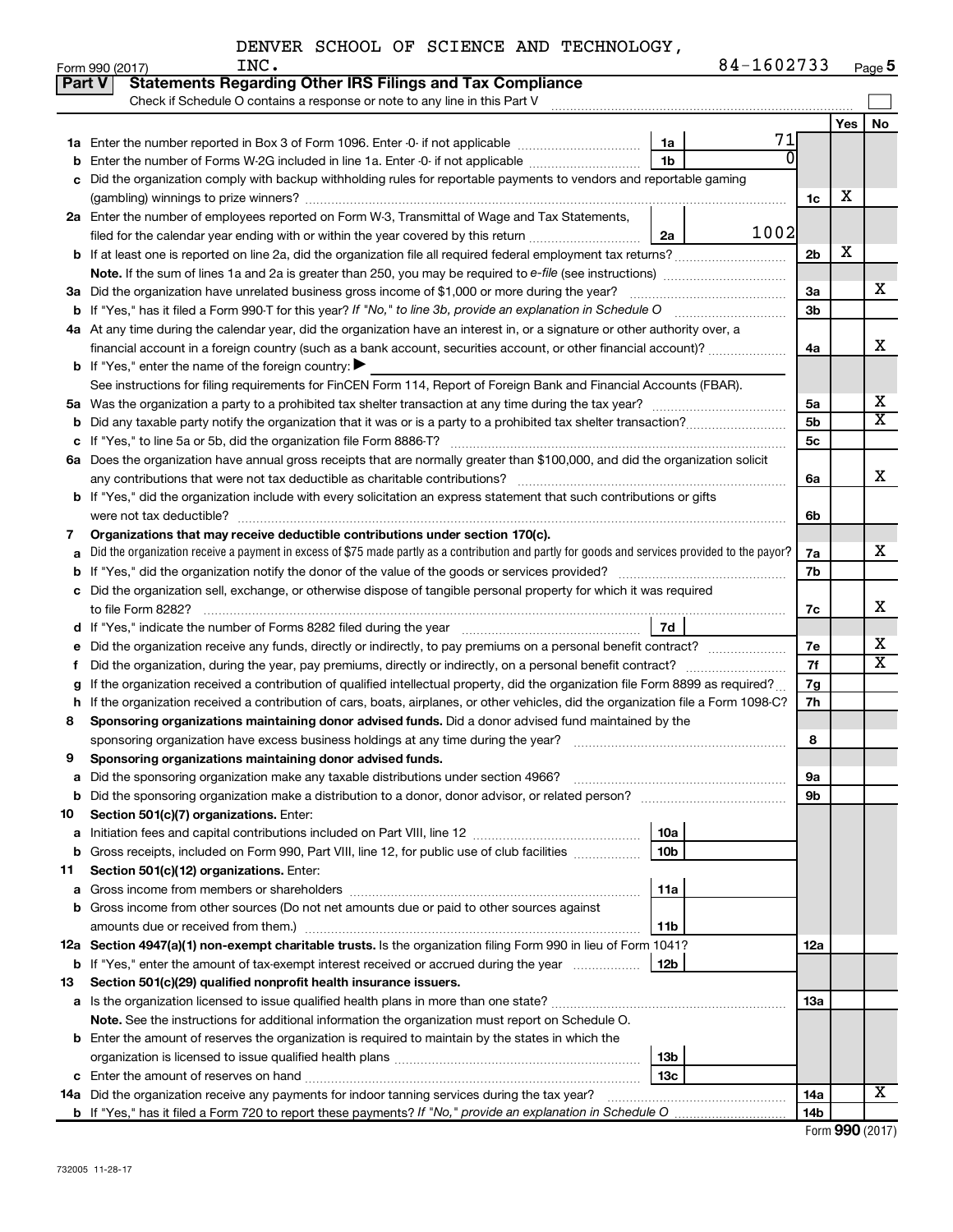| DENVER SCHOOL OF SCIENCE AND TECHNOLOGY, |  |  |  |  |  |
|------------------------------------------|--|--|--|--|--|
|------------------------------------------|--|--|--|--|--|

Form 990 (2017) Page **6** INC. 84-1602733

|    | Part VI<br>Governance, Management, and Disclosure For each "Yes" response to lines 2 through 7b below, and for a "No" response                                                                                                 |    |                        |                              |                               |  |  |  |  |  |
|----|--------------------------------------------------------------------------------------------------------------------------------------------------------------------------------------------------------------------------------|----|------------------------|------------------------------|-------------------------------|--|--|--|--|--|
|    | to line 8a, 8b, or 10b below, describe the circumstances, processes, or changes in Schedule O. See instructions.                                                                                                               |    |                        |                              |                               |  |  |  |  |  |
|    | Check if Schedule O contains a response or note to any line in this Part VI [100] [100] [100] [100] [100] [100] [100] [100] [100] [100] [100] [100] [100] [100] [100] [100] [100] [100] [100] [100] [100] [100] [100] [100] [1 |    |                        |                              | $\boxed{\textbf{X}}$          |  |  |  |  |  |
|    | <b>Section A. Governing Body and Management</b>                                                                                                                                                                                |    |                        |                              |                               |  |  |  |  |  |
|    |                                                                                                                                                                                                                                |    |                        | Yes                          | No                            |  |  |  |  |  |
|    | 16<br>1a<br>1a Enter the number of voting members of the governing body at the end of the tax year                                                                                                                             |    |                        |                              |                               |  |  |  |  |  |
|    | If there are material differences in voting rights among members of the governing body, or if the governing                                                                                                                    |    |                        |                              |                               |  |  |  |  |  |
|    | body delegated broad authority to an executive committee or similar committee, explain in Schedule O.                                                                                                                          |    |                        |                              |                               |  |  |  |  |  |
|    | <b>b</b> Enter the number of voting members included in line 1a, above, who are independent <i>manument</i><br>1b                                                                                                              | 16 |                        |                              |                               |  |  |  |  |  |
| 2  | Did any officer, director, trustee, or key employee have a family relationship or a business relationship with any other                                                                                                       |    |                        |                              |                               |  |  |  |  |  |
|    |                                                                                                                                                                                                                                |    |                        |                              |                               |  |  |  |  |  |
|    | Did the organization delegate control over management duties customarily performed by or under the direct supervision<br>3                                                                                                     |    |                        |                              |                               |  |  |  |  |  |
|    |                                                                                                                                                                                                                                |    | 3                      |                              | x                             |  |  |  |  |  |
| 4  | Did the organization make any significant changes to its governing documents since the prior Form 990 was filed?                                                                                                               |    | $\overline{4}$         |                              | $\overline{\textbf{x}}$       |  |  |  |  |  |
| 5  |                                                                                                                                                                                                                                |    | 5                      |                              | $\overline{\mathbf{x}}$       |  |  |  |  |  |
| 6  |                                                                                                                                                                                                                                |    | 6                      |                              | $\overline{\mathtt{x}}$       |  |  |  |  |  |
|    | 7a Did the organization have members, stockholders, or other persons who had the power to elect or appoint one or                                                                                                              |    |                        |                              |                               |  |  |  |  |  |
|    |                                                                                                                                                                                                                                |    | 7a                     |                              | x                             |  |  |  |  |  |
|    | b Are any governance decisions of the organization reserved to (or subject to approval by) members, stockholders, or                                                                                                           |    |                        |                              |                               |  |  |  |  |  |
|    | persons other than the governing body?                                                                                                                                                                                         |    | 7b                     |                              | x                             |  |  |  |  |  |
| 8  | Did the organization contemporaneously document the meetings held or written actions undertaken during the year by the following:                                                                                              |    |                        |                              |                               |  |  |  |  |  |
|    |                                                                                                                                                                                                                                |    | 8а                     | х                            |                               |  |  |  |  |  |
|    |                                                                                                                                                                                                                                |    | 8b                     | $\overline{\mathbf{X}}$      |                               |  |  |  |  |  |
| 9  | Is there any officer, director, trustee, or key employee listed in Part VII, Section A, who cannot be reached at the                                                                                                           |    |                        |                              |                               |  |  |  |  |  |
|    | organization's mailing address? If "Yes," provide the names and addresses in Schedule O                                                                                                                                        |    | 9                      |                              | x                             |  |  |  |  |  |
|    | Section B. Policies (This Section B requests information about policies not required by the Internal Revenue Code.)                                                                                                            |    |                        |                              |                               |  |  |  |  |  |
|    |                                                                                                                                                                                                                                |    |                        | Yes                          | No<br>$\overline{\mathbf{X}}$ |  |  |  |  |  |
|    |                                                                                                                                                                                                                                |    | 10a                    |                              |                               |  |  |  |  |  |
|    | <b>b</b> If "Yes," did the organization have written policies and procedures governing the activities of such chapters, affiliates,                                                                                            |    |                        |                              |                               |  |  |  |  |  |
|    |                                                                                                                                                                                                                                |    |                        |                              |                               |  |  |  |  |  |
|    | 11a Has the organization provided a complete copy of this Form 990 to all members of its governing body before filing the form?                                                                                                |    |                        |                              |                               |  |  |  |  |  |
|    | <b>b</b> Describe in Schedule O the process, if any, used by the organization to review this Form 990.                                                                                                                         |    |                        |                              |                               |  |  |  |  |  |
|    | 12a Did the organization have a written conflict of interest policy? If "No," go to line 13                                                                                                                                    |    | 12a<br>12 <sub>b</sub> | х<br>$\overline{\textbf{X}}$ |                               |  |  |  |  |  |
|    | <b>b</b> Were officers, directors, or trustees, and key employees required to disclose annually interests that could give rise to conflicts?                                                                                   |    |                        |                              |                               |  |  |  |  |  |
|    | c Did the organization regularly and consistently monitor and enforce compliance with the policy? If "Yes," describe                                                                                                           |    |                        | х                            |                               |  |  |  |  |  |
|    | in Schedule O how this was done manufactured and a state of the state of the state of the state of the state o                                                                                                                 |    | 12c<br>13              | $\overline{\texttt{x}}$      |                               |  |  |  |  |  |
|    | Did the organization have a written document retention and destruction policy?                                                                                                                                                 |    |                        |                              | x                             |  |  |  |  |  |
| 14 |                                                                                                                                                                                                                                |    | 14                     |                              |                               |  |  |  |  |  |
| 15 | Did the process for determining compensation of the following persons include a review and approval by independent<br>persons, comparability data, and contemporaneous substantiation of the deliberation and decision?        |    |                        |                              |                               |  |  |  |  |  |
|    |                                                                                                                                                                                                                                |    | 15a                    | х                            |                               |  |  |  |  |  |
|    |                                                                                                                                                                                                                                |    | 15b                    | $\overline{\mathbf{X}}$      |                               |  |  |  |  |  |
|    | If "Yes" to line 15a or 15b, describe the process in Schedule O (see instructions).                                                                                                                                            |    |                        |                              |                               |  |  |  |  |  |
|    | 16a Did the organization invest in, contribute assets to, or participate in a joint venture or similar arrangement with a                                                                                                      |    |                        |                              |                               |  |  |  |  |  |
|    | taxable entity during the year?                                                                                                                                                                                                |    | 16a                    |                              | х                             |  |  |  |  |  |
|    | <b>b</b> If "Yes," did the organization follow a written policy or procedure requiring the organization to evaluate its participation                                                                                          |    |                        |                              |                               |  |  |  |  |  |
|    | in joint venture arrangements under applicable federal tax law, and take steps to safeguard the organization's                                                                                                                 |    |                        |                              |                               |  |  |  |  |  |
|    | exempt status with respect to such arrangements?                                                                                                                                                                               |    | 16b                    |                              |                               |  |  |  |  |  |
|    | <b>Section C. Disclosure</b>                                                                                                                                                                                                   |    |                        |                              |                               |  |  |  |  |  |
| 17 | List the states with which a copy of this Form 990 is required to be filed $\blacktriangleright$ CO                                                                                                                            |    |                        |                              |                               |  |  |  |  |  |
| 18 | Section 6104 requires an organization to make its Forms 1023 (or 1024 if applicable), 990, and 990-T (Section 501(c)(3)s only) available                                                                                       |    |                        |                              |                               |  |  |  |  |  |
|    | for public inspection. Indicate how you made these available. Check all that apply.                                                                                                                                            |    |                        |                              |                               |  |  |  |  |  |
|    | $\lfloor x \rfloor$ Upon request<br>Own website<br>Another's website<br>Other (explain in Schedule O)                                                                                                                          |    |                        |                              |                               |  |  |  |  |  |
| 19 | Describe in Schedule O whether (and if so, how) the organization made its governing documents, conflict of interest policy, and financial                                                                                      |    |                        |                              |                               |  |  |  |  |  |
|    | statements available to the public during the tax year.                                                                                                                                                                        |    |                        |                              |                               |  |  |  |  |  |
| 20 | State the name, address, and telephone number of the person who possesses the organization's books and records:                                                                                                                |    |                        |                              |                               |  |  |  |  |  |
|    | SCOTT WALKER - 303-524-6324                                                                                                                                                                                                    |    |                        |                              |                               |  |  |  |  |  |
|    | 80207<br>3401 QUEBEC STREET STE. 2000, DENVER,<br>CO                                                                                                                                                                           |    |                        |                              |                               |  |  |  |  |  |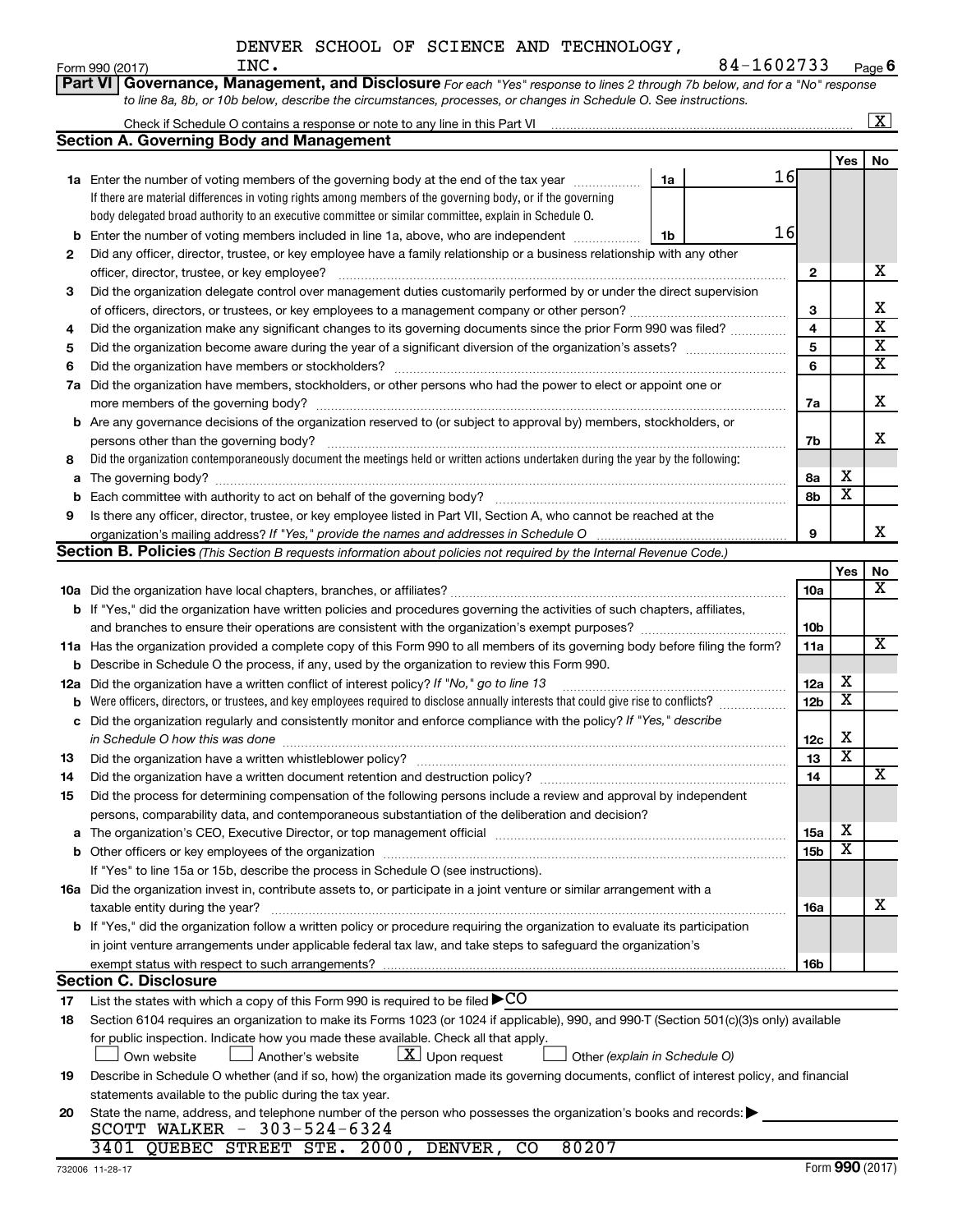$\Box$ 

| Part VII Compensation of Officers, Directors, Trustees, Key Employees, Highest Compensated |
|--------------------------------------------------------------------------------------------|
| <b>Employees, and Independent Contractors</b>                                              |
|                                                                                            |

Check if Schedule O contains a response or note to any line in this Part VII

Form 990  $(2017)$  INC.

**Section A. Officers, Directors, Trustees, Key Employees, and Highest Compensated Employees**

**1a**  Complete this table for all persons required to be listed. Report compensation for the calendar year ending with or within the organization's tax year.

**•** List all of the organization's current officers, directors, trustees (whether individuals or organizations), regardless of amount of compensation. Enter -0- in columns  $(D)$ ,  $(E)$ , and  $(F)$  if no compensation was paid.

**•** List all of the organization's **current** key employees, if any. See instructions for definition of "key employee."

**•** List the organization's five current highest compensated employees (other than an officer, director, trustee, or key employee) who received reportable compensation (Box 5 of Form W-2 and/or Box 7 of Form 1099-MISC) of more than \$100,000 from the organization and any related organizations.

**•** List all of the organization's former officers, key employees, and highest compensated employees who received more than \$100,000 of reportable compensation from the organization and any related organizations.

**•** List all of the organization's former directors or trustees that received, in the capacity as a former director or trustee of the organization, more than \$10,000 of reportable compensation from the organization and any related organizations.

List persons in the following order: individual trustees or directors; institutional trustees; officers; key employees; highest compensated employees; and former such persons.

Check this box if neither the organization nor any related organization compensated any current officer, director, or trustee. †

| (A)                          | (B)                    |                                |                                                                  |             | (C)          |                                 |        | (D)                 | (E)                              | (F)                      |
|------------------------------|------------------------|--------------------------------|------------------------------------------------------------------|-------------|--------------|---------------------------------|--------|---------------------|----------------------------------|--------------------------|
| Name and Title               | Average                |                                | (do not check more than one                                      | Position    |              |                                 |        | Reportable          | Reportable                       | Estimated                |
|                              | hours per              |                                | box, unless person is both an<br>officer and a director/trustee) |             |              |                                 |        | compensation        | compensation                     | amount of                |
|                              | week                   |                                |                                                                  |             |              |                                 |        | from                | from related                     | other                    |
|                              | (list any<br>hours for |                                |                                                                  |             |              |                                 |        | the<br>organization | organizations<br>(W-2/1099-MISC) | compensation<br>from the |
|                              | related                |                                |                                                                  |             |              |                                 |        | (W-2/1099-MISC)     |                                  | organization             |
|                              | organizations          |                                |                                                                  |             |              |                                 |        |                     |                                  | and related              |
|                              | below                  |                                |                                                                  |             |              |                                 |        |                     |                                  | organizations            |
|                              | line)                  | Individual trustee or director | Institutional trustee                                            | Officer     | Key employee | Highest compensated<br>employee | Former |                     |                                  |                          |
| GLORIA ZAMORA<br>(1)         | 2.00                   |                                |                                                                  |             |              |                                 |        |                     |                                  |                          |
| <b>CHAIR</b>                 |                        | $\mathbf X$                    |                                                                  | $\mathbf X$ |              |                                 |        | 0.                  | $\mathbf 0$ .                    | $\mathbf 0$ .            |
| (2)<br>TERESA BERRYMAN       | 2.00                   |                                |                                                                  |             |              |                                 |        |                     |                                  |                          |
| VICE CHAIR/TREASURER         |                        | $\mathbf X$                    |                                                                  | $\mathbf X$ |              |                                 |        | 0                   | 0.                               | $\mathbf 0$ .            |
| (3)<br>SEAN VANBERSCHOT      | 2.00                   |                                |                                                                  |             |              |                                 |        |                     |                                  |                          |
| <b>SECRETARY</b>             |                        | X                              |                                                                  | $\mathbf X$ |              |                                 |        | $\mathbf 0$         | 0.                               | $\mathbf 0$ .            |
| ALEX HERNANDEZ<br>(4)        | 2.00                   |                                |                                                                  |             |              |                                 |        |                     |                                  |                          |
| <b>DIRECTOR</b>              |                        | $\mathbf X$                    |                                                                  |             |              |                                 |        | $\mathbf 0$         | $\mathbf 0$ .                    | $\mathbf 0$ .            |
| PATRICK O'ROURKE<br>(5)      | 2.00                   |                                |                                                                  |             |              |                                 |        |                     |                                  |                          |
| <b>DIRECTOR</b>              |                        | $\mathbf X$                    |                                                                  |             |              |                                 |        | $\mathbf 0$         | $\mathbf 0$ .                    | $\mathbf 0$ .            |
| (6)<br>DAVID GREENBERG       | 2.00                   |                                |                                                                  |             |              |                                 |        |                     |                                  |                          |
| <b>DIRECTOR</b>              |                        | $\rm X$                        |                                                                  |             |              |                                 |        | $\mathbf 0$         | $\mathbf 0$ .                    | $\boldsymbol{0}$ .       |
| DEBORAH MCGRIFF<br>(7)       | 2.00                   |                                |                                                                  |             |              |                                 |        |                     |                                  |                          |
| <b>DIRECTOR</b>              |                        | X                              |                                                                  |             |              |                                 |        | $\mathbf 0$         | 0.                               | $\mathbf 0$ .            |
| (8)<br><b>GINA RODRIGUEZ</b> | 2.00                   |                                |                                                                  |             |              |                                 |        |                     |                                  |                          |
| <b>DIRECTOR</b>              |                        | $\mathbf X$                    |                                                                  |             |              |                                 |        | $\mathbf 0$         | 0.                               | $\mathbf 0$ .            |
| (9)<br><b>GLENN RUSSO</b>    | 2.00                   |                                |                                                                  |             |              |                                 |        |                     |                                  |                          |
| <b>DIRECTOR</b>              |                        | $\mathbf X$                    |                                                                  |             |              |                                 |        | $\mathbf 0$         | $\mathbf 0$ .                    | $\mathbf 0$ .            |
| (10) NATE EASLEY             | 2.00                   |                                |                                                                  |             |              |                                 |        |                     |                                  |                          |
| <b>DIRECTOR</b>              |                        | $\mathbf X$                    |                                                                  |             |              |                                 |        | $\mathbf 0$         | 0.                               | $0$ .                    |
| (11) PETER FRITZINGER        | 2.00                   |                                |                                                                  |             |              |                                 |        |                     |                                  |                          |
| <b>DIRECTOR</b>              |                        | $\mathbf X$                    |                                                                  |             |              |                                 |        | 0                   | 0.                               | $0$ .                    |
| (12) DWIGHT JONES            | 2.00                   |                                |                                                                  |             |              |                                 |        |                     |                                  |                          |
| <b>DIRECTOR</b>              |                        | $\mathbf X$                    |                                                                  |             |              |                                 |        | $\mathbf 0$         | $\mathbf 0$                      | $\mathbf 0$ .            |
| (13) GEORGE SPARKS           | 2.00                   |                                |                                                                  |             |              |                                 |        |                     |                                  |                          |
| <b>DIRECTOR</b>              |                        | $\mathbf X$                    |                                                                  |             |              |                                 |        | $\mathbf 0$         | 0.                               | $0$ .                    |
| (14) GREG SISSEL             | 2.00                   |                                |                                                                  |             |              |                                 |        |                     |                                  |                          |
| <b>DIRECTOR</b>              |                        | $\mathbf X$                    |                                                                  |             |              |                                 |        | $\mathbf 0$         | $\mathbf 0$ .                    | 0.                       |
| (15) JUSTIN JASCHKE          | 2.00                   |                                |                                                                  |             |              |                                 |        |                     |                                  |                          |
| <b>DIRECTOR</b>              |                        | $\rm X$                        |                                                                  |             |              |                                 |        | 0                   | $\mathbf 0$ .                    | $\mathbf 0$ .            |
| (16) PATRICK O'KEEFE         | 2.00                   |                                |                                                                  |             |              |                                 |        |                     |                                  |                          |
| <b>DIRECTOR</b>              |                        | $\rm X$                        |                                                                  |             |              |                                 |        | 0                   | $\mathbf 0$                      | $\mathbf 0$ .            |
| (17) BILL KURTZ              | 40.00                  |                                |                                                                  |             |              |                                 |        |                     |                                  |                          |
| CHIEF EXECUTIVE OFFICER      |                        |                                |                                                                  | $\mathbf X$ |              |                                 |        | 205,177.            | $\mathbf 0$ .                    | 26,834.                  |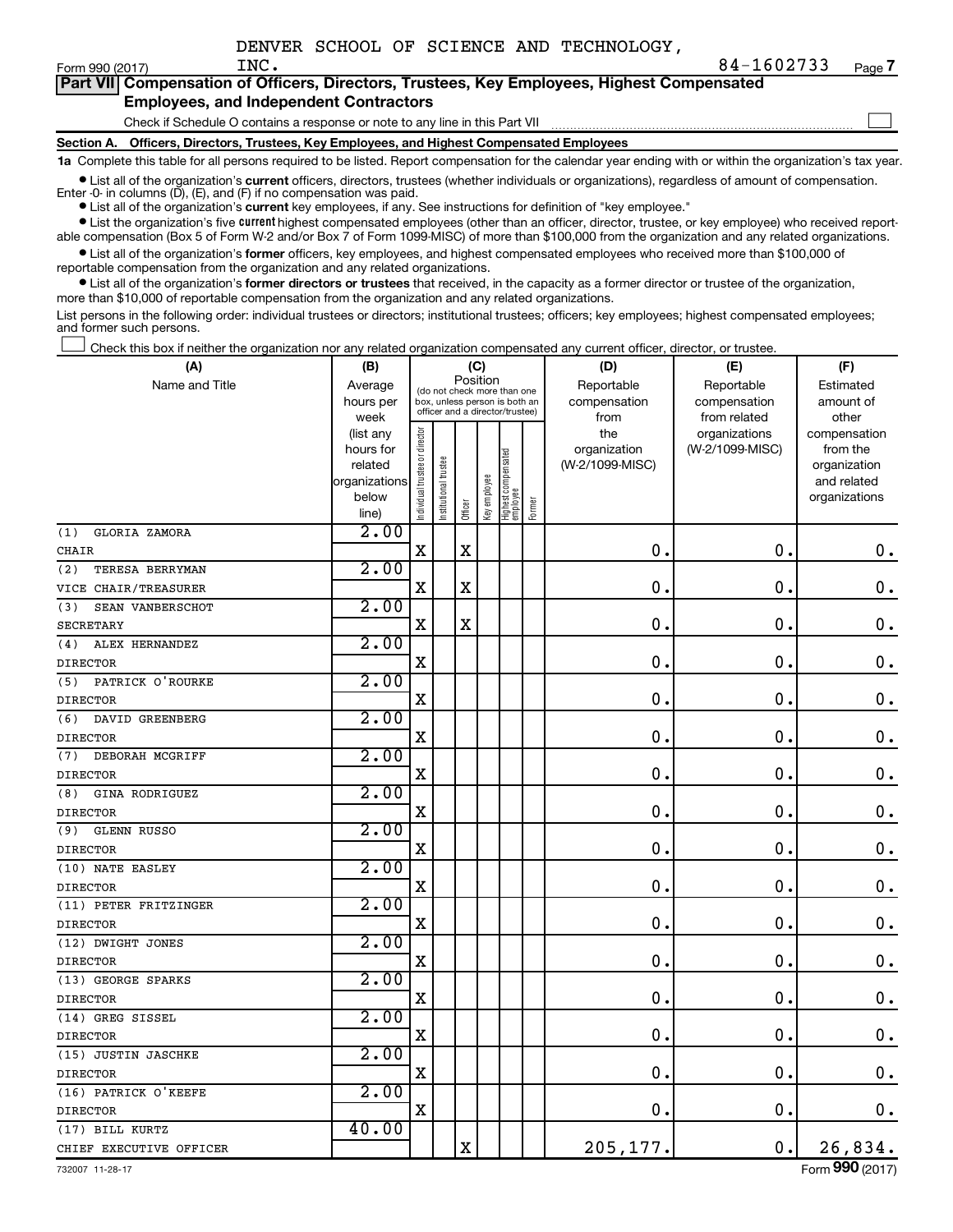Form 990 (2017) Page **8** INC. 84-1602733

|                       | Part VII Section A. Officers, Directors, Trustees, Key Employees, and Highest Compensated Employees (continued)                                                                    |                                                         |                                                                                                                    |                       |         |              |                                 |                                                                                                |                                        |                                  |                                                        |                     |                                                          |           |
|-----------------------|------------------------------------------------------------------------------------------------------------------------------------------------------------------------------------|---------------------------------------------------------|--------------------------------------------------------------------------------------------------------------------|-----------------------|---------|--------------|---------------------------------|------------------------------------------------------------------------------------------------|----------------------------------------|----------------------------------|--------------------------------------------------------|---------------------|----------------------------------------------------------|-----------|
| (A)<br>Name and title |                                                                                                                                                                                    | (B)<br>Average<br>hours per<br>week<br>(list any        | (C)<br>Position<br>(do not check more than one<br>box, unless person is both an<br>officer and a director/trustee) |                       |         |              |                                 | (D)<br>(E)<br>Reportable<br>Reportable<br>compensation<br>compensation<br>from<br>from related |                                        |                                  | (F)<br>Estimated<br>amount of<br>other<br>compensation |                     |                                                          |           |
|                       |                                                                                                                                                                                    | hours for<br>related<br>organizations<br>below<br>line) | Individual trustee or director                                                                                     | Institutional trustee | Officer | Key employee | Highest compensated<br>employee | Former                                                                                         | the<br>organization<br>(W-2/1099-MISC) | organizations<br>(W-2/1099-MISC) |                                                        |                     | from the<br>organization<br>and related<br>organizations |           |
|                       | (18) SCOTT WALKER<br>CHIEF OPERATING OFFICER                                                                                                                                       | 40.00                                                   |                                                                                                                    |                       | X       |              |                                 |                                                                                                | 124,456.                               |                                  | 0.                                                     |                     |                                                          | 21,800.   |
|                       | (19) CHRISTINE NELSON                                                                                                                                                              | 40.00                                                   |                                                                                                                    |                       |         |              |                                 |                                                                                                |                                        |                                  |                                                        |                     |                                                          |           |
|                       | CHIEF OF STAFF                                                                                                                                                                     |                                                         |                                                                                                                    |                       | X       |              |                                 |                                                                                                | 138,653.                               |                                  | 0.                                                     |                     |                                                          | 19,335.   |
|                       | (20) STEFAN MCVOY                                                                                                                                                                  | 40.00                                                   |                                                                                                                    |                       |         |              |                                 |                                                                                                |                                        |                                  |                                                        |                     |                                                          |           |
|                       | DIRECTOR OF SCHOOLS                                                                                                                                                                |                                                         |                                                                                                                    |                       |         |              | $\mathbf X$                     |                                                                                                | 113,443.                               |                                  | 0.                                                     |                     |                                                          | 10,024.   |
|                       | (21) JENNA KALIN                                                                                                                                                                   | 40.00                                                   |                                                                                                                    |                       |         |              |                                 |                                                                                                |                                        |                                  |                                                        |                     |                                                          |           |
|                       | SCHOOL DIRECTOR                                                                                                                                                                    |                                                         |                                                                                                                    |                       |         |              | $\mathbf X$                     |                                                                                                | 108,279.                               |                                  | $\mathbf 0$ .                                          |                     |                                                          | 9,675.    |
|                       | (22) LISA RICHARDSON                                                                                                                                                               | 40.00                                                   |                                                                                                                    |                       |         |              |                                 |                                                                                                |                                        |                                  |                                                        |                     |                                                          |           |
|                       | SCHOOL DIRECTOR                                                                                                                                                                    |                                                         |                                                                                                                    |                       |         |              | $\mathbf X$                     |                                                                                                | 111,667.                               |                                  | $\mathbf 0$ .                                          |                     |                                                          | 9,346.    |
|                       | (23) HEATHER LAMM                                                                                                                                                                  | 40.00                                                   |                                                                                                                    |                       |         |              |                                 |                                                                                                |                                        |                                  |                                                        |                     |                                                          |           |
|                       | DIRECTOR OF COMMUNICATIONS                                                                                                                                                         |                                                         |                                                                                                                    |                       |         |              | $\mathbf X$                     |                                                                                                | 110,116.                               |                                  | 0.                                                     |                     |                                                          | 24,522.   |
|                       | (24) GREGG GONZALES<br>DIRECTOR OF SCHOOLS                                                                                                                                         | 40.00                                                   |                                                                                                                    |                       |         |              | $\mathbf X$                     |                                                                                                | 117,655.                               |                                  | 0.                                                     |                     |                                                          | 10,624.   |
|                       |                                                                                                                                                                                    |                                                         |                                                                                                                    |                       |         |              |                                 |                                                                                                |                                        |                                  |                                                        |                     |                                                          |           |
|                       |                                                                                                                                                                                    |                                                         |                                                                                                                    |                       |         |              |                                 |                                                                                                |                                        |                                  |                                                        |                     |                                                          |           |
|                       |                                                                                                                                                                                    |                                                         |                                                                                                                    |                       |         |              |                                 |                                                                                                |                                        |                                  |                                                        |                     |                                                          |           |
|                       |                                                                                                                                                                                    |                                                         |                                                                                                                    |                       |         |              |                                 |                                                                                                | 1,029,446.                             |                                  | $\overline{0}$ .                                       |                     |                                                          | 132, 160. |
|                       |                                                                                                                                                                                    |                                                         |                                                                                                                    |                       |         |              |                                 |                                                                                                | $\Omega$ .                             |                                  | $\overline{\mathfrak{o}}$ .                            | $\overline{0}$ .    |                                                          |           |
|                       |                                                                                                                                                                                    |                                                         |                                                                                                                    |                       |         |              |                                 |                                                                                                | 1,029,446.                             |                                  | σ.                                                     | 132, 160.           |                                                          |           |
| $\mathbf{2}$          | Total number of individuals (including but not limited to those listed above) who received more than \$100,000 of reportable                                                       |                                                         |                                                                                                                    |                       |         |              |                                 |                                                                                                |                                        |                                  |                                                        |                     |                                                          |           |
|                       | compensation from the organization $\blacktriangleright$                                                                                                                           |                                                         |                                                                                                                    |                       |         |              |                                 |                                                                                                |                                        |                                  |                                                        |                     |                                                          | 8         |
|                       |                                                                                                                                                                                    |                                                         |                                                                                                                    |                       |         |              |                                 |                                                                                                |                                        |                                  |                                                        |                     | Yes                                                      | No        |
| 3                     | Did the organization list any former officer, director, or trustee, key employee, or highest compensated employee on<br>line 1a? If "Yes," complete Schedule J for such individual |                                                         |                                                                                                                    |                       |         |              |                                 |                                                                                                |                                        |                                  |                                                        | 3                   |                                                          | x         |
| 4                     | For any individual listed on line 1a, is the sum of reportable compensation and other compensation from the organization                                                           |                                                         |                                                                                                                    |                       |         |              |                                 |                                                                                                |                                        |                                  |                                                        |                     |                                                          |           |
|                       |                                                                                                                                                                                    |                                                         |                                                                                                                    |                       |         |              |                                 |                                                                                                |                                        |                                  |                                                        | 4                   | X                                                        |           |
| 5                     | Did any person listed on line 1a receive or accrue compensation from any unrelated organization or individual for services                                                         |                                                         |                                                                                                                    |                       |         |              |                                 |                                                                                                |                                        |                                  |                                                        |                     |                                                          | x         |
|                       | rendered to the organization? If "Yes," complete Schedule J for such person.<br><b>Section B. Independent Contractors</b>                                                          |                                                         |                                                                                                                    |                       |         |              |                                 |                                                                                                |                                        |                                  |                                                        | 5                   |                                                          |           |
| 1                     | Complete this table for your five highest compensated independent contractors that received more than \$100,000 of compensation from                                               |                                                         |                                                                                                                    |                       |         |              |                                 |                                                                                                |                                        |                                  |                                                        |                     |                                                          |           |
|                       | the organization. Report compensation for the calendar year ending with or within the organization's tax year.                                                                     |                                                         |                                                                                                                    |                       |         |              |                                 |                                                                                                |                                        |                                  |                                                        |                     |                                                          |           |
|                       | (A)<br>Name and business address                                                                                                                                                   |                                                         |                                                                                                                    | <b>NONE</b>           |         |              |                                 |                                                                                                | (B)<br>Description of services         |                                  |                                                        | (C)<br>Compensation |                                                          |           |
|                       |                                                                                                                                                                                    |                                                         |                                                                                                                    |                       |         |              |                                 |                                                                                                |                                        |                                  |                                                        |                     |                                                          |           |
|                       |                                                                                                                                                                                    |                                                         |                                                                                                                    |                       |         |              |                                 |                                                                                                |                                        |                                  |                                                        |                     |                                                          |           |
|                       |                                                                                                                                                                                    |                                                         |                                                                                                                    |                       |         |              |                                 |                                                                                                |                                        |                                  |                                                        |                     |                                                          |           |
|                       |                                                                                                                                                                                    |                                                         |                                                                                                                    |                       |         |              |                                 |                                                                                                |                                        |                                  |                                                        |                     |                                                          |           |
|                       |                                                                                                                                                                                    |                                                         |                                                                                                                    |                       |         |              |                                 |                                                                                                |                                        |                                  |                                                        |                     |                                                          |           |
|                       |                                                                                                                                                                                    |                                                         |                                                                                                                    |                       |         |              |                                 |                                                                                                |                                        |                                  |                                                        |                     |                                                          |           |
| 2                     | Total number of independent contractors (including but not limited to those listed above) who received more than                                                                   |                                                         |                                                                                                                    |                       |         |              |                                 |                                                                                                |                                        |                                  |                                                        |                     |                                                          |           |
|                       | \$100,000 of compensation from the organization                                                                                                                                    |                                                         |                                                                                                                    |                       |         |              | 0                               |                                                                                                |                                        |                                  |                                                        |                     |                                                          |           |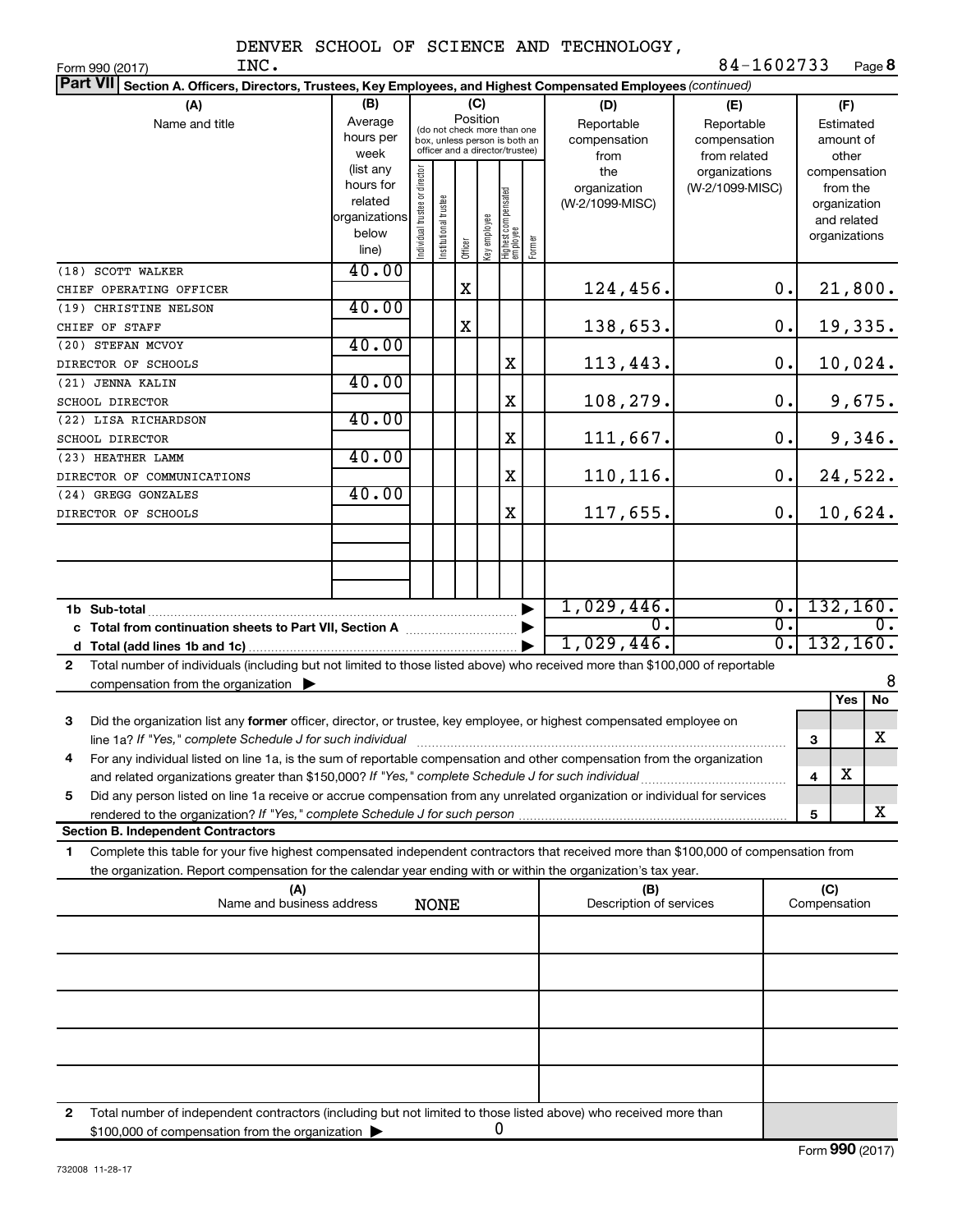|                                                           | <b>Part VIII</b> | <b>Statement of Revenue</b>                                                                                           |                      |                       |                      |                                                 |                                         |                                                                    |
|-----------------------------------------------------------|------------------|-----------------------------------------------------------------------------------------------------------------------|----------------------|-----------------------|----------------------|-------------------------------------------------|-----------------------------------------|--------------------------------------------------------------------|
|                                                           |                  |                                                                                                                       |                      |                       |                      |                                                 |                                         |                                                                    |
|                                                           |                  |                                                                                                                       |                      |                       | (A)<br>Total revenue | (B)<br>Related or<br>exempt function<br>revenue | (C)<br>Unrelated<br>business<br>revenue | (D)<br>Revenue excluded<br>from tax under<br>sections<br>512 - 514 |
|                                                           |                  | <b>1 a</b> Federated campaigns                                                                                        | 1a                   |                       |                      |                                                 |                                         |                                                                    |
|                                                           |                  | <b>b</b> Membership dues                                                                                              | 1b                   |                       |                      |                                                 |                                         |                                                                    |
|                                                           |                  | c Fundraising events                                                                                                  | 1c                   |                       |                      |                                                 |                                         |                                                                    |
|                                                           |                  | d Related organizations<br>.                                                                                          | 1d                   | 127,238.              |                      |                                                 |                                         |                                                                    |
|                                                           |                  | e Government grants (contributions)                                                                                   | 1е                   | 684,438.              |                      |                                                 |                                         |                                                                    |
| Contributions, Gifts, Grants<br>and Other Similar Amounts |                  | f All other contributions, gifts, grants, and                                                                         |                      |                       |                      |                                                 |                                         |                                                                    |
|                                                           |                  | similar amounts not included above                                                                                    | 1f                   | 167,947.              |                      |                                                 |                                         |                                                                    |
|                                                           |                  | g Noncash contributions included in lines 1a-1f: \$                                                                   |                      |                       |                      |                                                 |                                         |                                                                    |
|                                                           |                  |                                                                                                                       |                      |                       | 979,623.             |                                                 |                                         |                                                                    |
|                                                           |                  |                                                                                                                       |                      | <b>Business Code</b>  |                      |                                                 |                                         |                                                                    |
|                                                           | 2 a              | CHARTER MANAGEMENT FEE INCOME                                                                                         |                      | 611710                | 10,949,069.          | 10,949,069                                      |                                         |                                                                    |
| Program Service<br>Revenue                                | b                |                                                                                                                       |                      |                       |                      |                                                 |                                         |                                                                    |
|                                                           | с<br>d           |                                                                                                                       |                      |                       |                      |                                                 |                                         |                                                                    |
|                                                           |                  |                                                                                                                       |                      |                       |                      |                                                 |                                         |                                                                    |
|                                                           |                  | f All other program service revenue                                                                                   |                      | 900099                |                      |                                                 |                                         |                                                                    |
|                                                           |                  |                                                                                                                       |                      |                       | 10,949,069           |                                                 |                                         |                                                                    |
|                                                           | 3                | Investment income (including dividends, interest, and                                                                 |                      |                       |                      |                                                 |                                         |                                                                    |
|                                                           |                  |                                                                                                                       |                      |                       | 456,495.             |                                                 |                                         | 456,495.                                                           |
|                                                           | 4                | Income from investment of tax-exempt bond proceeds                                                                    |                      |                       |                      |                                                 |                                         |                                                                    |
|                                                           | 5                |                                                                                                                       |                      |                       |                      |                                                 |                                         |                                                                    |
|                                                           |                  |                                                                                                                       | (i) Real             | (ii) Personal         |                      |                                                 |                                         |                                                                    |
|                                                           | 6а               | Gross rents                                                                                                           |                      |                       |                      |                                                 |                                         |                                                                    |
|                                                           | b                | Less: rental expenses                                                                                                 |                      |                       |                      |                                                 |                                         |                                                                    |
|                                                           |                  | c Rental income or (loss)                                                                                             |                      |                       |                      |                                                 |                                         |                                                                    |
|                                                           |                  |                                                                                                                       |                      |                       |                      |                                                 |                                         |                                                                    |
|                                                           |                  | 7 a Gross amount from sales of                                                                                        | (i) Securities       | (ii) Other<br>168,401 |                      |                                                 |                                         |                                                                    |
|                                                           |                  | assets other than inventory<br><b>b</b> Less: cost or other basis                                                     |                      |                       |                      |                                                 |                                         |                                                                    |
|                                                           |                  | and sales expenses                                                                                                    | 12,299.              | 0.                    |                      |                                                 |                                         |                                                                    |
|                                                           |                  |                                                                                                                       | $\overline{12,299.}$ | 168,401.              |                      |                                                 |                                         |                                                                    |
|                                                           |                  |                                                                                                                       |                      |                       | 156,102.             |                                                 |                                         | 156,102.                                                           |
|                                                           |                  | 8 a Gross income from fundraising events (not                                                                         |                      |                       |                      |                                                 |                                         |                                                                    |
| <b>Other Revenue</b>                                      |                  | including \$<br><u> 1990 - Johann Barbara, martin a</u>                                                               | of                   |                       |                      |                                                 |                                         |                                                                    |
|                                                           |                  | contributions reported on line 1c). See                                                                               |                      |                       |                      |                                                 |                                         |                                                                    |
|                                                           |                  |                                                                                                                       |                      |                       |                      |                                                 |                                         |                                                                    |
|                                                           |                  |                                                                                                                       |                      |                       |                      |                                                 |                                         |                                                                    |
|                                                           |                  |                                                                                                                       |                      |                       |                      |                                                 |                                         |                                                                    |
|                                                           |                  | 9 a Gross income from gaming activities. See                                                                          |                      |                       |                      |                                                 |                                         |                                                                    |
|                                                           |                  |                                                                                                                       |                      |                       |                      |                                                 |                                         |                                                                    |
|                                                           |                  |                                                                                                                       |                      |                       |                      |                                                 |                                         |                                                                    |
|                                                           |                  | 10 a Gross sales of inventory, less returns                                                                           |                      |                       |                      |                                                 |                                         |                                                                    |
|                                                           |                  |                                                                                                                       |                      |                       |                      |                                                 |                                         |                                                                    |
|                                                           |                  | <b>b</b> Less: cost of goods sold $\ldots$ <b>b</b>                                                                   |                      |                       |                      |                                                 |                                         |                                                                    |
|                                                           |                  | c Net income or (loss) from sales of inventory                                                                        |                      |                       |                      |                                                 |                                         |                                                                    |
|                                                           |                  | Miscellaneous Revenue                                                                                                 |                      | <b>Business Code</b>  |                      |                                                 |                                         |                                                                    |
|                                                           | 11 a             |                                                                                                                       |                      |                       |                      |                                                 |                                         |                                                                    |
|                                                           | b                | <u> 1989 - Johann Barbara, martin amerikan basar dan berasal dalam basar dalam basar dalam basar dalam basar dala</u> |                      |                       |                      |                                                 |                                         |                                                                    |
|                                                           | с                | <u> 1989 - Johann Barbara, martin a</u>                                                                               |                      |                       |                      |                                                 |                                         |                                                                    |
|                                                           |                  |                                                                                                                       |                      |                       |                      |                                                 |                                         |                                                                    |
|                                                           |                  |                                                                                                                       |                      | $\blacktriangleright$ |                      |                                                 |                                         |                                                                    |
|                                                           | 12               |                                                                                                                       |                      |                       | 12,541,289.          | 10,949,069.                                     | 0.                                      | 612,597.                                                           |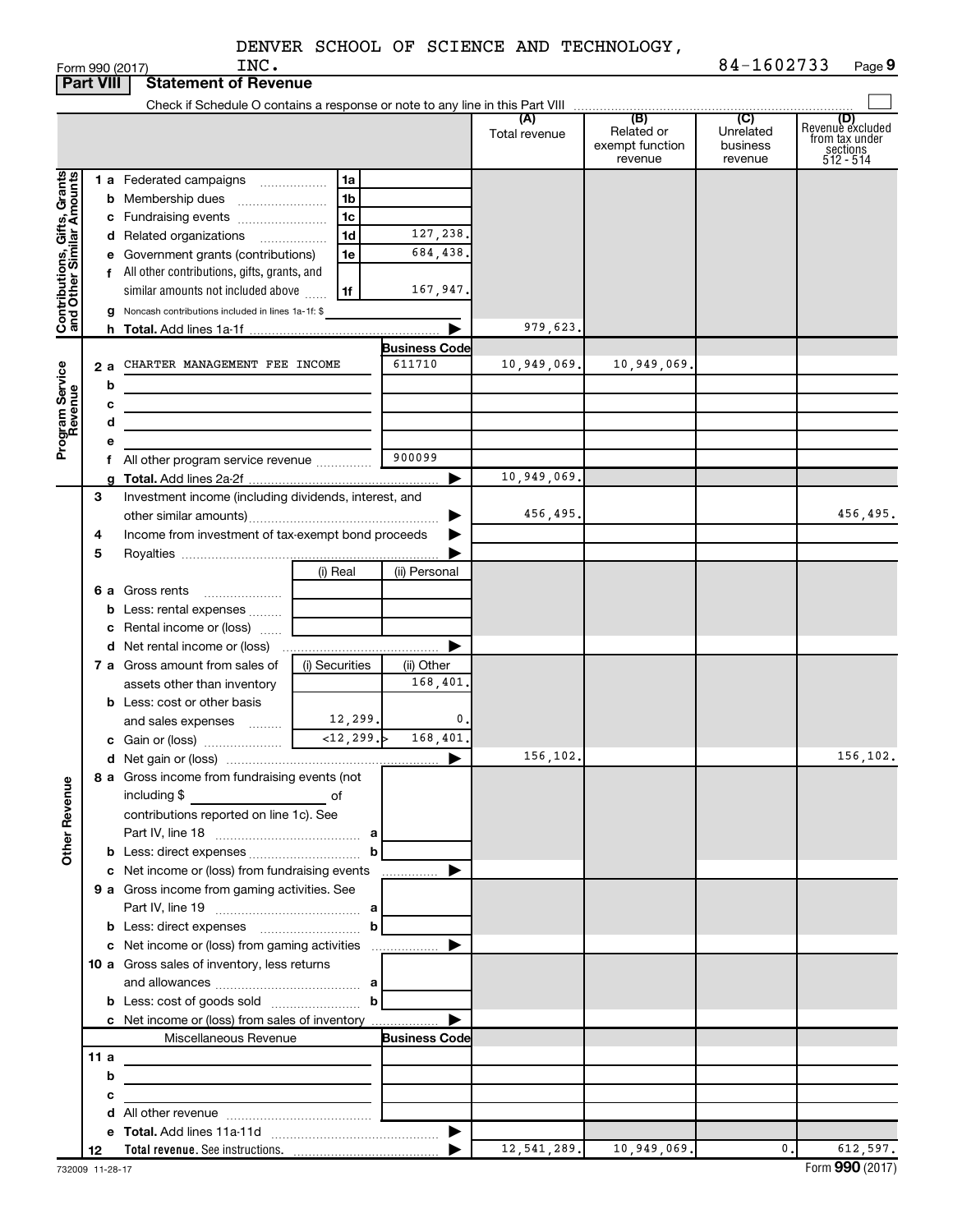|          | <b>Part IX Statement of Functional Expenses</b>                                                                            |                       |                                    |                                           |                                |
|----------|----------------------------------------------------------------------------------------------------------------------------|-----------------------|------------------------------------|-------------------------------------------|--------------------------------|
|          | Section 501(c)(3) and 501(c)(4) organizations must complete all columns. All other organizations must complete column (A). |                       |                                    |                                           |                                |
|          | Check if Schedule O contains a response or note to any line in this Part IX                                                |                       |                                    |                                           | $\mathbf{X}$                   |
|          | Do not include amounts reported on lines 6b,<br>7b, 8b, 9b, and 10b of Part VIII.                                          | (A)<br>Total expenses | (B)<br>Program service<br>expenses | (C)<br>Management and<br>general expenses | (D)<br>Fundraising<br>expenses |
| 1        | Grants and other assistance to domestic organizations                                                                      |                       |                                    |                                           |                                |
|          | and domestic governments. See Part IV, line 21                                                                             | 3,827,723.            | 3,827,723.                         |                                           |                                |
| 2        | Grants and other assistance to domestic                                                                                    |                       |                                    |                                           |                                |
|          | individuals. See Part IV, line 22                                                                                          |                       |                                    |                                           |                                |
| 3        | Grants and other assistance to foreign                                                                                     |                       |                                    |                                           |                                |
|          | organizations, foreign governments, and foreign                                                                            |                       |                                    |                                           |                                |
|          | individuals. See Part IV, lines 15 and 16                                                                                  |                       |                                    |                                           |                                |
| 4        | Benefits paid to or for members                                                                                            |                       |                                    |                                           |                                |
| 5        | Compensation of current officers, directors,                                                                               |                       |                                    |                                           |                                |
|          | trustees, and key employees                                                                                                | 566,197.              | 194,886.                           | 298,118.                                  | 73,193.                        |
| 6        | Compensation not included above, to disqualified                                                                           |                       |                                    |                                           |                                |
|          | persons (as defined under section 4958(f)(1)) and                                                                          |                       |                                    |                                           |                                |
|          | persons described in section 4958(c)(3)(B)<br>$\sim$                                                                       | 5,609,543.            | 3,469,530.                         | 1,795,339.                                | 344,674.                       |
| 7<br>8   | Other salaries and wages<br>Pension plan accruals and contributions (include                                               |                       |                                    |                                           |                                |
|          | section 401(k) and 403(b) employer contributions)                                                                          | 225, 137.             | 140,807.                           | 70,724.                                   | 13,606.                        |
| 9        | Other employee benefits                                                                                                    | 398,718.              | 248, 271.                          | 135,532.                                  | 14,915.                        |
| 10       |                                                                                                                            | 464, 325.             | 273,720.                           | 157,824.                                  | 32,781.                        |
| 11       | Fees for services (non-employees):                                                                                         |                       |                                    |                                           |                                |
| а        |                                                                                                                            |                       |                                    |                                           |                                |
| b        |                                                                                                                            | 68, 355.              |                                    | 68, 355.                                  |                                |
|          |                                                                                                                            | 46, 240.              |                                    | 46, 240.                                  |                                |
| d        |                                                                                                                            |                       |                                    |                                           |                                |
| е        | Professional fundraising services. See Part IV, line 17                                                                    |                       |                                    |                                           |                                |
| f        | Investment management fees                                                                                                 | 4,628.                |                                    | 4,628.                                    |                                |
| g        | Other. (If line 11g amount exceeds 10% of line 25,                                                                         |                       |                                    |                                           |                                |
|          | column (A) amount, list line 11g expenses on Sch O.)                                                                       | 1,916,524.            | 1,256,665.                         | 598,530.                                  | 61,329.                        |
| 12       |                                                                                                                            | 66,608.               | 66,608.                            |                                           |                                |
| 13       |                                                                                                                            | 1,450,543.            | 740,502.                           | 701, 773.                                 | 8,268.                         |
| 14       |                                                                                                                            | 463,556.              | 389,063.                           | 74,493.                                   |                                |
| 15       |                                                                                                                            |                       |                                    |                                           |                                |
| 16       |                                                                                                                            | 244,935.              | 109,045.                           | 135,890.                                  |                                |
| 17       | Travel                                                                                                                     | 552,940.              | 486, 366.                          | 65,302.                                   | 1,272.                         |
| 18       | Payments of travel or entertainment expenses                                                                               |                       |                                    |                                           |                                |
|          | for any federal, state, or local public officials                                                                          |                       |                                    |                                           |                                |
| 19       | Conferences, conventions, and meetings                                                                                     |                       |                                    |                                           |                                |
| 20<br>21 | Interest                                                                                                                   |                       |                                    |                                           |                                |
| 22       | Depreciation, depletion, and amortization                                                                                  | 259,841.              |                                    | 259,841.                                  |                                |
| 23       | Insurance                                                                                                                  | 114,016.              |                                    | 114,016.                                  |                                |
| 24       | Other expenses. Itemize expenses not covered<br>above. (List miscellaneous expenses in line 24e. If line                   |                       |                                    |                                           |                                |
|          | 24e amount exceeds 10% of line 25, column (A)<br>amount, list line 24e expenses on Schedule O.)                            |                       |                                    |                                           |                                |
| a        | EDUCATIONAL EQUIPMENT                                                                                                      | 1,361,425.            | 1,361,425.                         |                                           |                                |
| b        |                                                                                                                            |                       |                                    |                                           |                                |
| c        | the control of the control of the control of the control of                                                                |                       |                                    |                                           |                                |
| d        |                                                                                                                            |                       |                                    |                                           |                                |
|          | e All other expenses                                                                                                       | 620,093.              | 599, 257.                          | 20,836.                                   |                                |
| 25       | Total functional expenses. Add lines 1 through 24e                                                                         | 18, 261, 347.         | 13, 163, 868.                      | 4,547,441.                                | 550,038.                       |
| 26       | Joint costs. Complete this line only if the organization                                                                   |                       |                                    |                                           |                                |
|          | reported in column (B) joint costs from a combined                                                                         |                       |                                    |                                           |                                |
|          | educational campaign and fundraising solicitation.                                                                         |                       |                                    |                                           |                                |
|          | Check here $\blacktriangleright$<br>if following SOP 98-2 (ASC 958-720)                                                    |                       |                                    |                                           |                                |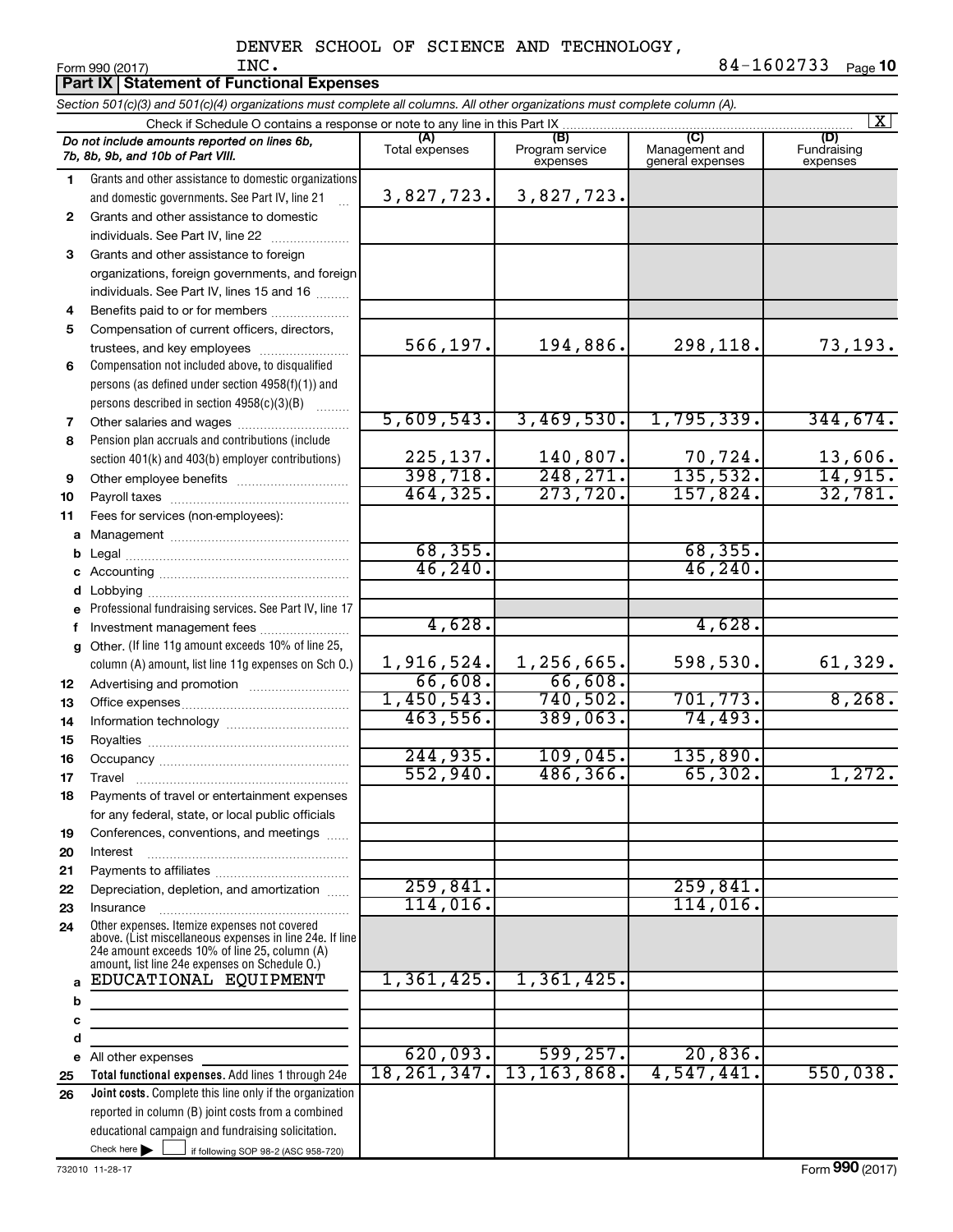**Part 390 (2017)** 

|                   | Part X   | ∣ Baiance Sneet                                                                                                                                                                                                                |                   |                 |                            |
|-------------------|----------|--------------------------------------------------------------------------------------------------------------------------------------------------------------------------------------------------------------------------------|-------------------|-----------------|----------------------------|
|                   |          |                                                                                                                                                                                                                                |                   |                 |                            |
|                   |          |                                                                                                                                                                                                                                | (A)               |                 | (B)                        |
|                   |          |                                                                                                                                                                                                                                | Beginning of year |                 | End of year                |
|                   | 1        |                                                                                                                                                                                                                                |                   | 1               |                            |
|                   | 2        |                                                                                                                                                                                                                                | 15,004,727.       | $\overline{2}$  |                            |
|                   | З        |                                                                                                                                                                                                                                | 2,550,000.        | 3               | 830,000.                   |
|                   | 4        |                                                                                                                                                                                                                                | 358, 146.         | $\overline{4}$  | 679, 169.                  |
|                   | 5        | Loans and other receivables from current and former officers, directors,                                                                                                                                                       |                   |                 |                            |
|                   |          | trustees, key employees, and highest compensated employees. Complete                                                                                                                                                           |                   |                 |                            |
|                   |          | Part II of Schedule L                                                                                                                                                                                                          |                   | 5               |                            |
|                   | 6        | Loans and other receivables from other disqualified persons (as defined under                                                                                                                                                  |                   |                 |                            |
|                   |          | section 4958(f)(1)), persons described in section 4958(c)(3)(B), and contributing                                                                                                                                              |                   |                 |                            |
|                   |          | employers and sponsoring organizations of section 501(c)(9) voluntary                                                                                                                                                          |                   |                 |                            |
|                   |          | employees' beneficiary organizations (see instr). Complete Part II of Sch L                                                                                                                                                    |                   | 6               |                            |
| Assets            | 7        |                                                                                                                                                                                                                                |                   | $\overline{7}$  |                            |
|                   | 8        |                                                                                                                                                                                                                                | 185,010.          | 8               |                            |
|                   | 9        | Prepaid expenses and deferred charges [11] matter contracts and contracts and deferred charges [11] matter contracts and contracts and contracts and contracts and contracts and contracts and contracts and contracts and con |                   | 9               | 627,852.                   |
|                   |          | 10a Land, buildings, and equipment: cost or other<br>1,840,586.                                                                                                                                                                |                   |                 |                            |
|                   |          | basis. Complete Part VI of Schedule D  [10a]<br>$\mathbb{R}^n$<br>1,029,991.                                                                                                                                                   | 582,723.          |                 | 810,595.                   |
|                   |          |                                                                                                                                                                                                                                | 13, 224, 978.     | 10 <sub>c</sub> | 26, 391, 096.              |
|                   | 11       |                                                                                                                                                                                                                                |                   | 11              |                            |
|                   | 12       |                                                                                                                                                                                                                                |                   | 12<br>13        |                            |
|                   | 13<br>14 |                                                                                                                                                                                                                                |                   | 14              |                            |
|                   | 15       |                                                                                                                                                                                                                                | 7,278,720.        | 15              | 6, 292, 325.               |
|                   | 16       |                                                                                                                                                                                                                                | 39, 184, 304.     | 16              | 35,631,037.                |
|                   | 17       |                                                                                                                                                                                                                                | 243,440.          | 17              | 2,774,147.                 |
|                   | 18       |                                                                                                                                                                                                                                |                   | 18              |                            |
|                   | 19       |                                                                                                                                                                                                                                | 324,599.          | 19              | 167,661.                   |
|                   | 20       |                                                                                                                                                                                                                                |                   | 20              |                            |
|                   | 21       | Escrow or custodial account liability. Complete Part IV of Schedule D                                                                                                                                                          |                   | 21              |                            |
|                   | 22       | Loans and other payables to current and former officers, directors, trustees,                                                                                                                                                  |                   |                 |                            |
| Liabilities       |          | key employees, highest compensated employees, and disqualified persons.                                                                                                                                                        |                   |                 |                            |
|                   |          |                                                                                                                                                                                                                                |                   | 22              |                            |
|                   | 23       | Secured mortgages and notes payable to unrelated third parties                                                                                                                                                                 |                   | 23              |                            |
|                   | 24       |                                                                                                                                                                                                                                |                   | 24              |                            |
|                   | 25       | Other liabilities (including federal income tax, payables to related third                                                                                                                                                     |                   |                 |                            |
|                   |          | parties, and other liabilities not included on lines 17-24). Complete Part X of                                                                                                                                                |                   |                 |                            |
|                   |          | Schedule D                                                                                                                                                                                                                     |                   | 25              |                            |
|                   | 26       |                                                                                                                                                                                                                                | 568,039.          | 26              | 2,941,808.                 |
|                   |          | Organizations that follow SFAS 117 (ASC 958), check here $\blacktriangleright \begin{array}{c} \boxed{X} \\ \end{array}$ and                                                                                                   |                   |                 |                            |
|                   |          | complete lines 27 through 29, and lines 33 and 34.                                                                                                                                                                             |                   |                 |                            |
|                   | 27       |                                                                                                                                                                                                                                | 9,809,399.        | 27              | 11, 357, 025.              |
| or Fund Balances  | 28       |                                                                                                                                                                                                                                | 21,499,335.       | 28              | 14,630,423.                |
|                   | 29       | Permanently restricted net assets                                                                                                                                                                                              | 7,307,531.        | 29              | 6,701,781.                 |
|                   |          | Organizations that do not follow SFAS 117 (ASC 958), check here ▶                                                                                                                                                              |                   |                 |                            |
|                   |          | and complete lines 30 through 34.                                                                                                                                                                                              |                   |                 |                            |
|                   | 30       |                                                                                                                                                                                                                                |                   | 30              |                            |
|                   | 31       | Paid-in or capital surplus, or land, building, or equipment fund                                                                                                                                                               |                   | 31              |                            |
| <b>Net Assets</b> | 32       | Retained earnings, endowment, accumulated income, or other funds                                                                                                                                                               | 38,616,265.       | 32              |                            |
|                   | 33       |                                                                                                                                                                                                                                | 39, 184, 304.     | 33              | 32,689,229.<br>35,631,037. |
|                   | 34       |                                                                                                                                                                                                                                |                   | 34              | $000 \text{ hours}$        |

Form (2017) **990**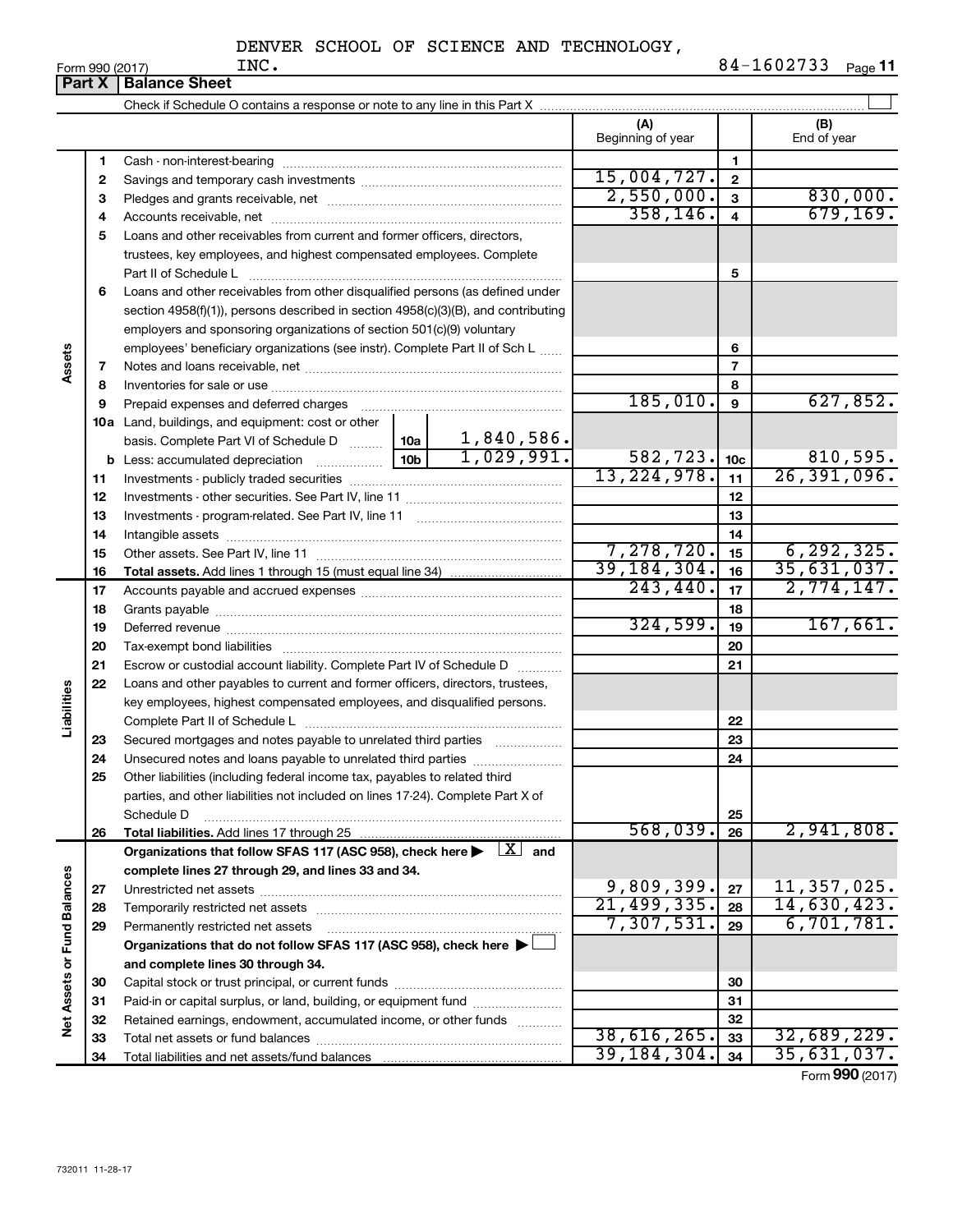|    | DENVER SCHOOL OF SCIENCE AND TECHNOLOGY,                                                                                        |                         |                |     |                        |
|----|---------------------------------------------------------------------------------------------------------------------------------|-------------------------|----------------|-----|------------------------|
|    | INC.<br>Form 990 (2017)                                                                                                         |                         | 84-1602733     |     | Page $12$              |
|    | Part XI<br><b>Reconciliation of Net Assets</b>                                                                                  |                         |                |     |                        |
|    |                                                                                                                                 |                         |                |     |                        |
|    |                                                                                                                                 |                         |                |     |                        |
| 1  |                                                                                                                                 | $\mathbf{1}$            | 12,541,289.    |     |                        |
| 2  |                                                                                                                                 | $\mathbf{2}$            | 18, 261, 347.  |     |                        |
| З  | Revenue less expenses. Subtract line 2 from line 1                                                                              | 3                       | 5,720,058.     |     |                        |
| 4  |                                                                                                                                 | $\overline{\mathbf{4}}$ | 38,616,265.    |     |                        |
| 5  |                                                                                                                                 | 5                       |                |     | $\overline{$ 129,290.} |
| 6  | Donated services and use of facilities                                                                                          | 6                       |                |     |                        |
| 7  | Investment expenses                                                                                                             | $\overline{7}$          |                |     |                        |
| 8  | Prior period adjustments                                                                                                        | 8                       |                |     | 277,688.               |
| 9  |                                                                                                                                 | $\mathbf{Q}$            |                |     |                        |
| 10 | Net assets or fund balances at end of year. Combine lines 3 through 9 (must equal Part X, line 33,                              |                         |                |     |                        |
|    | column (B))                                                                                                                     | 10                      | 32,689,229.    |     |                        |
|    | <b>Part XII Financial Statements and Reporting</b>                                                                              |                         |                |     |                        |
|    |                                                                                                                                 |                         |                |     |                        |
|    |                                                                                                                                 |                         |                | Yes | <b>No</b>              |
| 1. | $\boxed{\text{X}}$ Accrual<br>Accounting method used to prepare the Form 990: $\Box$ Cash<br>Other                              |                         |                |     |                        |
|    | If the organization changed its method of accounting from a prior year or checked "Other," explain in Schedule O.               |                         |                |     |                        |
|    | 2a Were the organization's financial statements compiled or reviewed by an independent accountant?                              |                         | 2a             |     | х                      |
|    | If "Yes," check a box below to indicate whether the financial statements for the year were compiled or reviewed on a            |                         |                |     |                        |
|    | separate basis, consolidated basis, or both:                                                                                    |                         |                |     |                        |
|    | Consolidated basis<br>Separate basis<br>Both consolidated and separate basis                                                    |                         |                |     |                        |
| b  |                                                                                                                                 |                         | 2 <sub>b</sub> | X   |                        |
|    | If "Yes," check a box below to indicate whether the financial statements for the year were audited on a separate basis,         |                         |                |     |                        |
|    | consolidated basis, or both:                                                                                                    |                         |                |     |                        |
|    | $\boxed{\textbf{X}}$ Consolidated basis<br>Both consolidated and separate basis<br>Separate basis                               |                         |                |     |                        |
|    | c If "Yes" to line 2a or 2b, does the organization have a committee that assumes responsibility for oversight of the audit,     |                         |                |     |                        |
|    |                                                                                                                                 |                         | 2c             | х   |                        |
|    | If the organization changed either its oversight process or selection process during the tax year, explain in Schedule O.       |                         |                |     |                        |
|    | 3a As a result of a federal award, was the organization required to undergo an audit or audits as set forth in the Single Audit |                         |                |     |                        |
|    |                                                                                                                                 |                         | 3a             |     | x                      |
|    | b If "Yes," did the organization undergo the required audit or audits? If the organization did not undergo the required audit   |                         |                |     |                        |
|    |                                                                                                                                 |                         | 3 <sub>b</sub> |     |                        |

Form (2017) **990**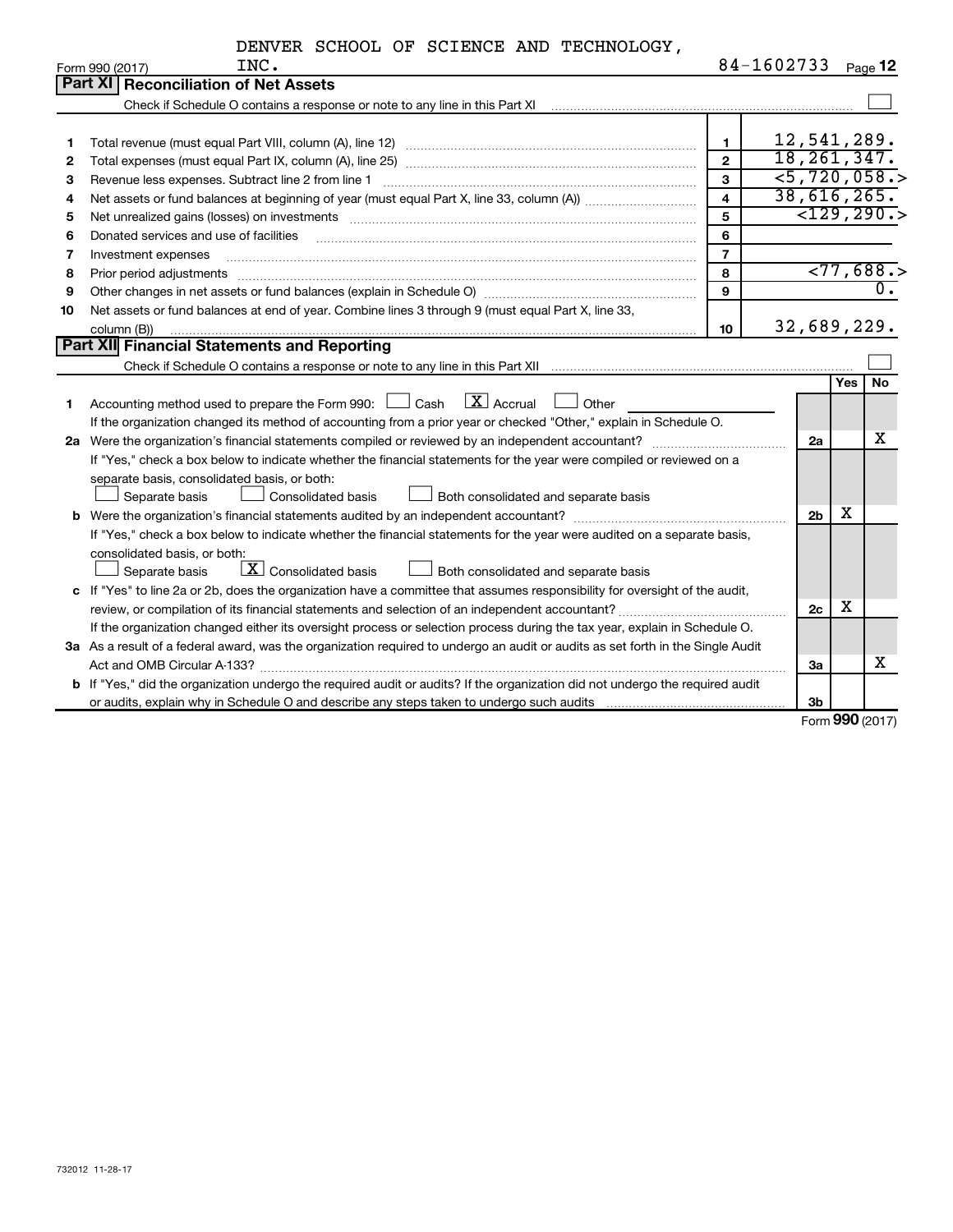| <b>SCHEDULE A</b><br>(Form 990 or 990-EZ)<br>Department of the Treasury<br>Internal Revenue Service                                                            |                                                                                                                                                                                               |                                                        | OMB No. 1545-0047<br><b>Public Charity Status and Public Support</b><br>Complete if the organization is a section 501(c)(3) organization or a section<br>4947(a)(1) nonexempt charitable trust.<br><b>Open to Public</b><br>Attach to Form 990 or Form 990-EZ.<br>Inspection<br>Go to www.irs.gov/Form990 for instructions and the latest information. |    |                            |  |                                       |  |
|----------------------------------------------------------------------------------------------------------------------------------------------------------------|-----------------------------------------------------------------------------------------------------------------------------------------------------------------------------------------------|--------------------------------------------------------|--------------------------------------------------------------------------------------------------------------------------------------------------------------------------------------------------------------------------------------------------------------------------------------------------------------------------------------------------------|----|----------------------------|--|---------------------------------------|--|
| Name of the organization                                                                                                                                       |                                                                                                                                                                                               | DENVER SCHOOL OF SCIENCE AND TECHNOLOGY,               |                                                                                                                                                                                                                                                                                                                                                        |    |                            |  | <b>Employer identification number</b> |  |
| INC.                                                                                                                                                           |                                                                                                                                                                                               |                                                        |                                                                                                                                                                                                                                                                                                                                                        |    |                            |  | 84-1602733                            |  |
| Reason for Public Charity Status (All organizations must complete this part.) See instructions.<br>Part I                                                      |                                                                                                                                                                                               |                                                        |                                                                                                                                                                                                                                                                                                                                                        |    |                            |  |                                       |  |
| The organization is not a private foundation because it is: (For lines 1 through 12, check only one box.)                                                      |                                                                                                                                                                                               |                                                        |                                                                                                                                                                                                                                                                                                                                                        |    |                            |  |                                       |  |
| A church, convention of churches, or association of churches described in section 170(b)(1)(A)(i).<br>1                                                        |                                                                                                                                                                                               |                                                        |                                                                                                                                                                                                                                                                                                                                                        |    |                            |  |                                       |  |
| 2<br>A school described in section 170(b)(1)(A)(ii). (Attach Schedule E (Form 990 or 990-EZ).)                                                                 |                                                                                                                                                                                               |                                                        |                                                                                                                                                                                                                                                                                                                                                        |    |                            |  |                                       |  |
| 3<br>A hospital or a cooperative hospital service organization described in section 170(b)(1)(A)(iii).                                                         |                                                                                                                                                                                               |                                                        |                                                                                                                                                                                                                                                                                                                                                        |    |                            |  |                                       |  |
| A medical research organization operated in conjunction with a hospital described in section 170(b)(1)(A)(iii). Enter the hospital's name,<br>4                |                                                                                                                                                                                               |                                                        |                                                                                                                                                                                                                                                                                                                                                        |    |                            |  |                                       |  |
| city, and state:                                                                                                                                               |                                                                                                                                                                                               |                                                        |                                                                                                                                                                                                                                                                                                                                                        |    |                            |  |                                       |  |
| 5<br>An organization operated for the benefit of a college or university owned or operated by a governmental unit described in                                 |                                                                                                                                                                                               |                                                        |                                                                                                                                                                                                                                                                                                                                                        |    |                            |  |                                       |  |
| section 170(b)(1)(A)(iv). (Complete Part II.)                                                                                                                  |                                                                                                                                                                                               |                                                        |                                                                                                                                                                                                                                                                                                                                                        |    |                            |  |                                       |  |
| 6                                                                                                                                                              | A federal, state, or local government or governmental unit described in section 170(b)(1)(A)(v).                                                                                              |                                                        |                                                                                                                                                                                                                                                                                                                                                        |    |                            |  |                                       |  |
| $\mathbf{X}$<br>7<br>An organization that normally receives a substantial part of its support from a governmental unit or from the general public described in |                                                                                                                                                                                               |                                                        |                                                                                                                                                                                                                                                                                                                                                        |    |                            |  |                                       |  |
| section 170(b)(1)(A)(vi). (Complete Part II.)                                                                                                                  |                                                                                                                                                                                               |                                                        |                                                                                                                                                                                                                                                                                                                                                        |    |                            |  |                                       |  |
| 8<br>A community trust described in section 170(b)(1)(A)(vi). (Complete Part II.)                                                                              |                                                                                                                                                                                               |                                                        |                                                                                                                                                                                                                                                                                                                                                        |    |                            |  |                                       |  |
| 9<br>An agricultural research organization described in section 170(b)(1)(A)(ix) operated in conjunction with a land-grant college                             |                                                                                                                                                                                               |                                                        |                                                                                                                                                                                                                                                                                                                                                        |    |                            |  |                                       |  |
| or university or a non-land-grant college of agriculture (see instructions). Enter the name, city, and state of the college or                                 |                                                                                                                                                                                               |                                                        |                                                                                                                                                                                                                                                                                                                                                        |    |                            |  |                                       |  |
| university:                                                                                                                                                    |                                                                                                                                                                                               |                                                        |                                                                                                                                                                                                                                                                                                                                                        |    |                            |  |                                       |  |
| 10<br>An organization that normally receives: (1) more than 33 1/3% of its support from contributions, membership fees, and gross receipts from                |                                                                                                                                                                                               |                                                        |                                                                                                                                                                                                                                                                                                                                                        |    |                            |  |                                       |  |
| activities related to its exempt functions - subject to certain exceptions, and (2) no more than 33 1/3% of its support from gross investment                  |                                                                                                                                                                                               |                                                        |                                                                                                                                                                                                                                                                                                                                                        |    |                            |  |                                       |  |
| income and unrelated business taxable income (less section 511 tax) from businesses acquired by the organization after June 30, 1975.                          |                                                                                                                                                                                               |                                                        |                                                                                                                                                                                                                                                                                                                                                        |    |                            |  |                                       |  |
| See section 509(a)(2). (Complete Part III.)                                                                                                                    |                                                                                                                                                                                               |                                                        |                                                                                                                                                                                                                                                                                                                                                        |    |                            |  |                                       |  |
| 11<br>An organization organized and operated exclusively to test for public safety. See section 509(a)(4).                                                     |                                                                                                                                                                                               |                                                        |                                                                                                                                                                                                                                                                                                                                                        |    |                            |  |                                       |  |
| 12<br>An organization organized and operated exclusively for the benefit of, to perform the functions of, or to carry out the purposes of one or               |                                                                                                                                                                                               |                                                        |                                                                                                                                                                                                                                                                                                                                                        |    |                            |  |                                       |  |
| more publicly supported organizations described in section 509(a)(1) or section 509(a)(2). See section 509(a)(3). Check the box in                             |                                                                                                                                                                                               |                                                        |                                                                                                                                                                                                                                                                                                                                                        |    |                            |  |                                       |  |
| lines 12a through 12d that describes the type of supporting organization and complete lines 12e, 12f, and 12g.                                                 |                                                                                                                                                                                               |                                                        |                                                                                                                                                                                                                                                                                                                                                        |    |                            |  |                                       |  |
| а                                                                                                                                                              | Type I. A supporting organization operated, supervised, or controlled by its supported organization(s), typically by giving                                                                   |                                                        |                                                                                                                                                                                                                                                                                                                                                        |    |                            |  |                                       |  |
|                                                                                                                                                                | the supported organization(s) the power to regularly appoint or elect a majority of the directors or trustees of the supporting<br>organization. You must complete Part IV, Sections A and B. |                                                        |                                                                                                                                                                                                                                                                                                                                                        |    |                            |  |                                       |  |
|                                                                                                                                                                |                                                                                                                                                                                               |                                                        |                                                                                                                                                                                                                                                                                                                                                        |    |                            |  |                                       |  |
| Type II. A supporting organization supervised or controlled in connection with its supported organization(s), by having<br>b                                   |                                                                                                                                                                                               |                                                        |                                                                                                                                                                                                                                                                                                                                                        |    |                            |  |                                       |  |
|                                                                                                                                                                | control or management of the supporting organization vested in the same persons that control or manage the supported<br>organization(s). You must complete Part IV, Sections A and C.         |                                                        |                                                                                                                                                                                                                                                                                                                                                        |    |                            |  |                                       |  |
| c                                                                                                                                                              | Type III functionally integrated. A supporting organization operated in connection with, and functionally integrated with,                                                                    |                                                        |                                                                                                                                                                                                                                                                                                                                                        |    |                            |  |                                       |  |
| its supported organization(s) (see instructions). You must complete Part IV, Sections A, D, and E.                                                             |                                                                                                                                                                                               |                                                        |                                                                                                                                                                                                                                                                                                                                                        |    |                            |  |                                       |  |
| Type III non-functionally integrated. A supporting organization operated in connection with its supported organization(s)<br>d                                 |                                                                                                                                                                                               |                                                        |                                                                                                                                                                                                                                                                                                                                                        |    |                            |  |                                       |  |
| that is not functionally integrated. The organization generally must satisfy a distribution requirement and an attentiveness                                   |                                                                                                                                                                                               |                                                        |                                                                                                                                                                                                                                                                                                                                                        |    |                            |  |                                       |  |
| requirement (see instructions). You must complete Part IV, Sections A and D, and Part V.                                                                       |                                                                                                                                                                                               |                                                        |                                                                                                                                                                                                                                                                                                                                                        |    |                            |  |                                       |  |
| Check this box if the organization received a written determination from the IRS that it is a Type I, Type II, Type III<br>е                                   |                                                                                                                                                                                               |                                                        |                                                                                                                                                                                                                                                                                                                                                        |    |                            |  |                                       |  |
| functionally integrated, or Type III non-functionally integrated supporting organization.                                                                      |                                                                                                                                                                                               |                                                        |                                                                                                                                                                                                                                                                                                                                                        |    |                            |  |                                       |  |
| f Enter the number of supported organizations                                                                                                                  |                                                                                                                                                                                               |                                                        |                                                                                                                                                                                                                                                                                                                                                        |    |                            |  |                                       |  |
| g Provide the following information about the supported organization(s).                                                                                       |                                                                                                                                                                                               |                                                        |                                                                                                                                                                                                                                                                                                                                                        |    |                            |  |                                       |  |
| (i) Name of supported                                                                                                                                          | (ii) EIN                                                                                                                                                                                      | (iii) Type of organization<br>(described on lines 1-10 | (iv) Is the organization listed<br>in your governing document?                                                                                                                                                                                                                                                                                         |    | (v) Amount of monetary     |  | (vi) Amount of other                  |  |
| organization                                                                                                                                                   |                                                                                                                                                                                               | above (see instructions))                              | Yes                                                                                                                                                                                                                                                                                                                                                    | No | support (see instructions) |  | support (see instructions)            |  |
|                                                                                                                                                                |                                                                                                                                                                                               |                                                        |                                                                                                                                                                                                                                                                                                                                                        |    |                            |  |                                       |  |
|                                                                                                                                                                |                                                                                                                                                                                               |                                                        |                                                                                                                                                                                                                                                                                                                                                        |    |                            |  |                                       |  |
|                                                                                                                                                                |                                                                                                                                                                                               |                                                        |                                                                                                                                                                                                                                                                                                                                                        |    |                            |  |                                       |  |
|                                                                                                                                                                |                                                                                                                                                                                               |                                                        |                                                                                                                                                                                                                                                                                                                                                        |    |                            |  |                                       |  |
|                                                                                                                                                                |                                                                                                                                                                                               |                                                        |                                                                                                                                                                                                                                                                                                                                                        |    |                            |  |                                       |  |
|                                                                                                                                                                |                                                                                                                                                                                               |                                                        |                                                                                                                                                                                                                                                                                                                                                        |    |                            |  |                                       |  |
|                                                                                                                                                                |                                                                                                                                                                                               |                                                        |                                                                                                                                                                                                                                                                                                                                                        |    |                            |  |                                       |  |
|                                                                                                                                                                |                                                                                                                                                                                               |                                                        |                                                                                                                                                                                                                                                                                                                                                        |    |                            |  |                                       |  |
|                                                                                                                                                                |                                                                                                                                                                                               |                                                        |                                                                                                                                                                                                                                                                                                                                                        |    |                            |  |                                       |  |
| Total                                                                                                                                                          |                                                                                                                                                                                               |                                                        |                                                                                                                                                                                                                                                                                                                                                        |    |                            |  |                                       |  |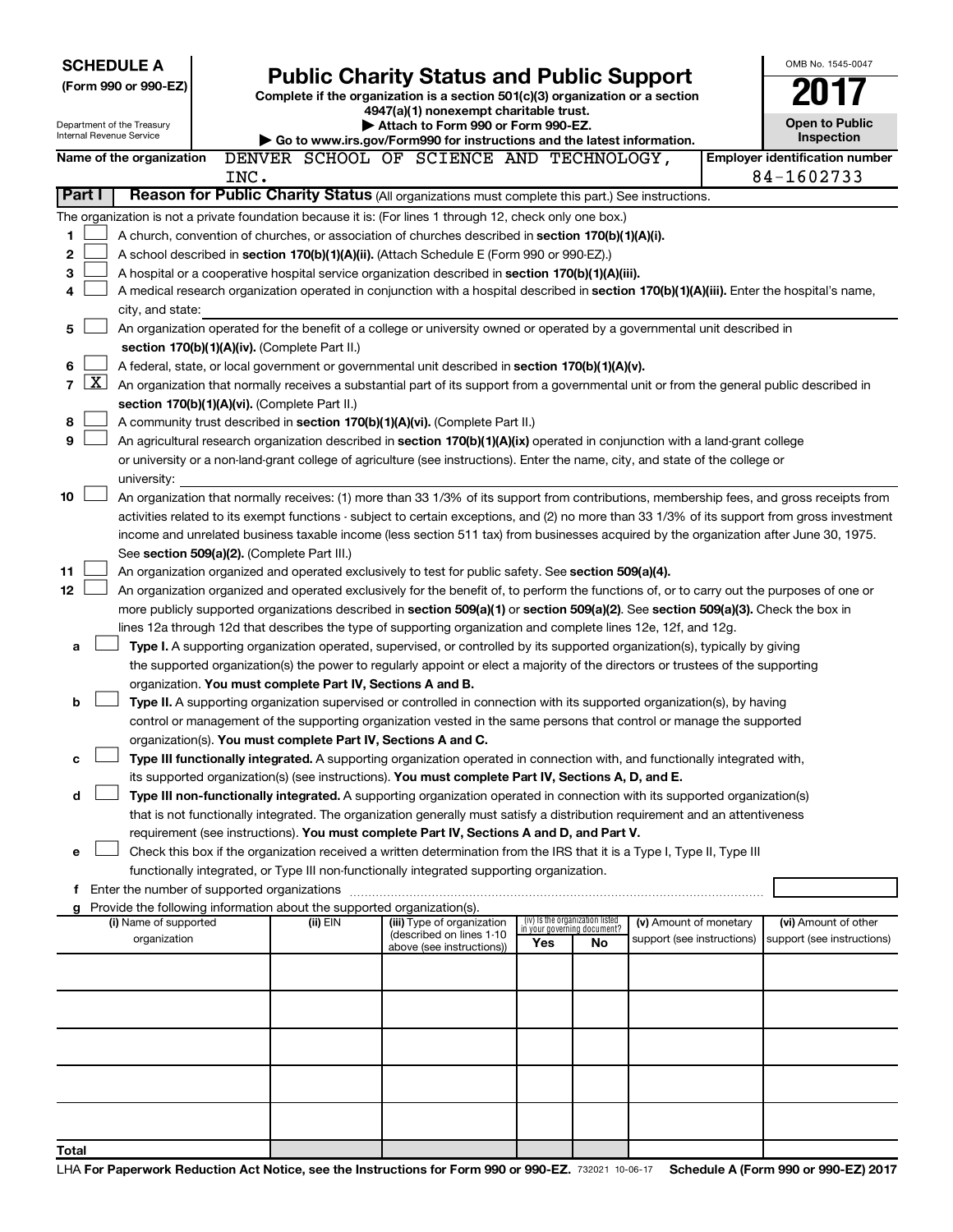## Schedule A (Form 990 or 990-EZ) 2017 INC.<br>**Part II** Support Schedule for Orga

**2** INC. 84-1602733

(Complete only if you checked the box on line 5, 7, or 8 of Part I or if the organization failed to qualify under Part III. If the organization fails to qualify under the tests listed below, please complete Part III.) **Support Schedule for Organizations Described in Sections 170(b)(1)(A)(iv) and 170(b)(1)(A)(vi)** 

| <b>Section A. Public Support</b>                                                                                                           |                    |          |            |            |          |                                          |
|--------------------------------------------------------------------------------------------------------------------------------------------|--------------------|----------|------------|------------|----------|------------------------------------------|
| Calendar year (or fiscal year beginning in)                                                                                                | (a) 2013           | (b) 2014 | $(c)$ 2015 | $(d)$ 2016 | (e) 2017 | (f) Total                                |
| 1 Gifts, grants, contributions, and                                                                                                        |                    |          |            |            |          |                                          |
| membership fees received. (Do not                                                                                                          |                    |          |            |            |          |                                          |
| include any "unusual grants.")                                                                                                             | 10197958.24709848. |          | 2702565.   | 1934464.   |          | 979,623.40524458.                        |
| 2 Tax revenues levied for the organ-                                                                                                       |                    |          |            |            |          |                                          |
| ization's benefit and either paid to                                                                                                       |                    |          |            |            |          |                                          |
| or expended on its behalf                                                                                                                  |                    |          |            |            |          |                                          |
| 3 The value of services or facilities                                                                                                      |                    |          |            |            |          |                                          |
| furnished by a governmental unit to                                                                                                        |                    |          |            |            |          |                                          |
| the organization without charge                                                                                                            |                    |          |            |            |          |                                          |
| 4 Total. Add lines 1 through 3                                                                                                             | 10197958.24709848. |          | 2702565.   | 1934464.   |          | 979,623.40524458.                        |
| 5 The portion of total contributions                                                                                                       |                    |          |            |            |          |                                          |
| by each person (other than a                                                                                                               |                    |          |            |            |          |                                          |
| governmental unit or publicly                                                                                                              |                    |          |            |            |          |                                          |
| supported organization) included                                                                                                           |                    |          |            |            |          |                                          |
| on line 1 that exceeds 2% of the                                                                                                           |                    |          |            |            |          |                                          |
| amount shown on line 11,                                                                                                                   |                    |          |            |            |          |                                          |
| column (f)                                                                                                                                 |                    |          |            |            |          | 13925437.                                |
| 6 Public support. Subtract line 5 from line 4.                                                                                             |                    |          |            |            |          | 26599021.                                |
| <b>Section B. Total Support</b>                                                                                                            |                    |          |            |            |          |                                          |
| Calendar year (or fiscal year beginning in)                                                                                                | (a) 2013           | (b) 2014 | $(c)$ 2015 | $(d)$ 2016 | (e) 2017 | (f) Total                                |
| <b>7</b> Amounts from line 4                                                                                                               | 10197958.24709848. |          | 2702565.   | 1934464.   |          | 979,623.40524458.                        |
| 8 Gross income from interest,                                                                                                              |                    |          |            |            |          |                                          |
| dividends, payments received on                                                                                                            |                    |          |            |            |          |                                          |
| securities loans, rents, royalties,                                                                                                        |                    |          |            |            |          |                                          |
| and income from similar sources                                                                                                            | 209,904.           | 378,833. | 544, 261.  | 121, 749.  | 456,495. | 1711242.                                 |
| <b>9</b> Net income from unrelated business                                                                                                |                    |          |            |            |          |                                          |
| activities, whether or not the                                                                                                             |                    |          |            |            |          |                                          |
| business is regularly carried on                                                                                                           |                    |          |            |            |          |                                          |
| 10 Other income. Do not include gain                                                                                                       |                    |          |            |            |          |                                          |
| or loss from the sale of capital                                                                                                           |                    |          |            |            |          |                                          |
| assets (Explain in Part VI.)                                                                                                               | 8, 296.            |          |            |            |          | 8,296.                                   |
| 11 Total support. Add lines 7 through 10                                                                                                   |                    |          |            |            |          | 42243996.                                |
| 12 Gross receipts from related activities, etc. (see instructions)                                                                         |                    |          |            |            | 12       | 32, 159, 488.                            |
| 13 First five years. If the Form 990 is for the organization's first, second, third, fourth, or fifth tax year as a section 501(c)(3)      |                    |          |            |            |          |                                          |
| organization, check this box and stop here                                                                                                 |                    |          |            |            |          |                                          |
| <b>Section C. Computation of Public Support Percentage</b>                                                                                 |                    |          |            |            |          |                                          |
|                                                                                                                                            |                    |          |            |            | 14       | 62.97<br>%                               |
|                                                                                                                                            |                    |          |            |            | 15       | 64.18<br>$\%$                            |
| 16a 33 1/3% support test - 2017. If the organization did not check the box on line 13, and line 14 is 33 1/3% or more, check this box and  |                    |          |            |            |          |                                          |
|                                                                                                                                            |                    |          |            |            |          | $\blacktriangleright$ $\boxed{\text{X}}$ |
| b 33 1/3% support test - 2016. If the organization did not check a box on line 13 or 16a, and line 15 is 33 1/3% or more, check this box   |                    |          |            |            |          |                                          |
|                                                                                                                                            |                    |          |            |            |          |                                          |
| 17a 10% -facts-and-circumstances test - 2017. If the organization did not check a box on line 13, 16a, or 16b, and line 14 is 10% or more, |                    |          |            |            |          |                                          |
| and if the organization meets the "facts-and-circumstances" test, check this box and stop here. Explain in Part VI how the organization    |                    |          |            |            |          |                                          |
|                                                                                                                                            |                    |          |            |            |          |                                          |
| b 10% -facts-and-circumstances test - 2016. If the organization did not check a box on line 13, 16a, 16b, or 17a, and line 15 is 10% or    |                    |          |            |            |          |                                          |
| more, and if the organization meets the "facts-and-circumstances" test, check this box and stop here. Explain in Part VI how the           |                    |          |            |            |          |                                          |
| organization meets the "facts-and-circumstances" test. The organization qualifies as a publicly supported organization                     |                    |          |            |            |          |                                          |
| 18 Private foundation. If the organization did not check a box on line 13, 16a, 16b, 17a, or 17b, check this box and see instructions      |                    |          |            |            |          |                                          |
|                                                                                                                                            |                    |          |            |            |          |                                          |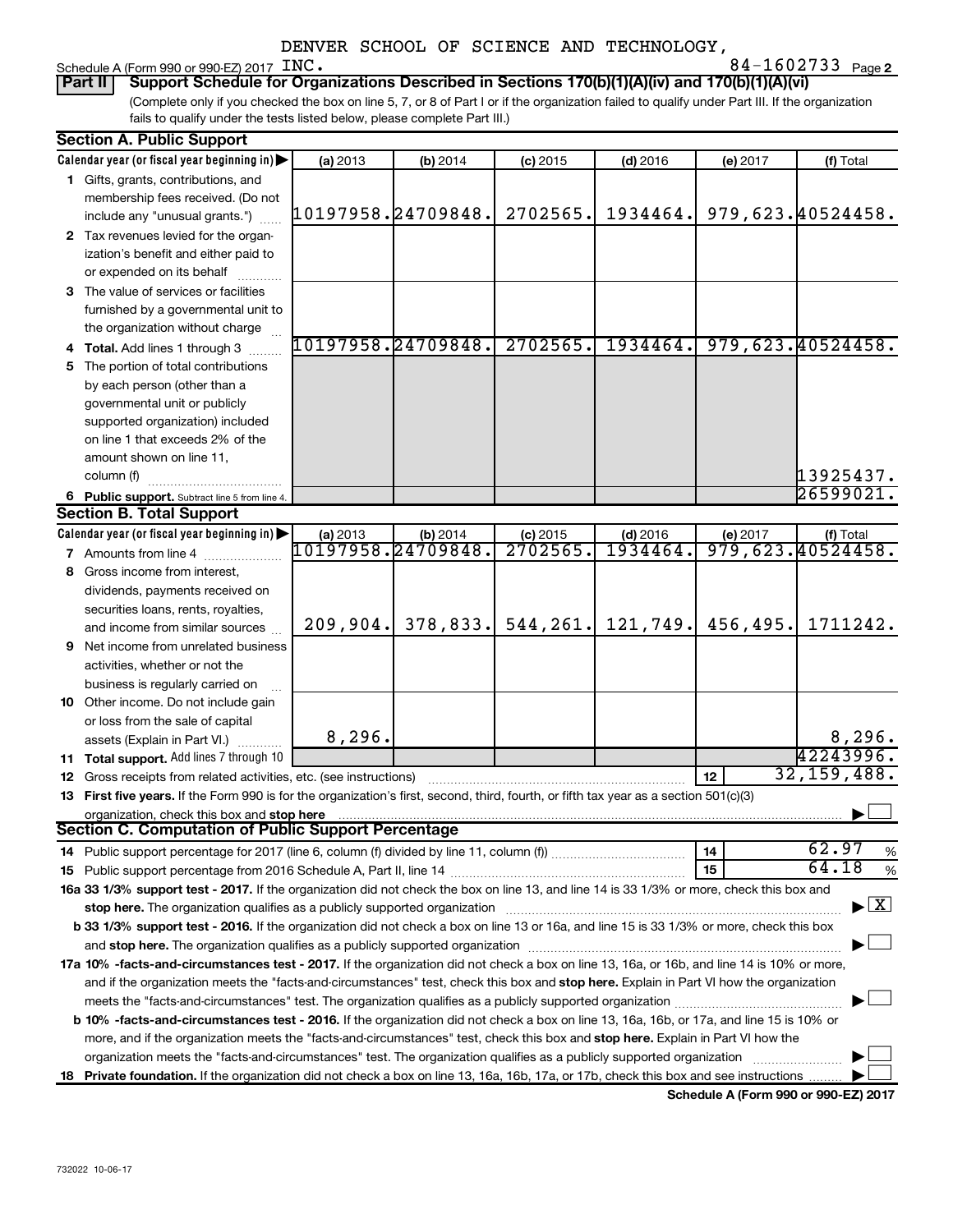## Schedule A (Form 990 or 990-EZ)  $2017$   $\overline{INC}$ .

**INC.** 84-1602733 Page 3

## **Part III Support Schedule for Organizations Described in Section 509(a)(2)**

(Complete only if you checked the box on line 10 of Part I or if the organization failed to qualify under Part II. If the organization fails to qualify under the tests listed below, please complete Part II.)

| <b>Section A. Public Support</b>                                                                                                                    |          |          |            |            |          |           |
|-----------------------------------------------------------------------------------------------------------------------------------------------------|----------|----------|------------|------------|----------|-----------|
| Calendar year (or fiscal year beginning in)                                                                                                         | (a) 2013 | (b) 2014 | $(c)$ 2015 | $(d)$ 2016 | (e) 2017 | (f) Total |
| 1 Gifts, grants, contributions, and                                                                                                                 |          |          |            |            |          |           |
| membership fees received. (Do not                                                                                                                   |          |          |            |            |          |           |
| include any "unusual grants.")                                                                                                                      |          |          |            |            |          |           |
| 2 Gross receipts from admissions,                                                                                                                   |          |          |            |            |          |           |
| merchandise sold or services per-                                                                                                                   |          |          |            |            |          |           |
| formed, or facilities furnished in                                                                                                                  |          |          |            |            |          |           |
| any activity that is related to the<br>organization's tax-exempt purpose                                                                            |          |          |            |            |          |           |
| 3 Gross receipts from activities that                                                                                                               |          |          |            |            |          |           |
| are not an unrelated trade or bus-                                                                                                                  |          |          |            |            |          |           |
| iness under section 513                                                                                                                             |          |          |            |            |          |           |
| 4 Tax revenues levied for the organ-                                                                                                                |          |          |            |            |          |           |
| ization's benefit and either paid to                                                                                                                |          |          |            |            |          |           |
| or expended on its behalf                                                                                                                           |          |          |            |            |          |           |
| 5 The value of services or facilities                                                                                                               |          |          |            |            |          |           |
| furnished by a governmental unit to                                                                                                                 |          |          |            |            |          |           |
| the organization without charge                                                                                                                     |          |          |            |            |          |           |
| <b>6 Total.</b> Add lines 1 through 5                                                                                                               |          |          |            |            |          |           |
| 7a Amounts included on lines 1, 2, and                                                                                                              |          |          |            |            |          |           |
| 3 received from disqualified persons                                                                                                                |          |          |            |            |          |           |
| <b>b</b> Amounts included on lines 2 and 3 received                                                                                                 |          |          |            |            |          |           |
| from other than disqualified persons that                                                                                                           |          |          |            |            |          |           |
| exceed the greater of \$5,000 or 1% of the<br>amount on line 13 for the year                                                                        |          |          |            |            |          |           |
| c Add lines 7a and 7b                                                                                                                               |          |          |            |            |          |           |
| 8 Public support. (Subtract line 7c from line 6.)                                                                                                   |          |          |            |            |          |           |
| <b>Section B. Total Support</b>                                                                                                                     |          |          |            |            |          |           |
| Calendar year (or fiscal year beginning in)                                                                                                         | (a) 2013 | (b) 2014 | (c) 2015   | $(d)$ 2016 | (e) 2017 | (f) Total |
| <b>9</b> Amounts from line 6                                                                                                                        |          |          |            |            |          |           |
| <b>10a</b> Gross income from interest,                                                                                                              |          |          |            |            |          |           |
| dividends, payments received on                                                                                                                     |          |          |            |            |          |           |
| securities loans, rents, royalties,<br>and income from similar sources                                                                              |          |          |            |            |          |           |
| <b>b</b> Unrelated business taxable income                                                                                                          |          |          |            |            |          |           |
| (less section 511 taxes) from businesses                                                                                                            |          |          |            |            |          |           |
| acquired after June 30, 1975                                                                                                                        |          |          |            |            |          |           |
| $\frac{1}{2}$<br>c Add lines 10a and 10b                                                                                                            |          |          |            |            |          |           |
| 11 Net income from unrelated business                                                                                                               |          |          |            |            |          |           |
| activities not included in line 10b.                                                                                                                |          |          |            |            |          |           |
| whether or not the business is                                                                                                                      |          |          |            |            |          |           |
| regularly carried on<br><b>12</b> Other income. Do not include gain                                                                                 |          |          |            |            |          |           |
| or loss from the sale of capital                                                                                                                    |          |          |            |            |          |           |
| assets (Explain in Part VI.)                                                                                                                        |          |          |            |            |          |           |
| <b>13</b> Total support. (Add lines 9, 10c, 11, and 12.)                                                                                            |          |          |            |            |          |           |
| 14 First five years. If the Form 990 is for the organization's first, second, third, fourth, or fifth tax year as a section 501(c)(3) organization, |          |          |            |            |          |           |
|                                                                                                                                                     |          |          |            |            |          |           |
| Section C. Computation of Public Support Percentage                                                                                                 |          |          |            |            |          |           |
|                                                                                                                                                     |          |          |            |            | 15       | %         |
| 16 Public support percentage from 2016 Schedule A, Part III, line 15                                                                                |          |          |            |            | 16       | %         |
| Section D. Computation of Investment Income Percentage                                                                                              |          |          |            |            |          |           |
| 17 Investment income percentage for 2017 (line 10c, column (f) divided by line 13, column (f))                                                      |          |          |            |            | 17       | %         |
| 18 Investment income percentage from 2016 Schedule A, Part III, line 17                                                                             |          |          |            |            | 18       | %         |
| 19a 33 1/3% support tests - 2017. If the organization did not check the box on line 14, and line 15 is more than 33 1/3%, and line 17 is not        |          |          |            |            |          |           |
| more than 33 1/3%, check this box and stop here. The organization qualifies as a publicly supported organization                                    |          |          |            |            |          |           |
| b 33 1/3% support tests - 2016. If the organization did not check a box on line 14 or line 19a, and line 16 is more than 33 1/3%, and               |          |          |            |            |          |           |
| line 18 is not more than 33 1/3%, check this box and stop here. The organization qualifies as a publicly supported organization                     |          |          |            |            |          |           |
|                                                                                                                                                     |          |          |            |            |          |           |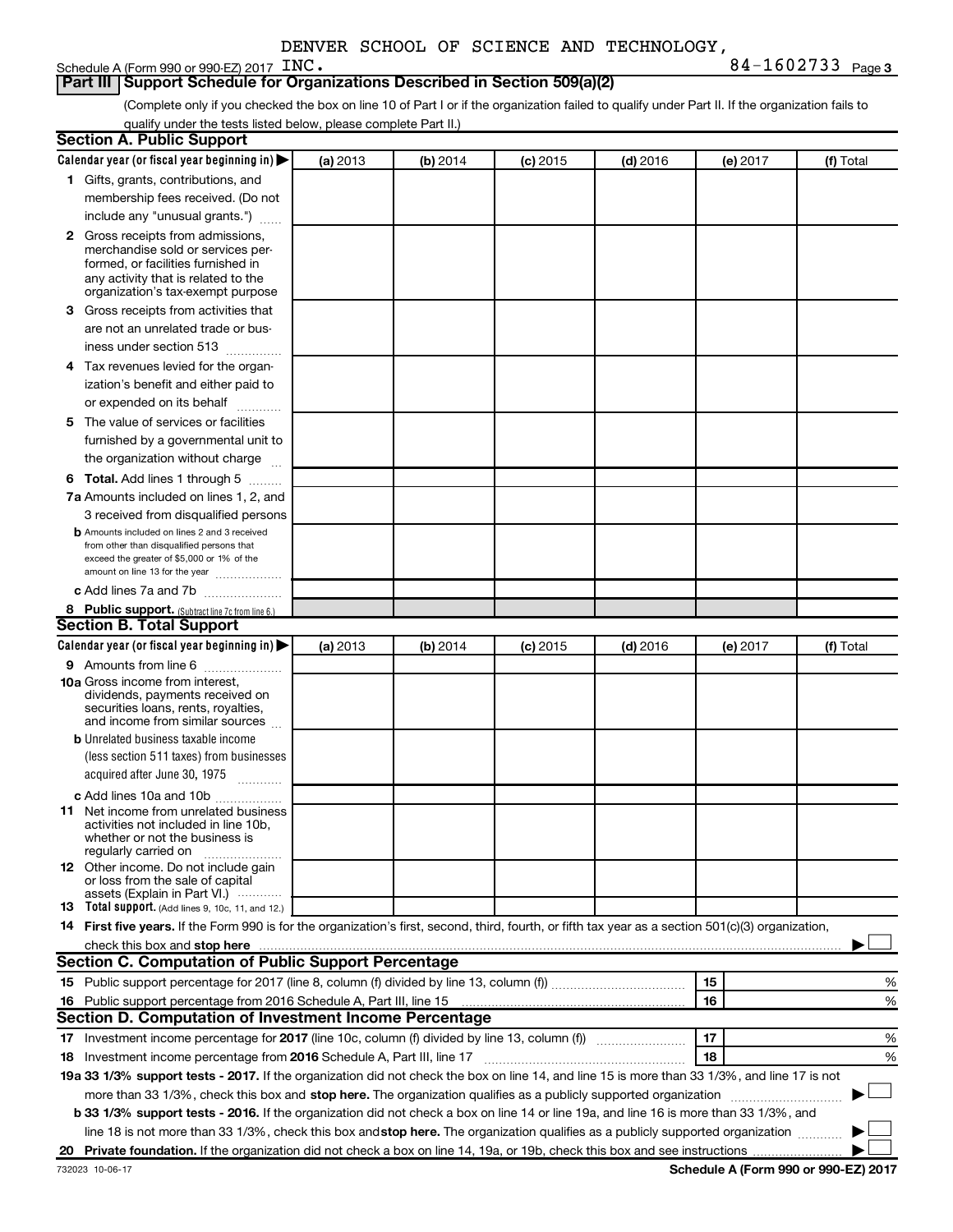**INC.** 84-1602733 Page 4

#### Schedule A (Form 990 or 990-EZ) 2017  $\text{INC.}$ **Part IV Supporting Organizations**

(Complete only if you checked a box in line 12 on Part I. If you checked 12a of Part I, complete Sections A and B. If you checked 12b of Part I, complete Sections A and C. If you checked 12c of Part I, complete Sections A, D, and E. If you checked 12d of Part I, complete Sections A and D, and complete Part V.)

#### **Section A. All Supporting Organizations**

- **1** Are all of the organization's supported organizations listed by name in the organization's governing documents? If "No," describe in Part VI how the supported organizations are designated. If designated by *class or purpose, describe the designation. If historic and continuing relationship, explain.*
- **2** Did the organization have any supported organization that does not have an IRS determination of status under section 509(a)(1) or (2)? If "Yes," explain in Part **VI** how the organization determined that the supported *organization was described in section 509(a)(1) or (2).*
- **3a** Did the organization have a supported organization described in section 501(c)(4), (5), or (6)? If "Yes," answer *(b) and (c) below.*
- **b** Did the organization confirm that each supported organization qualified under section 501(c)(4), (5), or (6) and satisfied the public support tests under section 509(a)(2)? If "Yes," describe in Part VI when and how the *organization made the determination.*
- **c** Did the organization ensure that all support to such organizations was used exclusively for section 170(c)(2)(B) purposes? If "Yes," explain in Part VI what controls the organization put in place to ensure such use.
- **4 a** *If* Was any supported organization not organized in the United States ("foreign supported organization")? *"Yes," and if you checked 12a or 12b in Part I, answer (b) and (c) below.*
- **b** Did the organization have ultimate control and discretion in deciding whether to make grants to the foreign supported organization? If "Yes," describe in Part VI how the organization had such control and discretion *despite being controlled or supervised by or in connection with its supported organizations.*
- **c** Did the organization support any foreign supported organization that does not have an IRS determination under sections 501(c)(3) and 509(a)(1) or (2)? If "Yes," explain in Part VI what controls the organization used *to ensure that all support to the foreign supported organization was used exclusively for section 170(c)(2)(B) purposes.*
- **5a** Did the organization add, substitute, or remove any supported organizations during the tax year? If "Yes," answer (b) and (c) below (if applicable). Also, provide detail in **Part VI,** including (i) the names and EIN *numbers of the supported organizations added, substituted, or removed; (ii) the reasons for each such action; (iii) the authority under the organization's organizing document authorizing such action; and (iv) how the action was accomplished (such as by amendment to the organizing document).*
- **b Type I or Type II only.** Was any added or substituted supported organization part of a class already designated in the organization's organizing document?
- **c Substitutions only.**  Was the substitution the result of an event beyond the organization's control?
- **6** Did the organization provide support (whether in the form of grants or the provision of services or facilities) to **Part VI.** support or benefit one or more of the filing organization's supported organizations? If "Yes," provide detail in anyone other than (i) its supported organizations, (ii) individuals that are part of the charitable class benefited by one or more of its supported organizations, or (iii) other supporting organizations that also
- **7** Did the organization provide a grant, loan, compensation, or other similar payment to a substantial contributor regard to a substantial contributor? If "Yes," complete Part I of Schedule L (Form 990 or 990-EZ). (defined in section 4958(c)(3)(C)), a family member of a substantial contributor, or a 35% controlled entity with
- **8** Did the organization make a loan to a disqualified person (as defined in section 4958) not described in line 7? *If "Yes," complete Part I of Schedule L (Form 990 or 990-EZ).*
- **9 a** Was the organization controlled directly or indirectly at any time during the tax year by one or more in section 509(a)(1) or (2))? If "Yes," provide detail in **Part VI.** disqualified persons as defined in section 4946 (other than foundation managers and organizations described
- **b** Did one or more disqualified persons (as defined in line 9a) hold a controlling interest in any entity in which the supporting organization had an interest? If "Yes," provide detail in Part VI.
- **c** Did a disqualified person (as defined in line 9a) have an ownership interest in, or derive any personal benefit from, assets in which the supporting organization also had an interest? If "Yes," provide detail in Part VI.
- **10 a** Was the organization subject to the excess business holdings rules of section 4943 because of section supporting organizations)? If "Yes," answer 10b below. 4943(f) (regarding certain Type II supporting organizations, and all Type III non-functionally integrated
- **b** Did the organization have any excess business holdings in the tax year? (Use Schedule C, Form 4720, to *determine whether the organization had excess business holdings.)*

**Yes No 1 2 3a 3b 3c 4a 4b 4c 5a 5b 5c 6 7 8 9a 9b 9c 10a 10b**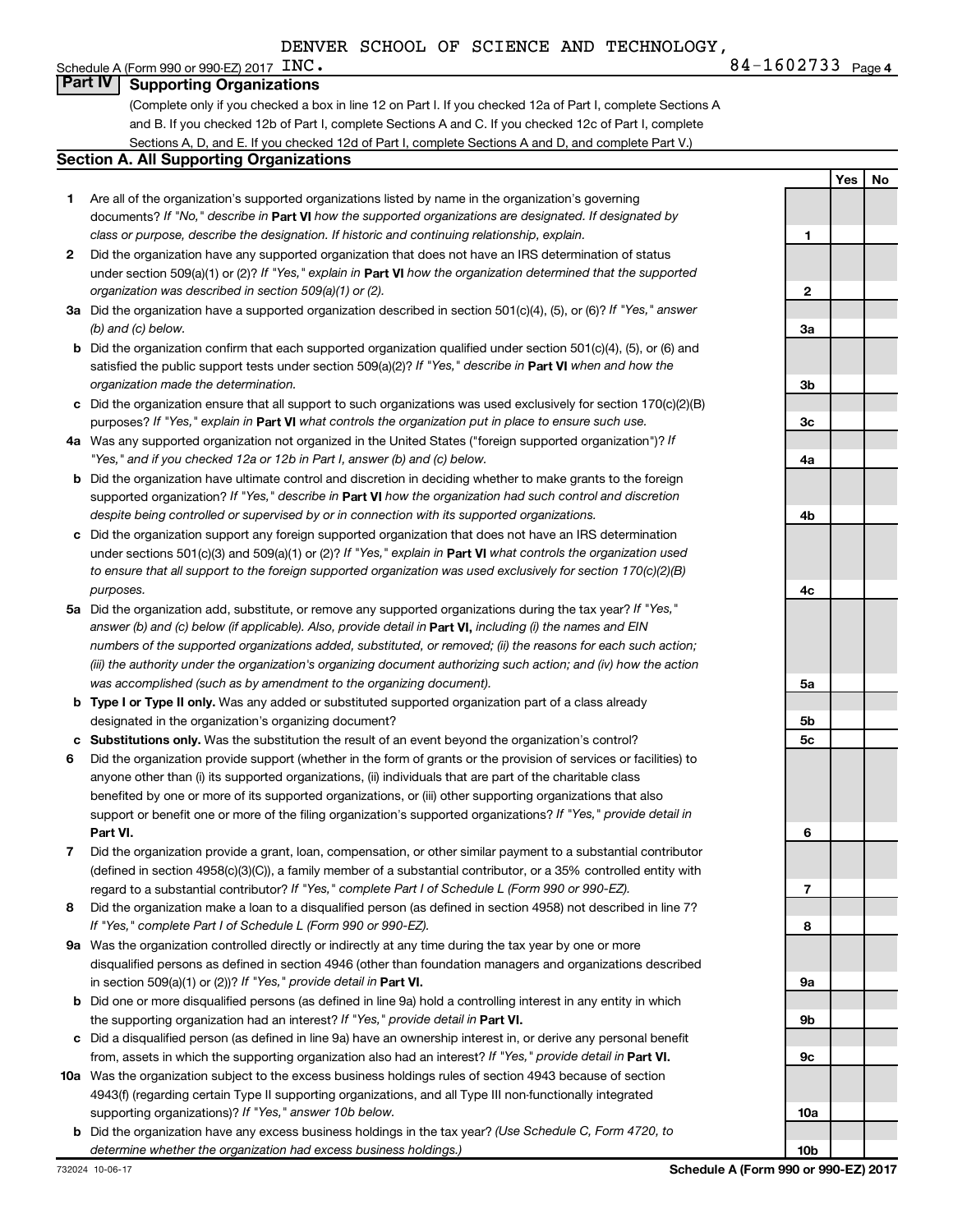Schedule A (Form 990 or 990-EZ) 2017 INC.

|    | Part IV<br><b>Supporting Organizations (continued)</b>                                                                          |                 |     |    |
|----|---------------------------------------------------------------------------------------------------------------------------------|-----------------|-----|----|
|    |                                                                                                                                 |                 | Yes | No |
| 11 | Has the organization accepted a gift or contribution from any of the following persons?                                         |                 |     |    |
|    | a A person who directly or indirectly controls, either alone or together with persons described in (b) and (c)                  |                 |     |    |
|    | below, the governing body of a supported organization?                                                                          | 11a             |     |    |
|    | <b>b</b> A family member of a person described in (a) above?                                                                    | 11 <sub>b</sub> |     |    |
|    | c A 35% controlled entity of a person described in (a) or (b) above? If "Yes" to a, b, or c, provide detail in Part VI.         | 11c             |     |    |
|    | <b>Section B. Type I Supporting Organizations</b>                                                                               |                 |     |    |
|    |                                                                                                                                 |                 | Yes | No |
| 1  | Did the directors, trustees, or membership of one or more supported organizations have the power to                             |                 |     |    |
|    | regularly appoint or elect at least a majority of the organization's directors or trustees at all times during the              |                 |     |    |
|    |                                                                                                                                 |                 |     |    |
|    | tax year? If "No," describe in Part VI how the supported organization(s) effectively operated, supervised, or                   |                 |     |    |
|    | controlled the organization's activities. If the organization had more than one supported organization,                         |                 |     |    |
|    | describe how the powers to appoint and/or remove directors or trustees were allocated among the supported                       |                 |     |    |
|    | organizations and what conditions or restrictions, if any, applied to such powers during the tax year.                          | 1               |     |    |
| 2  | Did the organization operate for the benefit of any supported organization other than the supported                             |                 |     |    |
|    | organization(s) that operated, supervised, or controlled the supporting organization? If "Yes," explain in                      |                 |     |    |
|    | Part VI how providing such benefit carried out the purposes of the supported organization(s) that operated,                     |                 |     |    |
|    | supervised, or controlled the supporting organization.                                                                          | 2               |     |    |
|    | <b>Section C. Type II Supporting Organizations</b>                                                                              |                 |     |    |
|    |                                                                                                                                 |                 | Yes | No |
| 1. | Were a majority of the organization's directors or trustees during the tax year also a majority of the directors                |                 |     |    |
|    | or trustees of each of the organization's supported organization(s)? If "No," describe in Part VI how control                   |                 |     |    |
|    | or management of the supporting organization was vested in the same persons that controlled or managed                          |                 |     |    |
|    | the supported organization(s).                                                                                                  | 1               |     |    |
|    | <b>Section D. All Type III Supporting Organizations</b>                                                                         |                 |     |    |
|    |                                                                                                                                 |                 | Yes | No |
| 1  | Did the organization provide to each of its supported organizations, by the last day of the fifth month of the                  |                 |     |    |
|    | organization's tax year, (i) a written notice describing the type and amount of support provided during the prior tax           |                 |     |    |
|    | year, (ii) a copy of the Form 990 that was most recently filed as of the date of notification, and (iii) copies of the          |                 |     |    |
|    | organization's governing documents in effect on the date of notification, to the extent not previously provided?                | 1               |     |    |
| 2  | Were any of the organization's officers, directors, or trustees either (i) appointed or elected by the supported                |                 |     |    |
|    | organization(s) or (ii) serving on the governing body of a supported organization? If "No," explain in Part VI how              |                 |     |    |
|    | the organization maintained a close and continuous working relationship with the supported organization(s).                     | 2               |     |    |
| 3  | By reason of the relationship described in (2), did the organization's supported organizations have a                           |                 |     |    |
|    | significant voice in the organization's investment policies and in directing the use of the organization's                      |                 |     |    |
|    | income or assets at all times during the tax year? If "Yes," describe in Part VI the role the organization's                    |                 |     |    |
|    | supported organizations played in this regard.                                                                                  | 3               |     |    |
|    | Section E. Type III Functionally Integrated Supporting Organizations                                                            |                 |     |    |
| 1  | Check the box next to the method that the organization used to satisfy the Integral Part Test during the yealsee instructions). |                 |     |    |
| а  | The organization satisfied the Activities Test. Complete line 2 below.                                                          |                 |     |    |
| b  | The organization is the parent of each of its supported organizations. Complete line 3 below.                                   |                 |     |    |
| с  | The organization supported a governmental entity. Describe in Part VI how you supported a government entity (see instructions). |                 |     |    |
| 2  | Activities Test. Answer (a) and (b) below.                                                                                      |                 | Yes | No |
| а  | Did substantially all of the organization's activities during the tax year directly further the exempt purposes of              |                 |     |    |
|    | the supported organization(s) to which the organization was responsive? If "Yes," then in Part VI identify                      |                 |     |    |
|    | those supported organizations and explain how these activities directly furthered their exempt purposes,                        |                 |     |    |
|    | how the organization was responsive to those supported organizations, and how the organization determined                       |                 |     |    |
|    | that these activities constituted substantially all of its activities.                                                          | 2a              |     |    |
| b  | Did the activities described in (a) constitute activities that, but for the organization's involvement, one or more             |                 |     |    |
|    | of the organization's supported organization(s) would have been engaged in? If "Yes," explain in Part VI the                    |                 |     |    |
|    | reasons for the organization's position that its supported organization(s) would have engaged in these                          |                 |     |    |
|    | activities but for the organization's involvement.                                                                              | 2b              |     |    |
| 3  | Parent of Supported Organizations. Answer (a) and (b) below.                                                                    |                 |     |    |
| а  | Did the organization have the power to regularly appoint or elect a majority of the officers, directors, or                     |                 |     |    |
|    | trustees of each of the supported organizations? Provide details in Part VI.                                                    | За              |     |    |
|    | <b>b</b> Did the organization exercise a substantial degree of direction over the policies, programs, and activities of each    |                 |     |    |
|    | of its supported organizations? If "Yes," describe in Part VI the role played by the organization in this regard.               | 3b              |     |    |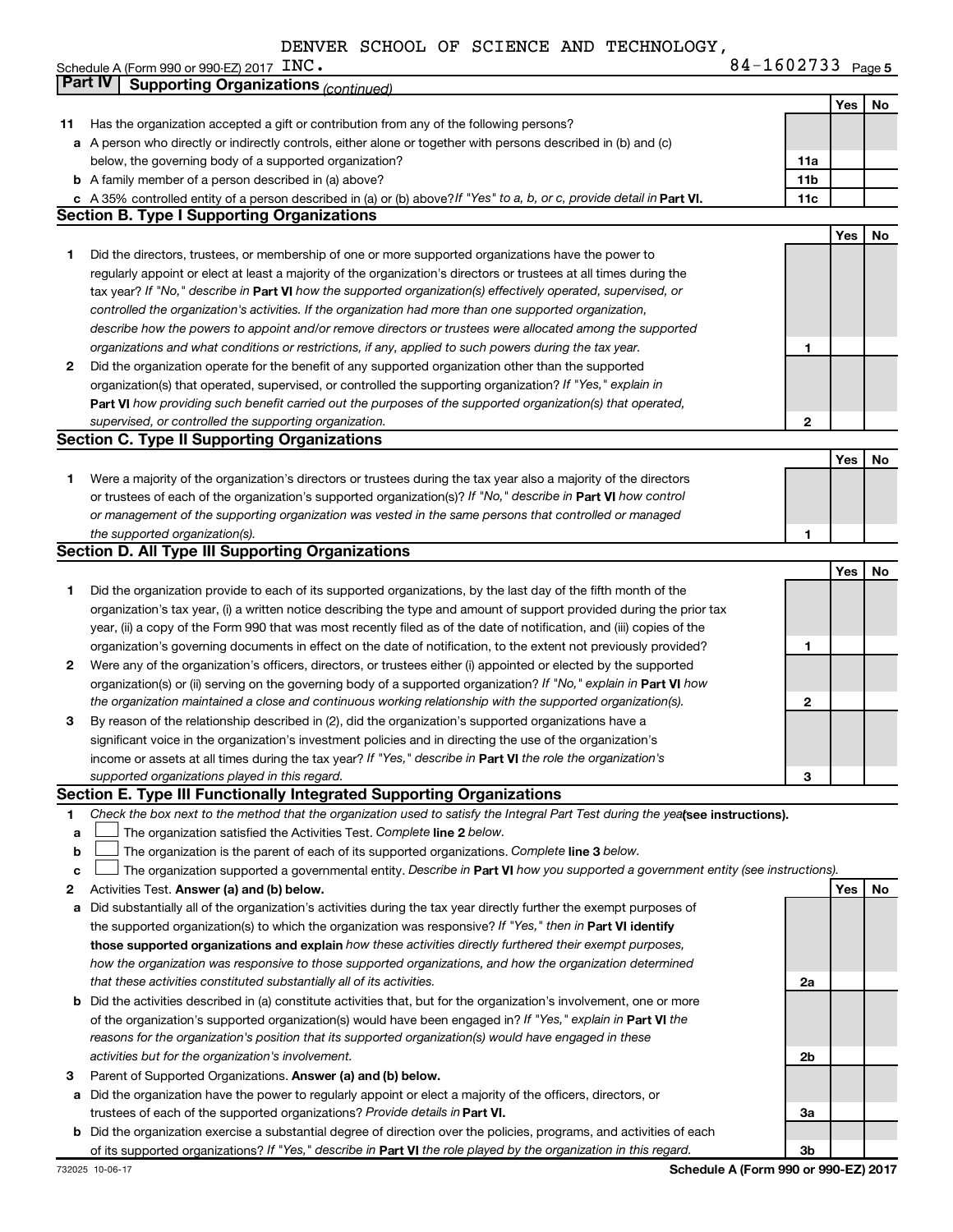| DENVER SCHOOL OF SCIENCE AND TECHNOLOGY, |  |  |  |  |  |  |
|------------------------------------------|--|--|--|--|--|--|
|------------------------------------------|--|--|--|--|--|--|

|              | Schedule A (Form 990 or 990-EZ) 2017 INC.                                                                                                          |                |                | 84-1602733 Page 6              |
|--------------|----------------------------------------------------------------------------------------------------------------------------------------------------|----------------|----------------|--------------------------------|
|              | <b>Part V</b><br>Type III Non-Functionally Integrated 509(a)(3) Supporting Organizations                                                           |                |                |                                |
| 1            | Check here if the organization satisfied the Integral Part Test as a qualifying trust on Nov. 20, 1970 (explain in Part VI.) See instructions. All |                |                |                                |
|              | other Type III non-functionally integrated supporting organizations must complete Sections A through E.                                            |                |                |                                |
|              | Section A - Adjusted Net Income                                                                                                                    |                | (A) Prior Year | (B) Current Year<br>(optional) |
| 1            | Net short-term capital gain                                                                                                                        | 1              |                |                                |
| 2            | Recoveries of prior-year distributions                                                                                                             | $\mathbf{2}$   |                |                                |
| З            | Other gross income (see instructions)                                                                                                              | 3              |                |                                |
| 4            | Add lines 1 through 3                                                                                                                              | 4              |                |                                |
| 5            | Depreciation and depletion                                                                                                                         | 5              |                |                                |
| 6            | Portion of operating expenses paid or incurred for production or                                                                                   |                |                |                                |
|              | collection of gross income or for management, conservation, or                                                                                     |                |                |                                |
|              | maintenance of property held for production of income (see instructions)                                                                           | 6              |                |                                |
| 7            | Other expenses (see instructions)                                                                                                                  | $\overline{7}$ |                |                                |
| 8            | Adjusted Net Income (subtract lines 5, 6, and 7 from line 4)                                                                                       | 8              |                |                                |
|              | Section B - Minimum Asset Amount                                                                                                                   |                | (A) Prior Year | (B) Current Year<br>(optional) |
| 1            | Aggregate fair market value of all non-exempt-use assets (see                                                                                      |                |                |                                |
|              | instructions for short tax year or assets held for part of year):                                                                                  |                |                |                                |
|              | a Average monthly value of securities                                                                                                              | 1a             |                |                                |
|              | <b>b</b> Average monthly cash balances                                                                                                             | 1 <sub>b</sub> |                |                                |
|              | c Fair market value of other non-exempt-use assets                                                                                                 | 1c             |                |                                |
|              | <b>d</b> Total (add lines 1a, 1b, and 1c)                                                                                                          | 1d             |                |                                |
|              | e Discount claimed for blockage or other                                                                                                           |                |                |                                |
|              | factors (explain in detail in Part VI):                                                                                                            |                |                |                                |
| 2            | Acquisition indebtedness applicable to non-exempt-use assets                                                                                       | $\mathbf{2}$   |                |                                |
| 3            | Subtract line 2 from line 1d                                                                                                                       | 3              |                |                                |
| 4            | Cash deemed held for exempt use. Enter 1-1/2% of line 3 (for greater amount,                                                                       |                |                |                                |
|              | see instructions)                                                                                                                                  | 4              |                |                                |
| 5            | Net value of non-exempt-use assets (subtract line 4 from line 3)                                                                                   | 5              |                |                                |
| 6            | Multiply line 5 by .035                                                                                                                            | 6              |                |                                |
| 7            | Recoveries of prior-year distributions                                                                                                             | $\overline{7}$ |                |                                |
| 8            | Minimum Asset Amount (add line 7 to line 6)                                                                                                        | 8              |                |                                |
|              | <b>Section C - Distributable Amount</b>                                                                                                            |                |                | <b>Current Year</b>            |
| 1            | Adjusted net income for prior year (from Section A, line 8, Column A)                                                                              | 1              |                |                                |
| $\mathbf{2}$ | Enter 85% of line 1                                                                                                                                | $\mathbf{2}$   |                |                                |
| З            | Minimum asset amount for prior year (from Section B, line 8, Column A)                                                                             | 3              |                |                                |
| 4            | Enter greater of line 2 or line 3                                                                                                                  | 4              |                |                                |
| 5            | Income tax imposed in prior year                                                                                                                   | 5              |                |                                |
| 6            | <b>Distributable Amount.</b> Subtract line 5 from line 4, unless subject to                                                                        |                |                |                                |
|              | emergency temporary reduction (see instructions)                                                                                                   | 6              |                |                                |

**7** Let Check here if the current year is the organization's first as a non-functionally integrated Type III supporting organization (see instructions).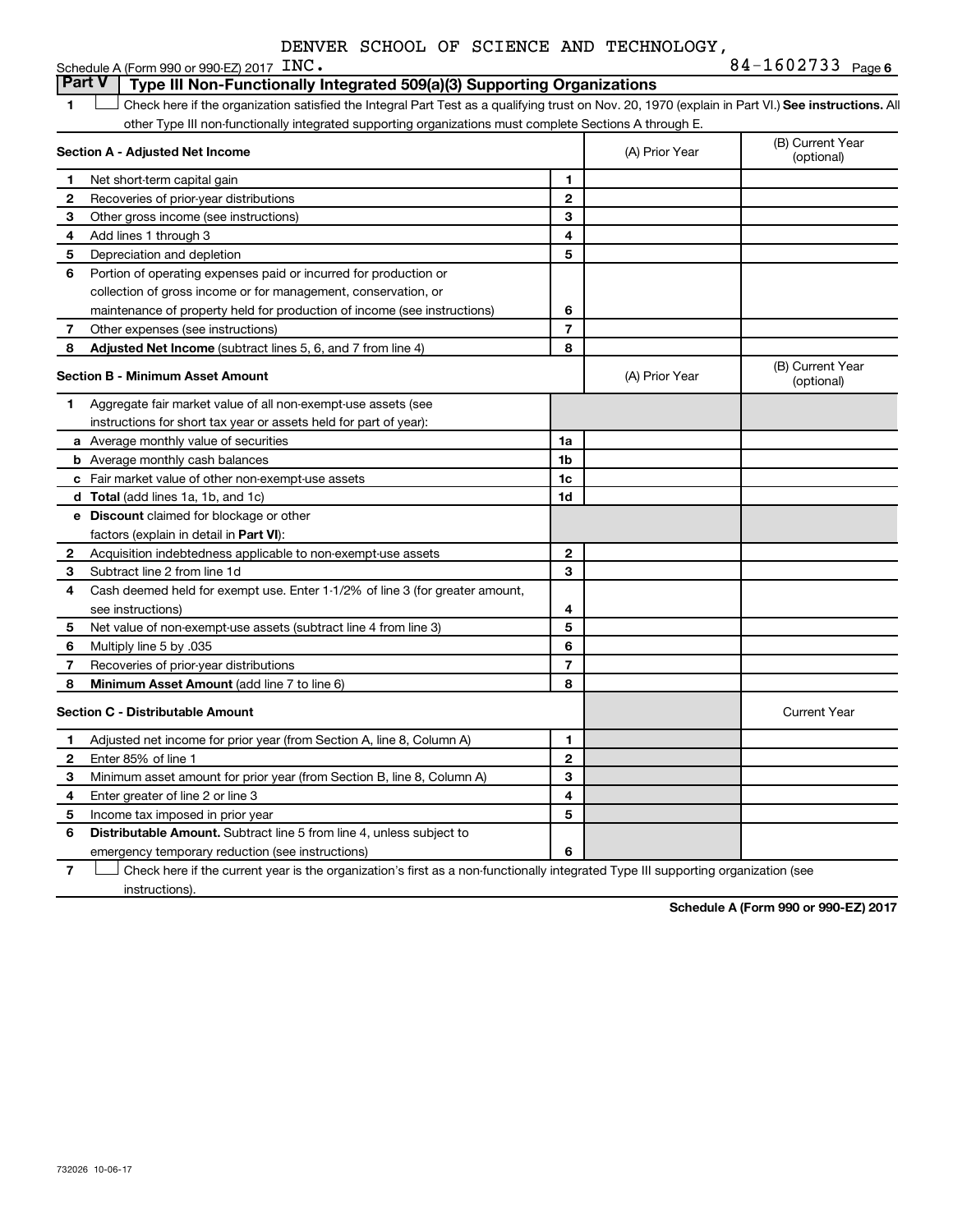|               | Schedule A (Form 990 or 990-EZ) 2017 INC.                                                  |                                    |                                               | 84-1602733 Page 7                                       |
|---------------|--------------------------------------------------------------------------------------------|------------------------------------|-----------------------------------------------|---------------------------------------------------------|
| <b>Part V</b> | Type III Non-Functionally Integrated 509(a)(3) Supporting Organizations (continued)        |                                    |                                               |                                                         |
|               | <b>Section D - Distributions</b>                                                           |                                    |                                               | <b>Current Year</b>                                     |
| 1             | Amounts paid to supported organizations to accomplish exempt purposes                      |                                    |                                               |                                                         |
| 2             | Amounts paid to perform activity that directly furthers exempt purposes of supported       |                                    |                                               |                                                         |
|               | organizations, in excess of income from activity                                           |                                    |                                               |                                                         |
| 3             | Administrative expenses paid to accomplish exempt purposes of supported organizations      |                                    |                                               |                                                         |
| 4             | Amounts paid to acquire exempt-use assets                                                  |                                    |                                               |                                                         |
| 5             | Qualified set-aside amounts (prior IRS approval required)                                  |                                    |                                               |                                                         |
| 6             | Other distributions (describe in <b>Part VI</b> ). See instructions.                       |                                    |                                               |                                                         |
| 7             | Total annual distributions. Add lines 1 through 6.                                         |                                    |                                               |                                                         |
| 8             | Distributions to attentive supported organizations to which the organization is responsive |                                    |                                               |                                                         |
|               | (provide details in <b>Part VI</b> ). See instructions.                                    |                                    |                                               |                                                         |
| 9             | Distributable amount for 2017 from Section C, line 6                                       |                                    |                                               |                                                         |
| 10            | Line 8 amount divided by line 9 amount                                                     |                                    |                                               |                                                         |
|               | Section E - Distribution Allocations (see instructions)                                    | (i)<br><b>Excess Distributions</b> | (ii)<br><b>Underdistributions</b><br>Pre-2017 | (iii)<br><b>Distributable</b><br><b>Amount for 2017</b> |
|               |                                                                                            |                                    |                                               |                                                         |
| 1             | Distributable amount for 2017 from Section C, line 6                                       |                                    |                                               |                                                         |
| 2             | Underdistributions, if any, for years prior to 2017 (reason-                               |                                    |                                               |                                                         |
|               | able cause required- explain in Part VI). See instructions.                                |                                    |                                               |                                                         |
| 3             | Excess distributions carryover, if any, to 2017                                            |                                    |                                               |                                                         |
| a             |                                                                                            |                                    |                                               |                                                         |
|               | <b>b</b> From 2013                                                                         |                                    |                                               |                                                         |
|               | $c$ From 2014                                                                              |                                    |                                               |                                                         |
|               | d From 2015                                                                                |                                    |                                               |                                                         |
|               | e From 2016                                                                                |                                    |                                               |                                                         |
|               | f Total of lines 3a through e                                                              |                                    |                                               |                                                         |
|               | g Applied to underdistributions of prior years                                             |                                    |                                               |                                                         |
|               | <b>h</b> Applied to 2017 distributable amount                                              |                                    |                                               |                                                         |
| Ť.            | Carryover from 2012 not applied (see instructions)                                         |                                    |                                               |                                                         |
|               | Remainder. Subtract lines 3g, 3h, and 3i from 3f.                                          |                                    |                                               |                                                         |
| 4             | Distributions for 2017 from Section D,                                                     |                                    |                                               |                                                         |
|               | line $7:$                                                                                  |                                    |                                               |                                                         |
|               | a Applied to underdistributions of prior years                                             |                                    |                                               |                                                         |
|               | <b>b</b> Applied to 2017 distributable amount                                              |                                    |                                               |                                                         |
|               | <b>c</b> Remainder. Subtract lines 4a and 4b from 4.                                       |                                    |                                               |                                                         |
|               | 5 Remaining underdistributions for years prior to 2017, if                                 |                                    |                                               |                                                         |
|               | any. Subtract lines 3g and 4a from line 2. For result greater                              |                                    |                                               |                                                         |
|               | than zero, explain in Part VI. See instructions.                                           |                                    |                                               |                                                         |
| 6             | Remaining underdistributions for 2017. Subtract lines 3h                                   |                                    |                                               |                                                         |
|               | and 4b from line 1. For result greater than zero, explain in                               |                                    |                                               |                                                         |
|               | <b>Part VI.</b> See instructions.                                                          |                                    |                                               |                                                         |
| 7             | Excess distributions carryover to 2018. Add lines 3j                                       |                                    |                                               |                                                         |
|               | and 4c.                                                                                    |                                    |                                               |                                                         |
| 8             | Breakdown of line 7:                                                                       |                                    |                                               |                                                         |
|               | a Excess from 2013                                                                         |                                    |                                               |                                                         |
|               | <b>b</b> Excess from 2014                                                                  |                                    |                                               |                                                         |
|               | c Excess from 2015                                                                         |                                    |                                               |                                                         |
|               | d Excess from 2016                                                                         |                                    |                                               |                                                         |
|               | e Excess from 2017                                                                         |                                    |                                               |                                                         |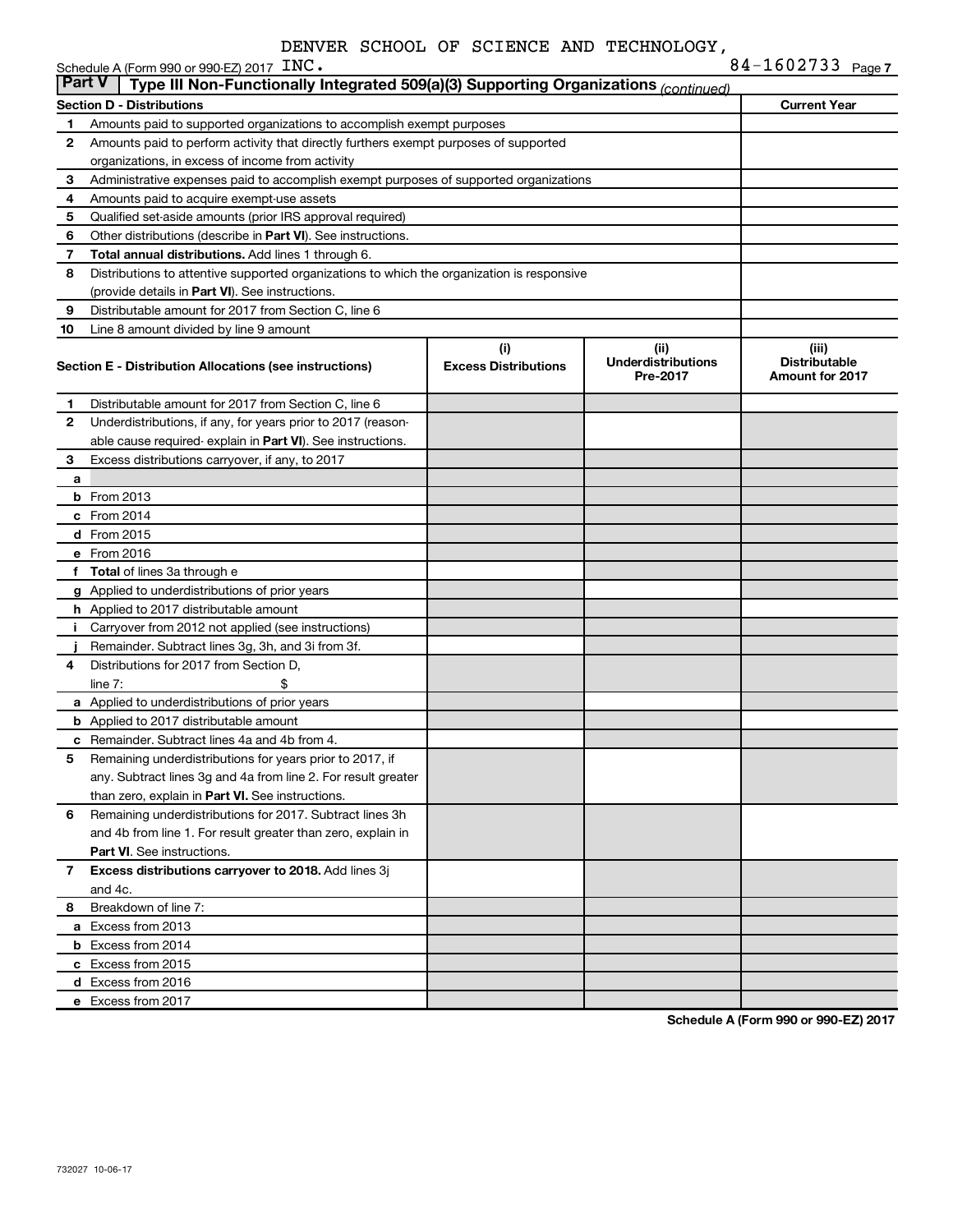|                | Schedule A (Form 990 or 990-EZ) 2017 INC. |  |  | DENVER SCHOOL OF SCIENCE AND TECHNOLOGY,<br>84-1602733 Page 8                                                                                                                                                                                                                                                                                                                                                                                                                                                                                                        |
|----------------|-------------------------------------------|--|--|----------------------------------------------------------------------------------------------------------------------------------------------------------------------------------------------------------------------------------------------------------------------------------------------------------------------------------------------------------------------------------------------------------------------------------------------------------------------------------------------------------------------------------------------------------------------|
| <b>Part VI</b> | (See instructions.)                       |  |  | Supplemental Information. Provide the explanations required by Part II, line 10; Part II, line 17a or 17b; Part III, line 12;<br>Part IV, Section A, lines 1, 2, 3b, 3c, 4b, 4c, 5a, 6, 9a, 9b, 9c, 11a, 11b, and 11c; Part IV, Section B, lines 1 and 2; Part IV, Section C,<br>line 1; Part IV, Section D, lines 2 and 3; Part IV, Section E, lines 1c, 2a, 2b, 3a, and 3b; Part V, line 1; Part V, Section B, line 1e; Part V,<br>Section D, lines 5, 6, and 8; and Part V, Section E, lines 2, 5, and 6. Also complete this part for any additional information. |
|                |                                           |  |  |                                                                                                                                                                                                                                                                                                                                                                                                                                                                                                                                                                      |
|                |                                           |  |  |                                                                                                                                                                                                                                                                                                                                                                                                                                                                                                                                                                      |
|                |                                           |  |  |                                                                                                                                                                                                                                                                                                                                                                                                                                                                                                                                                                      |
|                |                                           |  |  |                                                                                                                                                                                                                                                                                                                                                                                                                                                                                                                                                                      |
|                |                                           |  |  |                                                                                                                                                                                                                                                                                                                                                                                                                                                                                                                                                                      |
|                |                                           |  |  |                                                                                                                                                                                                                                                                                                                                                                                                                                                                                                                                                                      |
|                |                                           |  |  |                                                                                                                                                                                                                                                                                                                                                                                                                                                                                                                                                                      |
|                |                                           |  |  |                                                                                                                                                                                                                                                                                                                                                                                                                                                                                                                                                                      |
|                |                                           |  |  |                                                                                                                                                                                                                                                                                                                                                                                                                                                                                                                                                                      |
|                |                                           |  |  |                                                                                                                                                                                                                                                                                                                                                                                                                                                                                                                                                                      |
|                |                                           |  |  |                                                                                                                                                                                                                                                                                                                                                                                                                                                                                                                                                                      |
|                |                                           |  |  |                                                                                                                                                                                                                                                                                                                                                                                                                                                                                                                                                                      |
|                |                                           |  |  |                                                                                                                                                                                                                                                                                                                                                                                                                                                                                                                                                                      |
|                |                                           |  |  |                                                                                                                                                                                                                                                                                                                                                                                                                                                                                                                                                                      |
|                |                                           |  |  |                                                                                                                                                                                                                                                                                                                                                                                                                                                                                                                                                                      |
|                |                                           |  |  |                                                                                                                                                                                                                                                                                                                                                                                                                                                                                                                                                                      |
|                |                                           |  |  |                                                                                                                                                                                                                                                                                                                                                                                                                                                                                                                                                                      |
|                |                                           |  |  |                                                                                                                                                                                                                                                                                                                                                                                                                                                                                                                                                                      |
|                |                                           |  |  |                                                                                                                                                                                                                                                                                                                                                                                                                                                                                                                                                                      |
|                |                                           |  |  |                                                                                                                                                                                                                                                                                                                                                                                                                                                                                                                                                                      |
|                |                                           |  |  |                                                                                                                                                                                                                                                                                                                                                                                                                                                                                                                                                                      |
|                |                                           |  |  |                                                                                                                                                                                                                                                                                                                                                                                                                                                                                                                                                                      |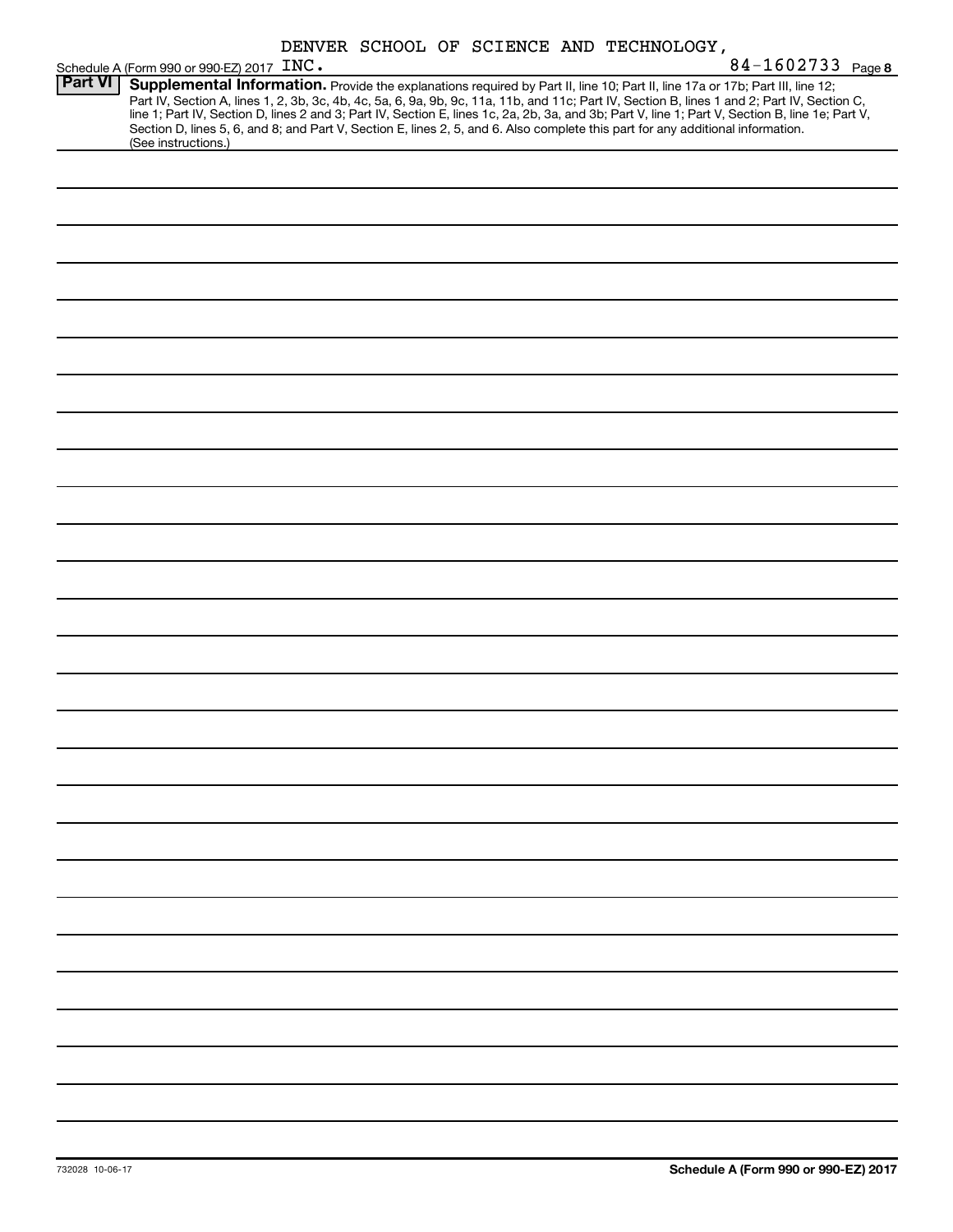**(Form 990, 990-EZ,**

| Department of the Treasury |
|----------------------------|
| Internal Revenue Service   |
|                            |

\*\* PUBLIC DISCLOSURE COPY \*\*

## **Schedule B Schedule of Contributors**

**or 990-PF) | Attach to Form 990, Form 990-EZ, or Form 990-PF. | Go to www.irs.gov/Form990 for the latest information.** OMB No. 1545-0047

## **2017**

**Name of the organization Employer identification number**

| ---- |
|------|
| INC  |

DENVER SCHOOL OF SCIENCE AND TECHNOLOGY,

**Organization type** (check one):

| INC. | 84-1602733 |
|------|------------|
|------|------------|

| Filers of:         | Section:                                                                           |  |  |  |  |  |
|--------------------|------------------------------------------------------------------------------------|--|--|--|--|--|
| Form 990 or 990-FZ | $\underline{X}$ 501(c)( 3) (enter number) organization                             |  |  |  |  |  |
|                    | $4947(a)(1)$ nonexempt charitable trust <b>not</b> treated as a private foundation |  |  |  |  |  |
|                    | 527 political organization                                                         |  |  |  |  |  |
| Form 990-PF        | 501(c)(3) exempt private foundation                                                |  |  |  |  |  |
|                    | 4947(a)(1) nonexempt charitable trust treated as a private foundation              |  |  |  |  |  |
|                    | 501(c)(3) taxable private foundation                                               |  |  |  |  |  |

Check if your organization is covered by the General Rule or a Special Rule.

**Note:**  Only a section 501(c)(7), (8), or (10) organization can check boxes for both the General Rule and a Special Rule. See instructions.

#### **General Rule**

 $\Box$ 

For an organization filing Form 990, 990-EZ, or 990-PF that received, during the year, contributions totaling \$5,000 or more (in money or property) from any one contributor. Complete Parts I and II. See instructions for determining a contributor's total contributions.

#### **Special Rules**

any one contributor, during the year, total contributions of the greater of (1) \$5,000; or (2) 2% of the amount on (i) Form 990, Part VIII, line 1h;  $\boxed{\text{X}}$  For an organization described in section 501(c)(3) filing Form 990 or 990-EZ that met the 33 1/3% support test of the regulations under sections 509(a)(1) and 170(b)(1)(A)(vi), that checked Schedule A (Form 990 or 990-EZ), Part II, line 13, 16a, or 16b, and that received from or (ii) Form 990-EZ, line 1. Complete Parts I and II.

year, total contributions of more than \$1,000 *exclusively* for religious, charitable, scientific, literary, or educational purposes, or for For an organization described in section 501(c)(7), (8), or (10) filing Form 990 or 990-EZ that received from any one contributor, during the the prevention of cruelty to children or animals. Complete Parts I, II, and III.  $\Box$ 

purpose. Don't complete any of the parts unless the General Rule applies to this organization because it received nonexclusively year, contributions exclusively for religious, charitable, etc., purposes, but no such contributions totaled more than \$1,000. If this box is checked, enter here the total contributions that were received during the year for an exclusively religious, charitable, etc., For an organization described in section 501(c)(7), (8), or (10) filing Form 990 or 990-EZ that received from any one contributor, during the religious, charitable, etc., contributions totaling \$5,000 or more during the year  $\ldots$  $\ldots$  $\ldots$  $\ldots$  $\ldots$  $\ldots$  $\Box$ 

**Caution:**  An organization that isn't covered by the General Rule and/or the Special Rules doesn't file Schedule B (Form 990, 990-EZ, or 990-PF),  **must** but it answer "No" on Part IV, line 2, of its Form 990; or check the box on line H of its Form 990-EZ or on its Form 990-PF, Part I, line 2, to certify that it doesn't meet the filing requirements of Schedule B (Form 990, 990-EZ, or 990-PF).

LHA For Paperwork Reduction Act Notice, see the instructions for Form 990, 990-EZ, or 990-PF. Schedule B (Form 990, 990-EZ, or 990-PF) (2017)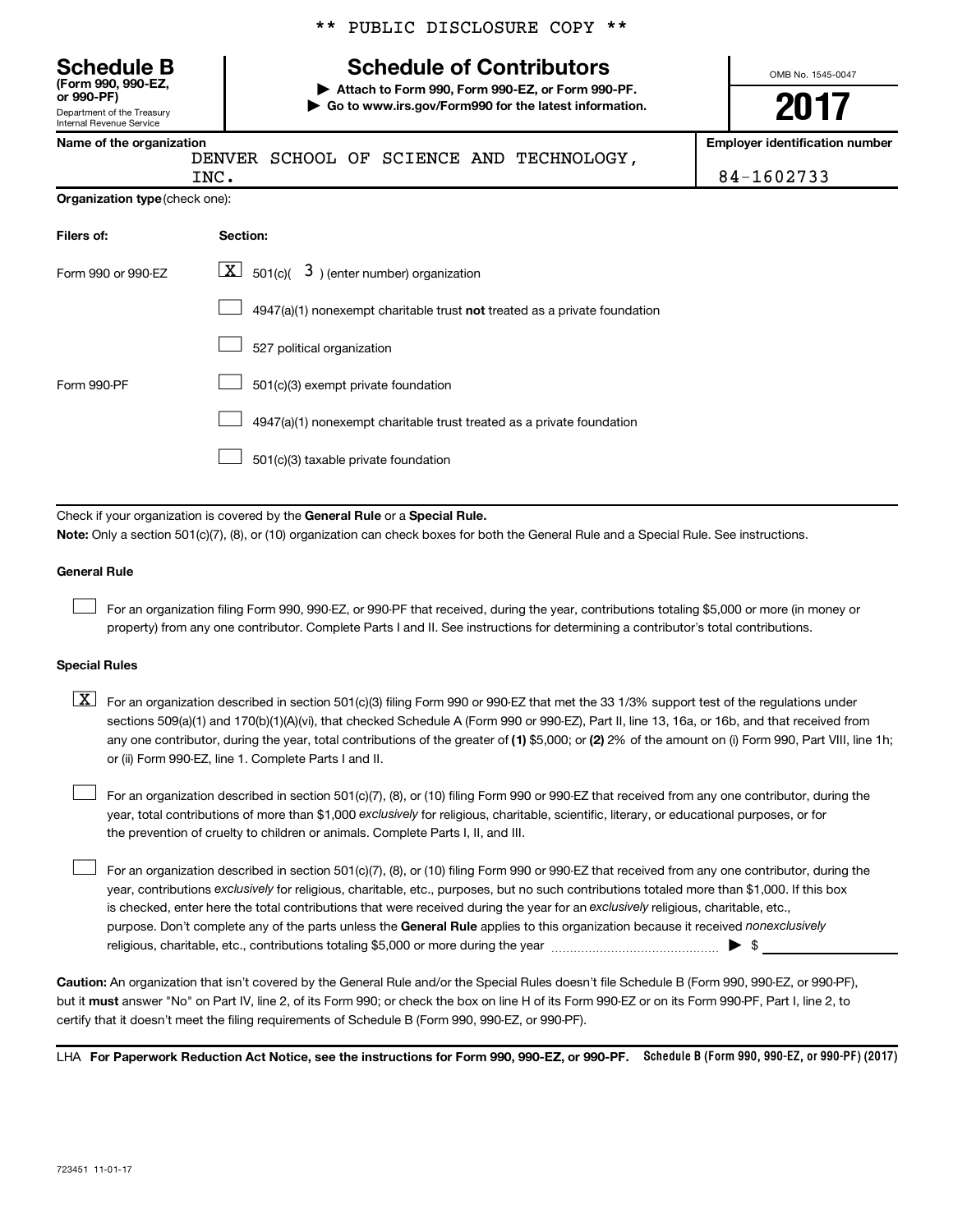| INC.       | DENVER SCHOOL OF SCIENCE AND TECHNOLOGY,                                                       |                                   | 84-1602733                                                                                       |
|------------|------------------------------------------------------------------------------------------------|-----------------------------------|--------------------------------------------------------------------------------------------------|
| Part I     | Contributors (see instructions). Use duplicate copies of Part I if additional space is needed. |                                   |                                                                                                  |
| (a)<br>No. | (b)<br>Name, address, and ZIP + 4                                                              | (c)<br><b>Total contributions</b> | (d)<br>Type of contribution                                                                      |
| 1          |                                                                                                | 150,000.<br>\$                    | $\mathbf{X}$<br>Person<br>Payroll<br>Noncash<br>(Complete Part II for<br>noncash contributions.) |
| (a)<br>No. | (b)<br>Name, address, and ZIP + 4                                                              | (c)<br><b>Total contributions</b> | (d)<br>Type of contribution                                                                      |
| 2          |                                                                                                | 320,088.<br>\$                    | <u>x</u><br>Person<br>Payroll<br>Noncash<br>(Complete Part II for<br>noncash contributions.)     |
| (a)<br>No. | (b)<br>Name, address, and ZIP + 4                                                              | (c)<br><b>Total contributions</b> | (d)<br>Type of contribution                                                                      |
|            |                                                                                                | \$                                | Person<br>Payroll<br>Noncash<br>(Complete Part II for<br>noncash contributions.)                 |
| (a)<br>No. | (b)<br>Name, address, and ZIP + 4                                                              | (c)<br><b>Total contributions</b> | (d)<br>Type of contribution                                                                      |
|            |                                                                                                | \$                                | Person<br>Payroll<br>Noncash<br>(Complete Part II for<br>noncash contributions.)                 |
| (a)<br>No. | (b)<br>Name, address, and ZIP + 4                                                              | (c)<br><b>Total contributions</b> | (d)<br>Type of contribution                                                                      |
|            |                                                                                                | \$                                | Person<br>Payroll<br>Noncash<br>(Complete Part II for<br>noncash contributions.)                 |
| (a)<br>No. | (b)<br>Name, address, and ZIP + 4                                                              | (c)<br><b>Total contributions</b> | (d)<br>Type of contribution                                                                      |
|            |                                                                                                | \$                                | Person<br>Payroll<br>Noncash<br>(Complete Part II for<br>noncash contributions.)                 |

**Name of organization Employer identification number**

**2**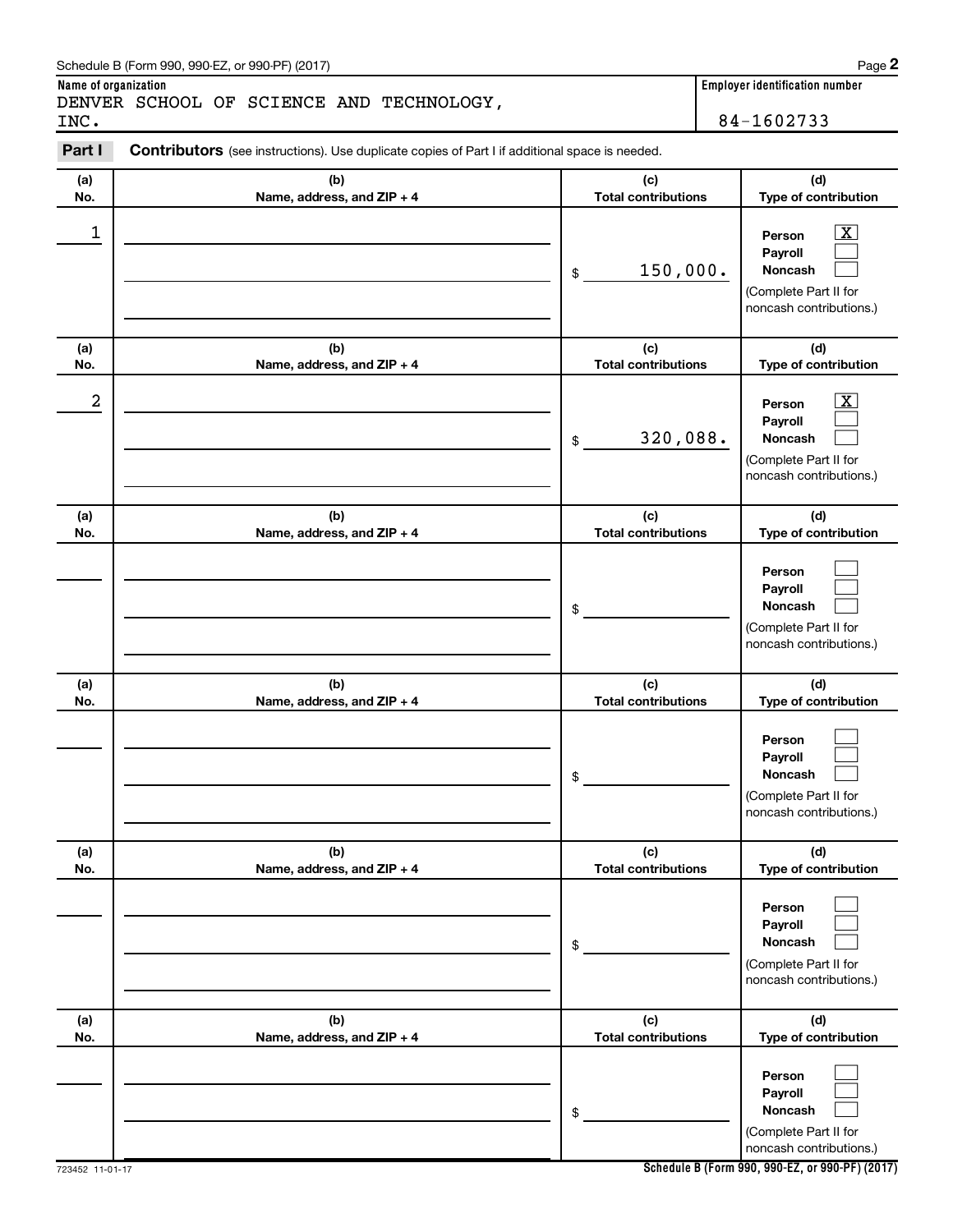|                              | Schedule B (Form 990, 990-EZ, or 990-PF) (2017)                                                     |                                                 | Page 3                                |
|------------------------------|-----------------------------------------------------------------------------------------------------|-------------------------------------------------|---------------------------------------|
| Name of organization         |                                                                                                     |                                                 | <b>Employer identification number</b> |
| INC.                         | DENVER SCHOOL OF SCIENCE AND TECHNOLOGY,                                                            |                                                 | 84-1602733                            |
| Part II                      | Noncash Property (see instructions). Use duplicate copies of Part II if additional space is needed. |                                                 |                                       |
| (a)<br>No.<br>from<br>Part I | (c)<br>(b)<br>FMV (or estimate)<br>Description of noncash property given<br>(See instructions.)     |                                                 | (d)<br>Date received                  |
|                              |                                                                                                     | \$                                              |                                       |
| (a)<br>No.<br>from<br>Part I | (b)<br>Description of noncash property given                                                        | (c)<br>FMV (or estimate)<br>(See instructions.) | (d)<br>Date received                  |
|                              |                                                                                                     | \$                                              |                                       |
| (a)<br>No.<br>from<br>Part I | (b)<br>Description of noncash property given                                                        | (c)<br>FMV (or estimate)<br>(See instructions.) | (d)<br>Date received                  |
|                              |                                                                                                     | \$                                              |                                       |
| (a)<br>No.<br>from<br>Part I | (b)<br>Description of noncash property given                                                        | (c)<br>FMV (or estimate)<br>(See instructions.) | (d)<br>Date received                  |
|                              |                                                                                                     | \$                                              |                                       |
| (a)<br>No.<br>from<br>Part I | (b)<br>Description of noncash property given                                                        | (c)<br>FMV (or estimate)<br>(See instructions.) | (d)<br>Date received                  |
|                              |                                                                                                     | \$                                              |                                       |
| (a)<br>No.<br>from<br>Part I | (b)<br>Description of noncash property given                                                        | (c)<br>FMV (or estimate)<br>(See instructions.) | (d)<br>Date received                  |
|                              |                                                                                                     | \$                                              |                                       |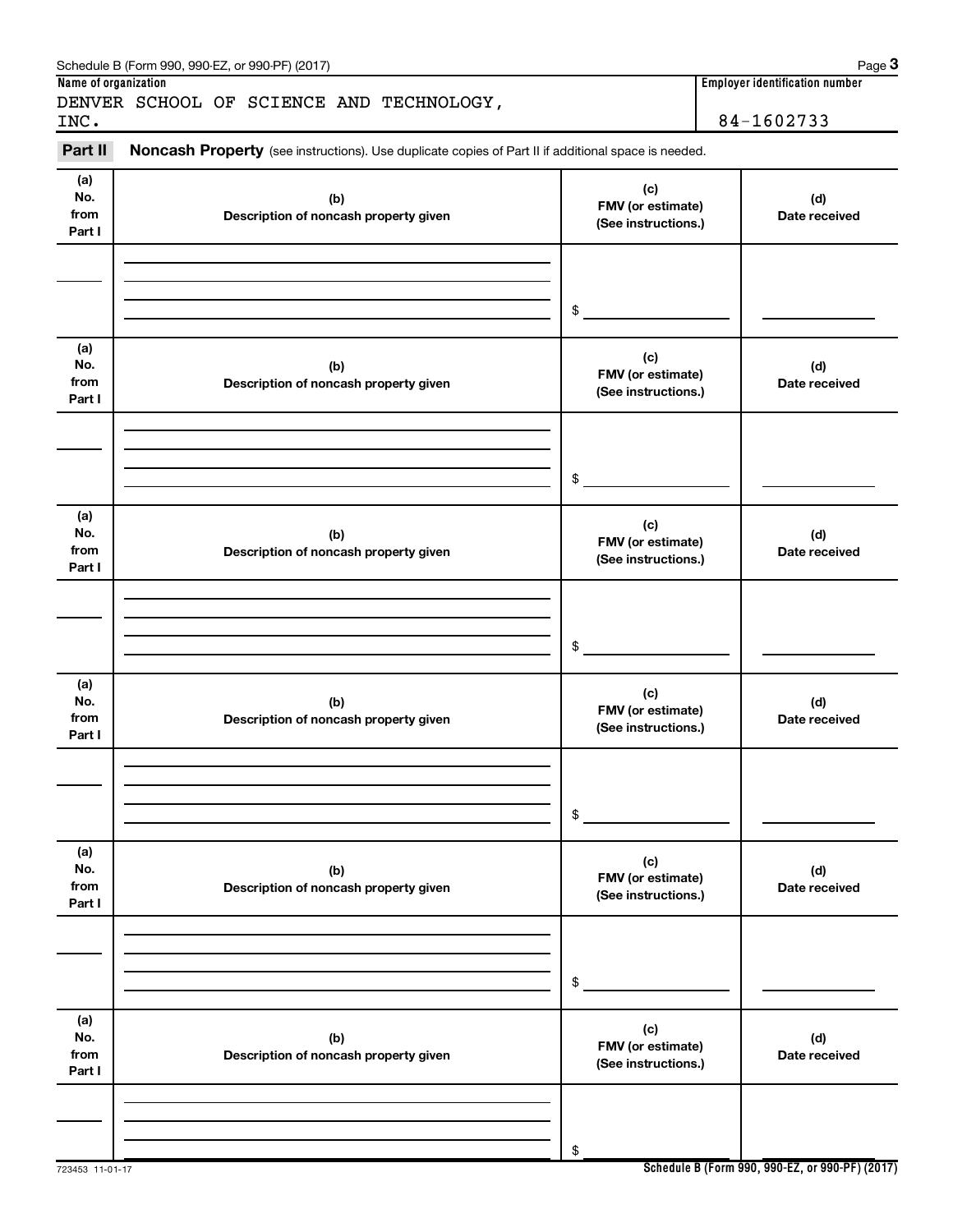|                           | Schedule B (Form 990, 990-EZ, or 990-PF) (2017)                                                                                                                                                                                                                                 |                      | Page 4                                                                                                                                                                               |  |  |  |  |
|---------------------------|---------------------------------------------------------------------------------------------------------------------------------------------------------------------------------------------------------------------------------------------------------------------------------|----------------------|--------------------------------------------------------------------------------------------------------------------------------------------------------------------------------------|--|--|--|--|
| Name of organization      | DENVER SCHOOL OF SCIENCE AND TECHNOLOGY,                                                                                                                                                                                                                                        |                      | <b>Employer identification number</b>                                                                                                                                                |  |  |  |  |
| INC.                      |                                                                                                                                                                                                                                                                                 |                      | 84-1602733                                                                                                                                                                           |  |  |  |  |
| Part III                  | the year from any one contributor. Complete columns (a) through (e) and the following line entry. For organizations<br>completing Part III, enter the total of exclusively religious, charitable, etc., contributions of \$1,000 or less for the year. (Enter this info. once.) |                      | Exclusively religious, charitable, etc., contributions to organizations described in section $501(c)(7)$ , (8), or (10) that total more than \$1,000 for<br>$\blacktriangleright$ \$ |  |  |  |  |
|                           | Use duplicate copies of Part III if additional space is needed.                                                                                                                                                                                                                 |                      |                                                                                                                                                                                      |  |  |  |  |
| (a) No.<br>from           | (b) Purpose of gift                                                                                                                                                                                                                                                             | (c) Use of gift      | (d) Description of how gift is held                                                                                                                                                  |  |  |  |  |
| Part I                    |                                                                                                                                                                                                                                                                                 |                      |                                                                                                                                                                                      |  |  |  |  |
|                           |                                                                                                                                                                                                                                                                                 |                      |                                                                                                                                                                                      |  |  |  |  |
|                           |                                                                                                                                                                                                                                                                                 |                      |                                                                                                                                                                                      |  |  |  |  |
|                           |                                                                                                                                                                                                                                                                                 |                      |                                                                                                                                                                                      |  |  |  |  |
|                           |                                                                                                                                                                                                                                                                                 | (e) Transfer of gift |                                                                                                                                                                                      |  |  |  |  |
|                           | Transferee's name, address, and ZIP + 4                                                                                                                                                                                                                                         |                      | Relationship of transferor to transferee                                                                                                                                             |  |  |  |  |
|                           |                                                                                                                                                                                                                                                                                 |                      |                                                                                                                                                                                      |  |  |  |  |
|                           |                                                                                                                                                                                                                                                                                 |                      |                                                                                                                                                                                      |  |  |  |  |
|                           |                                                                                                                                                                                                                                                                                 |                      |                                                                                                                                                                                      |  |  |  |  |
| (a) No.                   |                                                                                                                                                                                                                                                                                 |                      |                                                                                                                                                                                      |  |  |  |  |
| from<br>Part I            | (b) Purpose of gift                                                                                                                                                                                                                                                             | (c) Use of gift      | (d) Description of how gift is held                                                                                                                                                  |  |  |  |  |
|                           |                                                                                                                                                                                                                                                                                 |                      |                                                                                                                                                                                      |  |  |  |  |
|                           |                                                                                                                                                                                                                                                                                 |                      |                                                                                                                                                                                      |  |  |  |  |
|                           |                                                                                                                                                                                                                                                                                 |                      |                                                                                                                                                                                      |  |  |  |  |
|                           | (e) Transfer of gift                                                                                                                                                                                                                                                            |                      |                                                                                                                                                                                      |  |  |  |  |
|                           |                                                                                                                                                                                                                                                                                 |                      |                                                                                                                                                                                      |  |  |  |  |
|                           | Transferee's name, address, and ZIP + 4                                                                                                                                                                                                                                         |                      | Relationship of transferor to transferee                                                                                                                                             |  |  |  |  |
|                           |                                                                                                                                                                                                                                                                                 |                      |                                                                                                                                                                                      |  |  |  |  |
|                           |                                                                                                                                                                                                                                                                                 |                      |                                                                                                                                                                                      |  |  |  |  |
| (a) No.                   |                                                                                                                                                                                                                                                                                 |                      |                                                                                                                                                                                      |  |  |  |  |
| from<br>Part I            | (b) Purpose of gift                                                                                                                                                                                                                                                             | (c) Use of gift      | (d) Description of how gift is held                                                                                                                                                  |  |  |  |  |
|                           |                                                                                                                                                                                                                                                                                 |                      |                                                                                                                                                                                      |  |  |  |  |
|                           |                                                                                                                                                                                                                                                                                 |                      |                                                                                                                                                                                      |  |  |  |  |
|                           |                                                                                                                                                                                                                                                                                 |                      |                                                                                                                                                                                      |  |  |  |  |
|                           |                                                                                                                                                                                                                                                                                 | (e) Transfer of gift |                                                                                                                                                                                      |  |  |  |  |
|                           |                                                                                                                                                                                                                                                                                 |                      |                                                                                                                                                                                      |  |  |  |  |
|                           | Transferee's name, address, and ZIP + 4                                                                                                                                                                                                                                         |                      | Relationship of transferor to transferee                                                                                                                                             |  |  |  |  |
|                           |                                                                                                                                                                                                                                                                                 |                      |                                                                                                                                                                                      |  |  |  |  |
|                           |                                                                                                                                                                                                                                                                                 |                      |                                                                                                                                                                                      |  |  |  |  |
|                           |                                                                                                                                                                                                                                                                                 |                      |                                                                                                                                                                                      |  |  |  |  |
| (a) No.<br>from<br>Part I | (b) Purpose of gift                                                                                                                                                                                                                                                             | (c) Use of gift      | (d) Description of how gift is held                                                                                                                                                  |  |  |  |  |
|                           |                                                                                                                                                                                                                                                                                 |                      |                                                                                                                                                                                      |  |  |  |  |
|                           |                                                                                                                                                                                                                                                                                 |                      |                                                                                                                                                                                      |  |  |  |  |
|                           |                                                                                                                                                                                                                                                                                 |                      |                                                                                                                                                                                      |  |  |  |  |
|                           |                                                                                                                                                                                                                                                                                 | (e) Transfer of gift |                                                                                                                                                                                      |  |  |  |  |
|                           |                                                                                                                                                                                                                                                                                 |                      |                                                                                                                                                                                      |  |  |  |  |
|                           | Transferee's name, address, and ZIP + 4                                                                                                                                                                                                                                         |                      | Relationship of transferor to transferee                                                                                                                                             |  |  |  |  |
|                           |                                                                                                                                                                                                                                                                                 |                      |                                                                                                                                                                                      |  |  |  |  |
|                           |                                                                                                                                                                                                                                                                                 |                      |                                                                                                                                                                                      |  |  |  |  |
|                           |                                                                                                                                                                                                                                                                                 |                      |                                                                                                                                                                                      |  |  |  |  |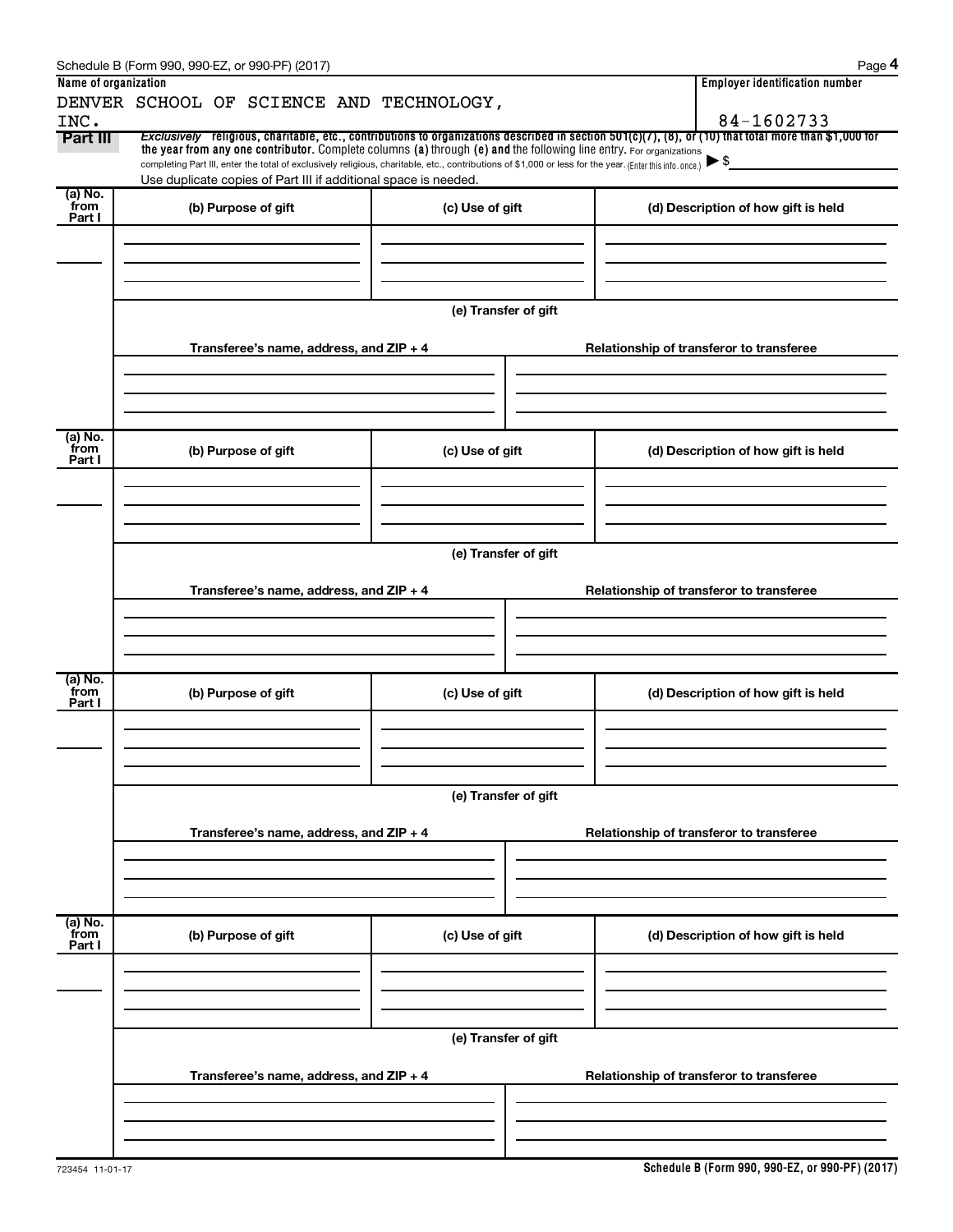|         | <b>SCHEDULE D</b><br>(Form 990)<br>Department of the Treasury | <b>Supplemental Financial Statements</b><br>Complete if the organization answered "Yes" on Form 990,<br>Part IV, line 6, 7, 8, 9, 10, 11a, 11b, 11c, 11d, 11e, 11f, 12a, or 12b.<br>Go to www.irs.gov/Form990 for instructions and the latest information. | OMB No. 1545-0047<br><b>Open to Public</b><br>Inspection |  |                                 |
|---------|---------------------------------------------------------------|------------------------------------------------------------------------------------------------------------------------------------------------------------------------------------------------------------------------------------------------------------|----------------------------------------------------------|--|---------------------------------|
|         | Internal Revenue Service<br>Name of the organization          | DENVER SCHOOL OF SCIENCE AND TECHNOLOGY,                                                                                                                                                                                                                   | <b>Employer identification number</b><br>84-1602733      |  |                                 |
| Part I  |                                                               | Organizations Maintaining Donor Advised Funds or Other Similar Funds or Accounts. Complete if the                                                                                                                                                          |                                                          |  |                                 |
|         |                                                               | organization answered "Yes" on Form 990, Part IV, line 6.                                                                                                                                                                                                  |                                                          |  |                                 |
|         |                                                               |                                                                                                                                                                                                                                                            | (a) Donor advised funds                                  |  | (b) Funds and other accounts    |
| 1       |                                                               |                                                                                                                                                                                                                                                            |                                                          |  |                                 |
| 2       |                                                               | Aggregate value of contributions to (during year)                                                                                                                                                                                                          |                                                          |  |                                 |
| 3       |                                                               | Aggregate value of grants from (during year)                                                                                                                                                                                                               |                                                          |  |                                 |
| 4       |                                                               |                                                                                                                                                                                                                                                            |                                                          |  |                                 |
| 5       |                                                               | Did the organization inform all donors and donor advisors in writing that the assets held in donor advised funds                                                                                                                                           |                                                          |  |                                 |
|         |                                                               |                                                                                                                                                                                                                                                            |                                                          |  | <b>No</b><br>Yes                |
| 6       |                                                               | Did the organization inform all grantees, donors, and donor advisors in writing that grant funds can be used only<br>for charitable purposes and not for the benefit of the donor or donor advisor, or for any other purpose conferring                    |                                                          |  |                                 |
|         |                                                               |                                                                                                                                                                                                                                                            |                                                          |  | Yes<br>No.                      |
| Part II |                                                               | Conservation Easements. Complete if the organization answered "Yes" on Form 990, Part IV, line 7.                                                                                                                                                          |                                                          |  |                                 |
| 1.      |                                                               | Purpose(s) of conservation easements held by the organization (check all that apply).                                                                                                                                                                      |                                                          |  |                                 |
|         |                                                               | Preservation of land for public use (e.g., recreation or education)                                                                                                                                                                                        | Preservation of a historically important land area       |  |                                 |
|         |                                                               | Protection of natural habitat                                                                                                                                                                                                                              | Preservation of a certified historic structure           |  |                                 |
|         |                                                               | Preservation of open space                                                                                                                                                                                                                                 |                                                          |  |                                 |
| 2       |                                                               | Complete lines 2a through 2d if the organization held a qualified conservation contribution in the form of a conservation easement on the last                                                                                                             |                                                          |  |                                 |
|         | day of the tax year.                                          |                                                                                                                                                                                                                                                            |                                                          |  | Held at the End of the Tax Year |
| a       |                                                               |                                                                                                                                                                                                                                                            |                                                          |  | 2a                              |
| b       |                                                               |                                                                                                                                                                                                                                                            |                                                          |  | 2b                              |
| с       |                                                               |                                                                                                                                                                                                                                                            |                                                          |  | 2c                              |
| d       |                                                               | Number of conservation easements included in (c) acquired after 7/25/06, and not on a historic structure                                                                                                                                                   |                                                          |  |                                 |
| 3       |                                                               | Number of conservation easements modified, transferred, released, extinguished, or terminated by the organization during the tax                                                                                                                           |                                                          |  | 2d                              |
|         | $year \blacktriangleright$                                    |                                                                                                                                                                                                                                                            |                                                          |  |                                 |
| 4       |                                                               | Number of states where property subject to conservation easement is located $\blacktriangleright$                                                                                                                                                          |                                                          |  |                                 |
| 5       |                                                               | Does the organization have a written policy regarding the periodic monitoring, inspection, handling of                                                                                                                                                     |                                                          |  |                                 |
|         |                                                               | violations, and enforcement of the conservation easements it holds?                                                                                                                                                                                        |                                                          |  | Yes<br><b>No</b>                |
| 6       |                                                               | Staff and volunteer hours devoted to monitoring, inspecting, handling of violations, and enforcing conservation easements during the year                                                                                                                  |                                                          |  |                                 |
|         |                                                               |                                                                                                                                                                                                                                                            |                                                          |  |                                 |
| 7       |                                                               | Amount of expenses incurred in monitoring, inspecting, handling of violations, and enforcing conservation easements during the year                                                                                                                        |                                                          |  |                                 |
|         | ▶ \$                                                          |                                                                                                                                                                                                                                                            |                                                          |  |                                 |
| 8       |                                                               | Does each conservation easement reported on line 2(d) above satisfy the requirements of section 170(h)(4)(B)(i)                                                                                                                                            |                                                          |  |                                 |
|         |                                                               |                                                                                                                                                                                                                                                            |                                                          |  | Yes<br>No                       |
| 9       |                                                               | In Part XIII, describe how the organization reports conservation easements in its revenue and expense statement, and balance sheet, and                                                                                                                    |                                                          |  |                                 |
|         |                                                               | include, if applicable, the text of the footnote to the organization's financial statements that describes the organization's accounting for                                                                                                               |                                                          |  |                                 |
|         | conservation easements.<br>Part III                           | Organizations Maintaining Collections of Art, Historical Treasures, or Other Similar Assets.                                                                                                                                                               |                                                          |  |                                 |
|         |                                                               | Complete if the organization answered "Yes" on Form 990, Part IV, line 8.                                                                                                                                                                                  |                                                          |  |                                 |
|         |                                                               | 1a If the organization elected, as permitted under SFAS 116 (ASC 958), not to report in its revenue statement and balance sheet works of art,                                                                                                              |                                                          |  |                                 |
|         |                                                               | historical treasures, or other similar assets held for public exhibition, education, or research in furtherance of public service, provide, in Part XIII,                                                                                                  |                                                          |  |                                 |
|         |                                                               | the text of the footnote to its financial statements that describes these items.                                                                                                                                                                           |                                                          |  |                                 |
| b       |                                                               | If the organization elected, as permitted under SFAS 116 (ASC 958), to report in its revenue statement and balance sheet works of art, historical                                                                                                          |                                                          |  |                                 |
|         |                                                               | treasures, or other similar assets held for public exhibition, education, or research in furtherance of public service, provide the following amounts                                                                                                      |                                                          |  |                                 |
|         | relating to these items:                                      |                                                                                                                                                                                                                                                            |                                                          |  |                                 |
|         |                                                               |                                                                                                                                                                                                                                                            |                                                          |  |                                 |
|         |                                                               | (ii) Assets included in Form 990, Part X                                                                                                                                                                                                                   |                                                          |  |                                 |
| 2       |                                                               | If the organization received or held works of art, historical treasures, or other similar assets for financial gain, provide                                                                                                                               |                                                          |  |                                 |
|         |                                                               | the following amounts required to be reported under SFAS 116 (ASC 958) relating to these items:                                                                                                                                                            |                                                          |  |                                 |
| a       |                                                               |                                                                                                                                                                                                                                                            |                                                          |  |                                 |
|         |                                                               |                                                                                                                                                                                                                                                            |                                                          |  |                                 |

| LHA For Paperwork Reduction Act Notice, see the Instructions for Form 990. |
|----------------------------------------------------------------------------|
| 732051 10-09-17                                                            |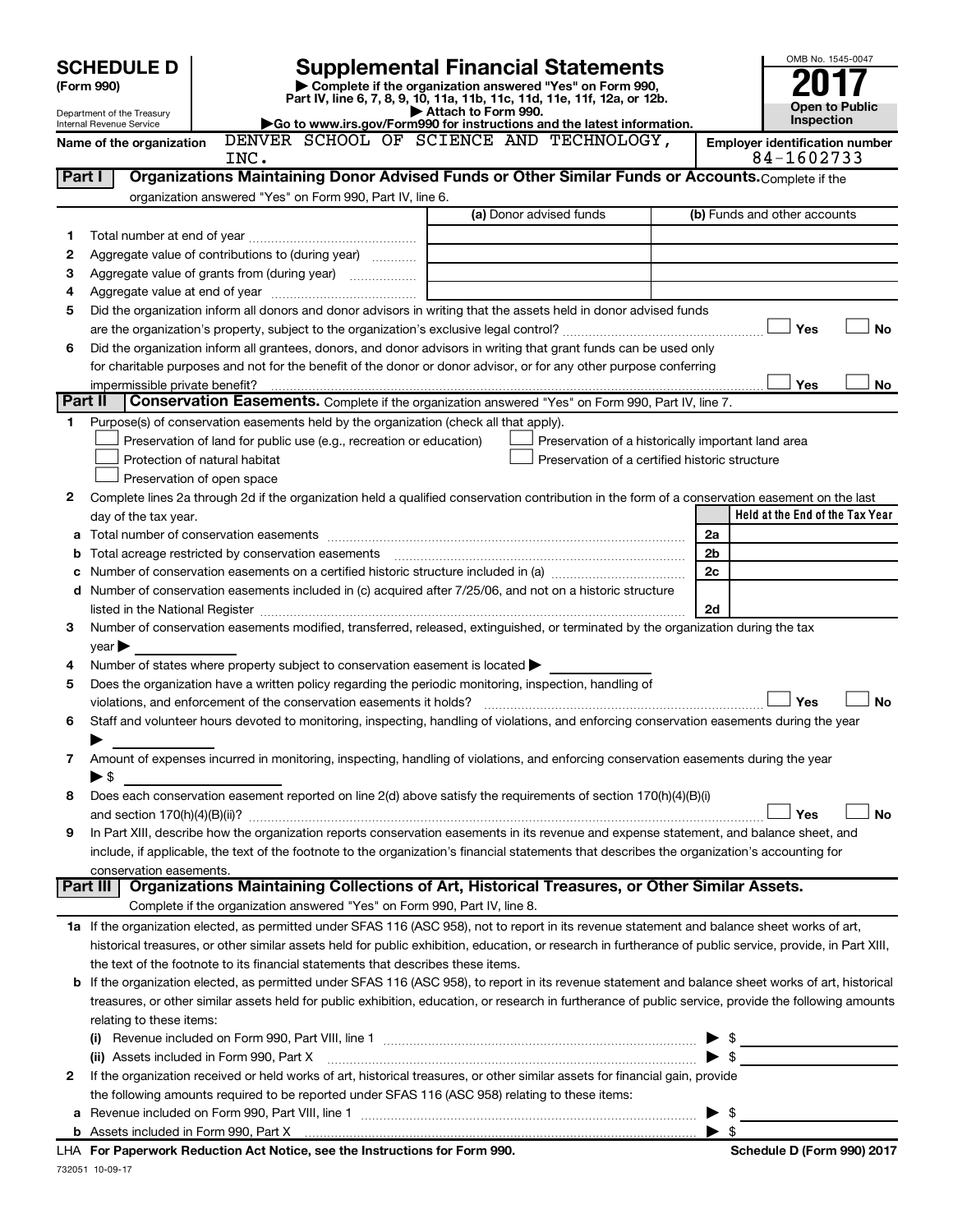|  |  | DENVER SCHOOL OF SCIENCE AND TECHNOLOGY, |
|--|--|------------------------------------------|
|  |  |                                          |

| 84-1602733<br>Schedule D (Form 990) 2017<br>Organizations Maintaining Collections of Art, Historical Treasures, or Other Similar Assets (continued)<br>Part III<br>Using the organization's acquisition, accession, and other records, check any of the following that are a significant use of its collection items<br>3<br>(check all that apply):<br>Public exhibition<br>Loan or exchange programs<br>a<br>d<br>Scholarly research<br>Other<br>b<br>e<br>Preservation for future generations<br>c<br>Provide a description of the organization's collections and explain how they further the organization's exempt purpose in Part XIII.<br>4<br>During the year, did the organization solicit or receive donations of art, historical treasures, or other similar assets<br>5<br>Yes<br>No<br>Part IV<br>Escrow and Custodial Arrangements. Complete if the organization answered "Yes" on Form 990, Part IV, line 9, or<br>reported an amount on Form 990, Part X, line 21.<br>1a Is the organization an agent, trustee, custodian or other intermediary for contributions or other assets not included<br>Yes<br><b>No</b><br>b If "Yes," explain the arrangement in Part XIII and complete the following table:<br>Amount<br>Beginning balance material contracts and contracts and contracts and contracts and contracts and contracts and<br>1c<br>c<br>1d<br>1e<br>Distributions during the year manufactured and continuum control of the year manufactured and the year manufactured and the year manufactured and the year manufactured and the year manufactured and the year manufactured an<br>е<br>1f<br>f.<br>2a Did the organization include an amount on Form 990, Part X, line 21, for escrow or custodial account liability?<br>Yes<br>No<br>b If "Yes," explain the arrangement in Part XIII. Check here if the explanation has been provided on Part XIII<br>Part V<br>Endowment Funds. Complete if the organization answered "Yes" on Form 990, Part IV, line 10.<br>(c) Two years back<br>(d) Three years back<br>(e) Four years back<br>(b) Prior year<br>(a) Current year<br>156,199.<br>139, 177.<br>131,609.<br>145,136.<br>141,206.<br>1a Beginning of year balance<br>b<br>14,495.<br>19,901.<br>$<$ 3,724. $b$<br>9,833.<br>14,828.<br>Net investment earnings, gains, and losses<br>с<br>d<br>e Other expenditures for facilities<br>3,033.<br>2,879.<br>2,235.<br>3,750.<br>5,903.<br>and programs<br>1,481.<br>f Administrative expenses<br>141,206.<br>167,661.<br>145, 136.<br>156, 199.<br>139, 177.<br>g<br>Provide the estimated percentage of the current year end balance (line 1g, column (a)) held as:<br>2<br>a Board designated or quasi-endowment ><br>%<br>100.00<br>Permanent endowment<br>%<br>b<br>Temporarily restricted endowment<br>%<br>С<br>The percentages on lines 2a, 2b, and 2c should equal 100%.<br>3a Are there endowment funds not in the possession of the organization that are held and administered for the organization<br>Yes<br>No<br>by:<br>х<br>3a(i)<br>(i)<br>x<br>3a(ii)<br>3 <sub>b</sub><br>Describe in Part XIII the intended uses of the organization's endowment funds.<br>4<br>Land, Buildings, and Equipment.<br><b>Part VI</b><br>Complete if the organization answered "Yes" on Form 990, Part IV, line 11a. See Form 990, Part X, line 10.<br>(a) Cost or other<br>(b) Cost or other<br>Description of property<br>(c) Accumulated<br>(d) Book value<br>basis (investment)<br>basis (other)<br>depreciation<br>с<br>304, 966.<br>1,054,519.<br>749,553.<br>725,025.<br>61,042.<br>786,067.<br>810,595.<br>Total. Add lines 1a through 1e. (Column (d) must equal Form 990, Part X, column (B), line 10c.) |      | DENVER SCHOOL OF SCIENCE AND TECHNOLOGY, |  |  |        |
|----------------------------------------------------------------------------------------------------------------------------------------------------------------------------------------------------------------------------------------------------------------------------------------------------------------------------------------------------------------------------------------------------------------------------------------------------------------------------------------------------------------------------------------------------------------------------------------------------------------------------------------------------------------------------------------------------------------------------------------------------------------------------------------------------------------------------------------------------------------------------------------------------------------------------------------------------------------------------------------------------------------------------------------------------------------------------------------------------------------------------------------------------------------------------------------------------------------------------------------------------------------------------------------------------------------------------------------------------------------------------------------------------------------------------------------------------------------------------------------------------------------------------------------------------------------------------------------------------------------------------------------------------------------------------------------------------------------------------------------------------------------------------------------------------------------------------------------------------------------------------------------------------------------------------------------------------------------------------------------------------------------------------------------------------------------------------------------------------------------------------------------------------------------------------------------------------------------------------------------------------------------------------------------------------------------------------------------------------------------------------------------------------------------------------------------------------------------------------------------------------------------------------------------------------------------------------------------------------------------------------------------------------------------------------------------------------------------------------------------------------------------------------------------------------------------------------------------------------------------------------------------------------------------------------------------------------------------------------------------------------------------------------------------------------------------------------------------------------------------------------------------------------------------------------------------------------------------------------------------------------------------------------------------------------------------------------------------------------------------------------------------------------------------------------------------------------------------------------------------------------------------------------------------------------------------------------------------------------------------------------------------------------------------------------------------------------|------|------------------------------------------|--|--|--------|
|                                                                                                                                                                                                                                                                                                                                                                                                                                                                                                                                                                                                                                                                                                                                                                                                                                                                                                                                                                                                                                                                                                                                                                                                                                                                                                                                                                                                                                                                                                                                                                                                                                                                                                                                                                                                                                                                                                                                                                                                                                                                                                                                                                                                                                                                                                                                                                                                                                                                                                                                                                                                                                                                                                                                                                                                                                                                                                                                                                                                                                                                                                                                                                                                                                                                                                                                                                                                                                                                                                                                                                                                                                                                                                    | INC. |                                          |  |  | Page 2 |
|                                                                                                                                                                                                                                                                                                                                                                                                                                                                                                                                                                                                                                                                                                                                                                                                                                                                                                                                                                                                                                                                                                                                                                                                                                                                                                                                                                                                                                                                                                                                                                                                                                                                                                                                                                                                                                                                                                                                                                                                                                                                                                                                                                                                                                                                                                                                                                                                                                                                                                                                                                                                                                                                                                                                                                                                                                                                                                                                                                                                                                                                                                                                                                                                                                                                                                                                                                                                                                                                                                                                                                                                                                                                                                    |      |                                          |  |  |        |
|                                                                                                                                                                                                                                                                                                                                                                                                                                                                                                                                                                                                                                                                                                                                                                                                                                                                                                                                                                                                                                                                                                                                                                                                                                                                                                                                                                                                                                                                                                                                                                                                                                                                                                                                                                                                                                                                                                                                                                                                                                                                                                                                                                                                                                                                                                                                                                                                                                                                                                                                                                                                                                                                                                                                                                                                                                                                                                                                                                                                                                                                                                                                                                                                                                                                                                                                                                                                                                                                                                                                                                                                                                                                                                    |      |                                          |  |  |        |
|                                                                                                                                                                                                                                                                                                                                                                                                                                                                                                                                                                                                                                                                                                                                                                                                                                                                                                                                                                                                                                                                                                                                                                                                                                                                                                                                                                                                                                                                                                                                                                                                                                                                                                                                                                                                                                                                                                                                                                                                                                                                                                                                                                                                                                                                                                                                                                                                                                                                                                                                                                                                                                                                                                                                                                                                                                                                                                                                                                                                                                                                                                                                                                                                                                                                                                                                                                                                                                                                                                                                                                                                                                                                                                    |      |                                          |  |  |        |
|                                                                                                                                                                                                                                                                                                                                                                                                                                                                                                                                                                                                                                                                                                                                                                                                                                                                                                                                                                                                                                                                                                                                                                                                                                                                                                                                                                                                                                                                                                                                                                                                                                                                                                                                                                                                                                                                                                                                                                                                                                                                                                                                                                                                                                                                                                                                                                                                                                                                                                                                                                                                                                                                                                                                                                                                                                                                                                                                                                                                                                                                                                                                                                                                                                                                                                                                                                                                                                                                                                                                                                                                                                                                                                    |      |                                          |  |  |        |
|                                                                                                                                                                                                                                                                                                                                                                                                                                                                                                                                                                                                                                                                                                                                                                                                                                                                                                                                                                                                                                                                                                                                                                                                                                                                                                                                                                                                                                                                                                                                                                                                                                                                                                                                                                                                                                                                                                                                                                                                                                                                                                                                                                                                                                                                                                                                                                                                                                                                                                                                                                                                                                                                                                                                                                                                                                                                                                                                                                                                                                                                                                                                                                                                                                                                                                                                                                                                                                                                                                                                                                                                                                                                                                    |      |                                          |  |  |        |
|                                                                                                                                                                                                                                                                                                                                                                                                                                                                                                                                                                                                                                                                                                                                                                                                                                                                                                                                                                                                                                                                                                                                                                                                                                                                                                                                                                                                                                                                                                                                                                                                                                                                                                                                                                                                                                                                                                                                                                                                                                                                                                                                                                                                                                                                                                                                                                                                                                                                                                                                                                                                                                                                                                                                                                                                                                                                                                                                                                                                                                                                                                                                                                                                                                                                                                                                                                                                                                                                                                                                                                                                                                                                                                    |      |                                          |  |  |        |
|                                                                                                                                                                                                                                                                                                                                                                                                                                                                                                                                                                                                                                                                                                                                                                                                                                                                                                                                                                                                                                                                                                                                                                                                                                                                                                                                                                                                                                                                                                                                                                                                                                                                                                                                                                                                                                                                                                                                                                                                                                                                                                                                                                                                                                                                                                                                                                                                                                                                                                                                                                                                                                                                                                                                                                                                                                                                                                                                                                                                                                                                                                                                                                                                                                                                                                                                                                                                                                                                                                                                                                                                                                                                                                    |      |                                          |  |  |        |
|                                                                                                                                                                                                                                                                                                                                                                                                                                                                                                                                                                                                                                                                                                                                                                                                                                                                                                                                                                                                                                                                                                                                                                                                                                                                                                                                                                                                                                                                                                                                                                                                                                                                                                                                                                                                                                                                                                                                                                                                                                                                                                                                                                                                                                                                                                                                                                                                                                                                                                                                                                                                                                                                                                                                                                                                                                                                                                                                                                                                                                                                                                                                                                                                                                                                                                                                                                                                                                                                                                                                                                                                                                                                                                    |      |                                          |  |  |        |
|                                                                                                                                                                                                                                                                                                                                                                                                                                                                                                                                                                                                                                                                                                                                                                                                                                                                                                                                                                                                                                                                                                                                                                                                                                                                                                                                                                                                                                                                                                                                                                                                                                                                                                                                                                                                                                                                                                                                                                                                                                                                                                                                                                                                                                                                                                                                                                                                                                                                                                                                                                                                                                                                                                                                                                                                                                                                                                                                                                                                                                                                                                                                                                                                                                                                                                                                                                                                                                                                                                                                                                                                                                                                                                    |      |                                          |  |  |        |
|                                                                                                                                                                                                                                                                                                                                                                                                                                                                                                                                                                                                                                                                                                                                                                                                                                                                                                                                                                                                                                                                                                                                                                                                                                                                                                                                                                                                                                                                                                                                                                                                                                                                                                                                                                                                                                                                                                                                                                                                                                                                                                                                                                                                                                                                                                                                                                                                                                                                                                                                                                                                                                                                                                                                                                                                                                                                                                                                                                                                                                                                                                                                                                                                                                                                                                                                                                                                                                                                                                                                                                                                                                                                                                    |      |                                          |  |  |        |
|                                                                                                                                                                                                                                                                                                                                                                                                                                                                                                                                                                                                                                                                                                                                                                                                                                                                                                                                                                                                                                                                                                                                                                                                                                                                                                                                                                                                                                                                                                                                                                                                                                                                                                                                                                                                                                                                                                                                                                                                                                                                                                                                                                                                                                                                                                                                                                                                                                                                                                                                                                                                                                                                                                                                                                                                                                                                                                                                                                                                                                                                                                                                                                                                                                                                                                                                                                                                                                                                                                                                                                                                                                                                                                    |      |                                          |  |  |        |
|                                                                                                                                                                                                                                                                                                                                                                                                                                                                                                                                                                                                                                                                                                                                                                                                                                                                                                                                                                                                                                                                                                                                                                                                                                                                                                                                                                                                                                                                                                                                                                                                                                                                                                                                                                                                                                                                                                                                                                                                                                                                                                                                                                                                                                                                                                                                                                                                                                                                                                                                                                                                                                                                                                                                                                                                                                                                                                                                                                                                                                                                                                                                                                                                                                                                                                                                                                                                                                                                                                                                                                                                                                                                                                    |      |                                          |  |  |        |
|                                                                                                                                                                                                                                                                                                                                                                                                                                                                                                                                                                                                                                                                                                                                                                                                                                                                                                                                                                                                                                                                                                                                                                                                                                                                                                                                                                                                                                                                                                                                                                                                                                                                                                                                                                                                                                                                                                                                                                                                                                                                                                                                                                                                                                                                                                                                                                                                                                                                                                                                                                                                                                                                                                                                                                                                                                                                                                                                                                                                                                                                                                                                                                                                                                                                                                                                                                                                                                                                                                                                                                                                                                                                                                    |      |                                          |  |  |        |
|                                                                                                                                                                                                                                                                                                                                                                                                                                                                                                                                                                                                                                                                                                                                                                                                                                                                                                                                                                                                                                                                                                                                                                                                                                                                                                                                                                                                                                                                                                                                                                                                                                                                                                                                                                                                                                                                                                                                                                                                                                                                                                                                                                                                                                                                                                                                                                                                                                                                                                                                                                                                                                                                                                                                                                                                                                                                                                                                                                                                                                                                                                                                                                                                                                                                                                                                                                                                                                                                                                                                                                                                                                                                                                    |      |                                          |  |  |        |
|                                                                                                                                                                                                                                                                                                                                                                                                                                                                                                                                                                                                                                                                                                                                                                                                                                                                                                                                                                                                                                                                                                                                                                                                                                                                                                                                                                                                                                                                                                                                                                                                                                                                                                                                                                                                                                                                                                                                                                                                                                                                                                                                                                                                                                                                                                                                                                                                                                                                                                                                                                                                                                                                                                                                                                                                                                                                                                                                                                                                                                                                                                                                                                                                                                                                                                                                                                                                                                                                                                                                                                                                                                                                                                    |      |                                          |  |  |        |
|                                                                                                                                                                                                                                                                                                                                                                                                                                                                                                                                                                                                                                                                                                                                                                                                                                                                                                                                                                                                                                                                                                                                                                                                                                                                                                                                                                                                                                                                                                                                                                                                                                                                                                                                                                                                                                                                                                                                                                                                                                                                                                                                                                                                                                                                                                                                                                                                                                                                                                                                                                                                                                                                                                                                                                                                                                                                                                                                                                                                                                                                                                                                                                                                                                                                                                                                                                                                                                                                                                                                                                                                                                                                                                    |      |                                          |  |  |        |
|                                                                                                                                                                                                                                                                                                                                                                                                                                                                                                                                                                                                                                                                                                                                                                                                                                                                                                                                                                                                                                                                                                                                                                                                                                                                                                                                                                                                                                                                                                                                                                                                                                                                                                                                                                                                                                                                                                                                                                                                                                                                                                                                                                                                                                                                                                                                                                                                                                                                                                                                                                                                                                                                                                                                                                                                                                                                                                                                                                                                                                                                                                                                                                                                                                                                                                                                                                                                                                                                                                                                                                                                                                                                                                    |      |                                          |  |  |        |
|                                                                                                                                                                                                                                                                                                                                                                                                                                                                                                                                                                                                                                                                                                                                                                                                                                                                                                                                                                                                                                                                                                                                                                                                                                                                                                                                                                                                                                                                                                                                                                                                                                                                                                                                                                                                                                                                                                                                                                                                                                                                                                                                                                                                                                                                                                                                                                                                                                                                                                                                                                                                                                                                                                                                                                                                                                                                                                                                                                                                                                                                                                                                                                                                                                                                                                                                                                                                                                                                                                                                                                                                                                                                                                    |      |                                          |  |  |        |
|                                                                                                                                                                                                                                                                                                                                                                                                                                                                                                                                                                                                                                                                                                                                                                                                                                                                                                                                                                                                                                                                                                                                                                                                                                                                                                                                                                                                                                                                                                                                                                                                                                                                                                                                                                                                                                                                                                                                                                                                                                                                                                                                                                                                                                                                                                                                                                                                                                                                                                                                                                                                                                                                                                                                                                                                                                                                                                                                                                                                                                                                                                                                                                                                                                                                                                                                                                                                                                                                                                                                                                                                                                                                                                    |      |                                          |  |  |        |
|                                                                                                                                                                                                                                                                                                                                                                                                                                                                                                                                                                                                                                                                                                                                                                                                                                                                                                                                                                                                                                                                                                                                                                                                                                                                                                                                                                                                                                                                                                                                                                                                                                                                                                                                                                                                                                                                                                                                                                                                                                                                                                                                                                                                                                                                                                                                                                                                                                                                                                                                                                                                                                                                                                                                                                                                                                                                                                                                                                                                                                                                                                                                                                                                                                                                                                                                                                                                                                                                                                                                                                                                                                                                                                    |      |                                          |  |  |        |
|                                                                                                                                                                                                                                                                                                                                                                                                                                                                                                                                                                                                                                                                                                                                                                                                                                                                                                                                                                                                                                                                                                                                                                                                                                                                                                                                                                                                                                                                                                                                                                                                                                                                                                                                                                                                                                                                                                                                                                                                                                                                                                                                                                                                                                                                                                                                                                                                                                                                                                                                                                                                                                                                                                                                                                                                                                                                                                                                                                                                                                                                                                                                                                                                                                                                                                                                                                                                                                                                                                                                                                                                                                                                                                    |      |                                          |  |  |        |
|                                                                                                                                                                                                                                                                                                                                                                                                                                                                                                                                                                                                                                                                                                                                                                                                                                                                                                                                                                                                                                                                                                                                                                                                                                                                                                                                                                                                                                                                                                                                                                                                                                                                                                                                                                                                                                                                                                                                                                                                                                                                                                                                                                                                                                                                                                                                                                                                                                                                                                                                                                                                                                                                                                                                                                                                                                                                                                                                                                                                                                                                                                                                                                                                                                                                                                                                                                                                                                                                                                                                                                                                                                                                                                    |      |                                          |  |  |        |
|                                                                                                                                                                                                                                                                                                                                                                                                                                                                                                                                                                                                                                                                                                                                                                                                                                                                                                                                                                                                                                                                                                                                                                                                                                                                                                                                                                                                                                                                                                                                                                                                                                                                                                                                                                                                                                                                                                                                                                                                                                                                                                                                                                                                                                                                                                                                                                                                                                                                                                                                                                                                                                                                                                                                                                                                                                                                                                                                                                                                                                                                                                                                                                                                                                                                                                                                                                                                                                                                                                                                                                                                                                                                                                    |      |                                          |  |  |        |
|                                                                                                                                                                                                                                                                                                                                                                                                                                                                                                                                                                                                                                                                                                                                                                                                                                                                                                                                                                                                                                                                                                                                                                                                                                                                                                                                                                                                                                                                                                                                                                                                                                                                                                                                                                                                                                                                                                                                                                                                                                                                                                                                                                                                                                                                                                                                                                                                                                                                                                                                                                                                                                                                                                                                                                                                                                                                                                                                                                                                                                                                                                                                                                                                                                                                                                                                                                                                                                                                                                                                                                                                                                                                                                    |      |                                          |  |  |        |
|                                                                                                                                                                                                                                                                                                                                                                                                                                                                                                                                                                                                                                                                                                                                                                                                                                                                                                                                                                                                                                                                                                                                                                                                                                                                                                                                                                                                                                                                                                                                                                                                                                                                                                                                                                                                                                                                                                                                                                                                                                                                                                                                                                                                                                                                                                                                                                                                                                                                                                                                                                                                                                                                                                                                                                                                                                                                                                                                                                                                                                                                                                                                                                                                                                                                                                                                                                                                                                                                                                                                                                                                                                                                                                    |      |                                          |  |  |        |
|                                                                                                                                                                                                                                                                                                                                                                                                                                                                                                                                                                                                                                                                                                                                                                                                                                                                                                                                                                                                                                                                                                                                                                                                                                                                                                                                                                                                                                                                                                                                                                                                                                                                                                                                                                                                                                                                                                                                                                                                                                                                                                                                                                                                                                                                                                                                                                                                                                                                                                                                                                                                                                                                                                                                                                                                                                                                                                                                                                                                                                                                                                                                                                                                                                                                                                                                                                                                                                                                                                                                                                                                                                                                                                    |      |                                          |  |  |        |
|                                                                                                                                                                                                                                                                                                                                                                                                                                                                                                                                                                                                                                                                                                                                                                                                                                                                                                                                                                                                                                                                                                                                                                                                                                                                                                                                                                                                                                                                                                                                                                                                                                                                                                                                                                                                                                                                                                                                                                                                                                                                                                                                                                                                                                                                                                                                                                                                                                                                                                                                                                                                                                                                                                                                                                                                                                                                                                                                                                                                                                                                                                                                                                                                                                                                                                                                                                                                                                                                                                                                                                                                                                                                                                    |      |                                          |  |  |        |
|                                                                                                                                                                                                                                                                                                                                                                                                                                                                                                                                                                                                                                                                                                                                                                                                                                                                                                                                                                                                                                                                                                                                                                                                                                                                                                                                                                                                                                                                                                                                                                                                                                                                                                                                                                                                                                                                                                                                                                                                                                                                                                                                                                                                                                                                                                                                                                                                                                                                                                                                                                                                                                                                                                                                                                                                                                                                                                                                                                                                                                                                                                                                                                                                                                                                                                                                                                                                                                                                                                                                                                                                                                                                                                    |      |                                          |  |  |        |
|                                                                                                                                                                                                                                                                                                                                                                                                                                                                                                                                                                                                                                                                                                                                                                                                                                                                                                                                                                                                                                                                                                                                                                                                                                                                                                                                                                                                                                                                                                                                                                                                                                                                                                                                                                                                                                                                                                                                                                                                                                                                                                                                                                                                                                                                                                                                                                                                                                                                                                                                                                                                                                                                                                                                                                                                                                                                                                                                                                                                                                                                                                                                                                                                                                                                                                                                                                                                                                                                                                                                                                                                                                                                                                    |      |                                          |  |  |        |
|                                                                                                                                                                                                                                                                                                                                                                                                                                                                                                                                                                                                                                                                                                                                                                                                                                                                                                                                                                                                                                                                                                                                                                                                                                                                                                                                                                                                                                                                                                                                                                                                                                                                                                                                                                                                                                                                                                                                                                                                                                                                                                                                                                                                                                                                                                                                                                                                                                                                                                                                                                                                                                                                                                                                                                                                                                                                                                                                                                                                                                                                                                                                                                                                                                                                                                                                                                                                                                                                                                                                                                                                                                                                                                    |      |                                          |  |  |        |
|                                                                                                                                                                                                                                                                                                                                                                                                                                                                                                                                                                                                                                                                                                                                                                                                                                                                                                                                                                                                                                                                                                                                                                                                                                                                                                                                                                                                                                                                                                                                                                                                                                                                                                                                                                                                                                                                                                                                                                                                                                                                                                                                                                                                                                                                                                                                                                                                                                                                                                                                                                                                                                                                                                                                                                                                                                                                                                                                                                                                                                                                                                                                                                                                                                                                                                                                                                                                                                                                                                                                                                                                                                                                                                    |      |                                          |  |  |        |
|                                                                                                                                                                                                                                                                                                                                                                                                                                                                                                                                                                                                                                                                                                                                                                                                                                                                                                                                                                                                                                                                                                                                                                                                                                                                                                                                                                                                                                                                                                                                                                                                                                                                                                                                                                                                                                                                                                                                                                                                                                                                                                                                                                                                                                                                                                                                                                                                                                                                                                                                                                                                                                                                                                                                                                                                                                                                                                                                                                                                                                                                                                                                                                                                                                                                                                                                                                                                                                                                                                                                                                                                                                                                                                    |      |                                          |  |  |        |
|                                                                                                                                                                                                                                                                                                                                                                                                                                                                                                                                                                                                                                                                                                                                                                                                                                                                                                                                                                                                                                                                                                                                                                                                                                                                                                                                                                                                                                                                                                                                                                                                                                                                                                                                                                                                                                                                                                                                                                                                                                                                                                                                                                                                                                                                                                                                                                                                                                                                                                                                                                                                                                                                                                                                                                                                                                                                                                                                                                                                                                                                                                                                                                                                                                                                                                                                                                                                                                                                                                                                                                                                                                                                                                    |      |                                          |  |  |        |
|                                                                                                                                                                                                                                                                                                                                                                                                                                                                                                                                                                                                                                                                                                                                                                                                                                                                                                                                                                                                                                                                                                                                                                                                                                                                                                                                                                                                                                                                                                                                                                                                                                                                                                                                                                                                                                                                                                                                                                                                                                                                                                                                                                                                                                                                                                                                                                                                                                                                                                                                                                                                                                                                                                                                                                                                                                                                                                                                                                                                                                                                                                                                                                                                                                                                                                                                                                                                                                                                                                                                                                                                                                                                                                    |      |                                          |  |  |        |
|                                                                                                                                                                                                                                                                                                                                                                                                                                                                                                                                                                                                                                                                                                                                                                                                                                                                                                                                                                                                                                                                                                                                                                                                                                                                                                                                                                                                                                                                                                                                                                                                                                                                                                                                                                                                                                                                                                                                                                                                                                                                                                                                                                                                                                                                                                                                                                                                                                                                                                                                                                                                                                                                                                                                                                                                                                                                                                                                                                                                                                                                                                                                                                                                                                                                                                                                                                                                                                                                                                                                                                                                                                                                                                    |      |                                          |  |  |        |
|                                                                                                                                                                                                                                                                                                                                                                                                                                                                                                                                                                                                                                                                                                                                                                                                                                                                                                                                                                                                                                                                                                                                                                                                                                                                                                                                                                                                                                                                                                                                                                                                                                                                                                                                                                                                                                                                                                                                                                                                                                                                                                                                                                                                                                                                                                                                                                                                                                                                                                                                                                                                                                                                                                                                                                                                                                                                                                                                                                                                                                                                                                                                                                                                                                                                                                                                                                                                                                                                                                                                                                                                                                                                                                    |      |                                          |  |  |        |
|                                                                                                                                                                                                                                                                                                                                                                                                                                                                                                                                                                                                                                                                                                                                                                                                                                                                                                                                                                                                                                                                                                                                                                                                                                                                                                                                                                                                                                                                                                                                                                                                                                                                                                                                                                                                                                                                                                                                                                                                                                                                                                                                                                                                                                                                                                                                                                                                                                                                                                                                                                                                                                                                                                                                                                                                                                                                                                                                                                                                                                                                                                                                                                                                                                                                                                                                                                                                                                                                                                                                                                                                                                                                                                    |      |                                          |  |  |        |
|                                                                                                                                                                                                                                                                                                                                                                                                                                                                                                                                                                                                                                                                                                                                                                                                                                                                                                                                                                                                                                                                                                                                                                                                                                                                                                                                                                                                                                                                                                                                                                                                                                                                                                                                                                                                                                                                                                                                                                                                                                                                                                                                                                                                                                                                                                                                                                                                                                                                                                                                                                                                                                                                                                                                                                                                                                                                                                                                                                                                                                                                                                                                                                                                                                                                                                                                                                                                                                                                                                                                                                                                                                                                                                    |      |                                          |  |  |        |
|                                                                                                                                                                                                                                                                                                                                                                                                                                                                                                                                                                                                                                                                                                                                                                                                                                                                                                                                                                                                                                                                                                                                                                                                                                                                                                                                                                                                                                                                                                                                                                                                                                                                                                                                                                                                                                                                                                                                                                                                                                                                                                                                                                                                                                                                                                                                                                                                                                                                                                                                                                                                                                                                                                                                                                                                                                                                                                                                                                                                                                                                                                                                                                                                                                                                                                                                                                                                                                                                                                                                                                                                                                                                                                    |      |                                          |  |  |        |
|                                                                                                                                                                                                                                                                                                                                                                                                                                                                                                                                                                                                                                                                                                                                                                                                                                                                                                                                                                                                                                                                                                                                                                                                                                                                                                                                                                                                                                                                                                                                                                                                                                                                                                                                                                                                                                                                                                                                                                                                                                                                                                                                                                                                                                                                                                                                                                                                                                                                                                                                                                                                                                                                                                                                                                                                                                                                                                                                                                                                                                                                                                                                                                                                                                                                                                                                                                                                                                                                                                                                                                                                                                                                                                    |      |                                          |  |  |        |
|                                                                                                                                                                                                                                                                                                                                                                                                                                                                                                                                                                                                                                                                                                                                                                                                                                                                                                                                                                                                                                                                                                                                                                                                                                                                                                                                                                                                                                                                                                                                                                                                                                                                                                                                                                                                                                                                                                                                                                                                                                                                                                                                                                                                                                                                                                                                                                                                                                                                                                                                                                                                                                                                                                                                                                                                                                                                                                                                                                                                                                                                                                                                                                                                                                                                                                                                                                                                                                                                                                                                                                                                                                                                                                    |      |                                          |  |  |        |
|                                                                                                                                                                                                                                                                                                                                                                                                                                                                                                                                                                                                                                                                                                                                                                                                                                                                                                                                                                                                                                                                                                                                                                                                                                                                                                                                                                                                                                                                                                                                                                                                                                                                                                                                                                                                                                                                                                                                                                                                                                                                                                                                                                                                                                                                                                                                                                                                                                                                                                                                                                                                                                                                                                                                                                                                                                                                                                                                                                                                                                                                                                                                                                                                                                                                                                                                                                                                                                                                                                                                                                                                                                                                                                    |      |                                          |  |  |        |
|                                                                                                                                                                                                                                                                                                                                                                                                                                                                                                                                                                                                                                                                                                                                                                                                                                                                                                                                                                                                                                                                                                                                                                                                                                                                                                                                                                                                                                                                                                                                                                                                                                                                                                                                                                                                                                                                                                                                                                                                                                                                                                                                                                                                                                                                                                                                                                                                                                                                                                                                                                                                                                                                                                                                                                                                                                                                                                                                                                                                                                                                                                                                                                                                                                                                                                                                                                                                                                                                                                                                                                                                                                                                                                    |      |                                          |  |  |        |
|                                                                                                                                                                                                                                                                                                                                                                                                                                                                                                                                                                                                                                                                                                                                                                                                                                                                                                                                                                                                                                                                                                                                                                                                                                                                                                                                                                                                                                                                                                                                                                                                                                                                                                                                                                                                                                                                                                                                                                                                                                                                                                                                                                                                                                                                                                                                                                                                                                                                                                                                                                                                                                                                                                                                                                                                                                                                                                                                                                                                                                                                                                                                                                                                                                                                                                                                                                                                                                                                                                                                                                                                                                                                                                    |      |                                          |  |  |        |
|                                                                                                                                                                                                                                                                                                                                                                                                                                                                                                                                                                                                                                                                                                                                                                                                                                                                                                                                                                                                                                                                                                                                                                                                                                                                                                                                                                                                                                                                                                                                                                                                                                                                                                                                                                                                                                                                                                                                                                                                                                                                                                                                                                                                                                                                                                                                                                                                                                                                                                                                                                                                                                                                                                                                                                                                                                                                                                                                                                                                                                                                                                                                                                                                                                                                                                                                                                                                                                                                                                                                                                                                                                                                                                    |      |                                          |  |  |        |
|                                                                                                                                                                                                                                                                                                                                                                                                                                                                                                                                                                                                                                                                                                                                                                                                                                                                                                                                                                                                                                                                                                                                                                                                                                                                                                                                                                                                                                                                                                                                                                                                                                                                                                                                                                                                                                                                                                                                                                                                                                                                                                                                                                                                                                                                                                                                                                                                                                                                                                                                                                                                                                                                                                                                                                                                                                                                                                                                                                                                                                                                                                                                                                                                                                                                                                                                                                                                                                                                                                                                                                                                                                                                                                    |      |                                          |  |  |        |
|                                                                                                                                                                                                                                                                                                                                                                                                                                                                                                                                                                                                                                                                                                                                                                                                                                                                                                                                                                                                                                                                                                                                                                                                                                                                                                                                                                                                                                                                                                                                                                                                                                                                                                                                                                                                                                                                                                                                                                                                                                                                                                                                                                                                                                                                                                                                                                                                                                                                                                                                                                                                                                                                                                                                                                                                                                                                                                                                                                                                                                                                                                                                                                                                                                                                                                                                                                                                                                                                                                                                                                                                                                                                                                    |      |                                          |  |  |        |
|                                                                                                                                                                                                                                                                                                                                                                                                                                                                                                                                                                                                                                                                                                                                                                                                                                                                                                                                                                                                                                                                                                                                                                                                                                                                                                                                                                                                                                                                                                                                                                                                                                                                                                                                                                                                                                                                                                                                                                                                                                                                                                                                                                                                                                                                                                                                                                                                                                                                                                                                                                                                                                                                                                                                                                                                                                                                                                                                                                                                                                                                                                                                                                                                                                                                                                                                                                                                                                                                                                                                                                                                                                                                                                    |      |                                          |  |  |        |
|                                                                                                                                                                                                                                                                                                                                                                                                                                                                                                                                                                                                                                                                                                                                                                                                                                                                                                                                                                                                                                                                                                                                                                                                                                                                                                                                                                                                                                                                                                                                                                                                                                                                                                                                                                                                                                                                                                                                                                                                                                                                                                                                                                                                                                                                                                                                                                                                                                                                                                                                                                                                                                                                                                                                                                                                                                                                                                                                                                                                                                                                                                                                                                                                                                                                                                                                                                                                                                                                                                                                                                                                                                                                                                    |      |                                          |  |  |        |
|                                                                                                                                                                                                                                                                                                                                                                                                                                                                                                                                                                                                                                                                                                                                                                                                                                                                                                                                                                                                                                                                                                                                                                                                                                                                                                                                                                                                                                                                                                                                                                                                                                                                                                                                                                                                                                                                                                                                                                                                                                                                                                                                                                                                                                                                                                                                                                                                                                                                                                                                                                                                                                                                                                                                                                                                                                                                                                                                                                                                                                                                                                                                                                                                                                                                                                                                                                                                                                                                                                                                                                                                                                                                                                    |      |                                          |  |  |        |
|                                                                                                                                                                                                                                                                                                                                                                                                                                                                                                                                                                                                                                                                                                                                                                                                                                                                                                                                                                                                                                                                                                                                                                                                                                                                                                                                                                                                                                                                                                                                                                                                                                                                                                                                                                                                                                                                                                                                                                                                                                                                                                                                                                                                                                                                                                                                                                                                                                                                                                                                                                                                                                                                                                                                                                                                                                                                                                                                                                                                                                                                                                                                                                                                                                                                                                                                                                                                                                                                                                                                                                                                                                                                                                    |      |                                          |  |  |        |
|                                                                                                                                                                                                                                                                                                                                                                                                                                                                                                                                                                                                                                                                                                                                                                                                                                                                                                                                                                                                                                                                                                                                                                                                                                                                                                                                                                                                                                                                                                                                                                                                                                                                                                                                                                                                                                                                                                                                                                                                                                                                                                                                                                                                                                                                                                                                                                                                                                                                                                                                                                                                                                                                                                                                                                                                                                                                                                                                                                                                                                                                                                                                                                                                                                                                                                                                                                                                                                                                                                                                                                                                                                                                                                    |      |                                          |  |  |        |

**Schedule D (Form 990) 2017**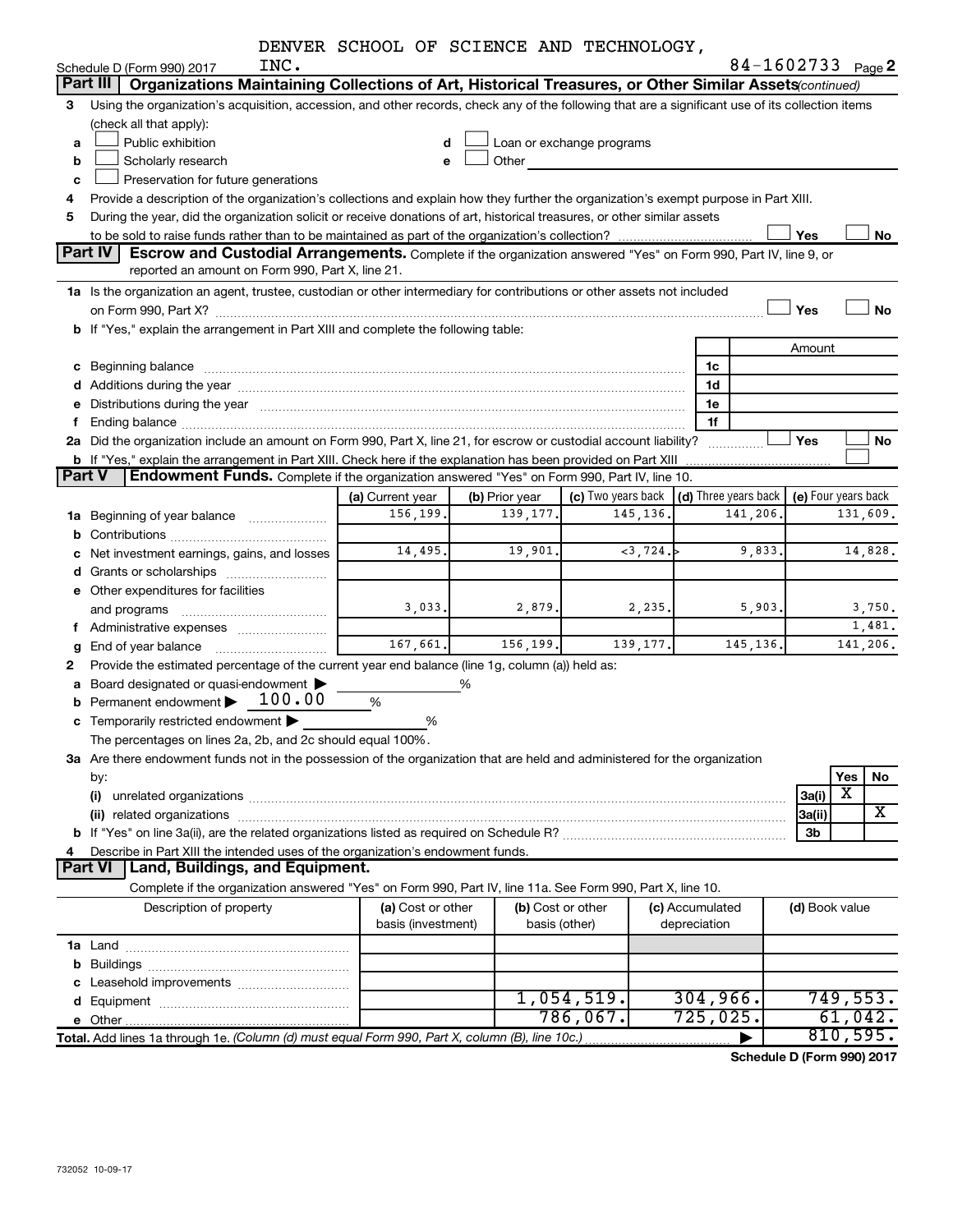| DENVER SCHOOL OF SCIENCE AND TECHNOLOGY, |  |
|------------------------------------------|--|
|------------------------------------------|--|

| INC.<br>Schedule D (Form 990) 2017                                                                                                                   |                 |                                                           | 84-1602733 $_{Page}$ 3 |
|------------------------------------------------------------------------------------------------------------------------------------------------------|-----------------|-----------------------------------------------------------|------------------------|
| Part VII Investments - Other Securities.                                                                                                             |                 |                                                           |                        |
| Complete if the organization answered "Yes" on Form 990, Part IV, line 11b. See Form 990, Part X, line 12.                                           |                 |                                                           |                        |
| (a) Description of security or category (including name of security)                                                                                 | (b) Book value  | (c) Method of valuation: Cost or end-of-year market value |                        |
|                                                                                                                                                      |                 |                                                           |                        |
|                                                                                                                                                      |                 |                                                           |                        |
| (3) Other                                                                                                                                            |                 |                                                           |                        |
| (A)                                                                                                                                                  |                 |                                                           |                        |
| (B)                                                                                                                                                  |                 |                                                           |                        |
| (C)                                                                                                                                                  |                 |                                                           |                        |
| (D)                                                                                                                                                  |                 |                                                           |                        |
|                                                                                                                                                      |                 |                                                           |                        |
| (E)                                                                                                                                                  |                 |                                                           |                        |
| (F)                                                                                                                                                  |                 |                                                           |                        |
| (G)                                                                                                                                                  |                 |                                                           |                        |
| (H)                                                                                                                                                  |                 |                                                           |                        |
| Total. (Col. (b) must equal Form 990, Part X, col. (B) line 12.) $\blacktriangleright$                                                               |                 |                                                           |                        |
| Part VIII Investments - Program Related.                                                                                                             |                 |                                                           |                        |
| Complete if the organization answered "Yes" on Form 990, Part IV, line 11c. See Form 990, Part X, line 13.                                           |                 |                                                           |                        |
| (a) Description of investment                                                                                                                        | (b) Book value  | (c) Method of valuation: Cost or end-of-year market value |                        |
| (1)                                                                                                                                                  |                 |                                                           |                        |
| (2)                                                                                                                                                  |                 |                                                           |                        |
| (3)                                                                                                                                                  |                 |                                                           |                        |
| (4)                                                                                                                                                  |                 |                                                           |                        |
| (5)                                                                                                                                                  |                 |                                                           |                        |
| (6)                                                                                                                                                  |                 |                                                           |                        |
| (7)                                                                                                                                                  |                 |                                                           |                        |
| (8)                                                                                                                                                  |                 |                                                           |                        |
| (9)                                                                                                                                                  |                 |                                                           |                        |
| Total. (Col. (b) must equal Form 990, Part X, col. (B) line 13.) $\blacktriangleright$                                                               |                 |                                                           |                        |
| <b>Other Assets.</b><br>Part IX                                                                                                                      |                 |                                                           |                        |
| Complete if the organization answered "Yes" on Form 990, Part IV, line 11d. See Form 990, Part X, line 15.                                           |                 |                                                           |                        |
|                                                                                                                                                      | (a) Description |                                                           | (b) Book value         |
| <b>ENDOWMENT</b><br>(1)                                                                                                                              |                 |                                                           | 167,661.               |
| PREPAID PENSION CERTIFICATES OF PARTICIPATION<br>(2)                                                                                                 |                 |                                                           | 6,073,928.             |
| <b>INFERFUND RECEIVABLE</b><br>(3)                                                                                                                   |                 |                                                           | 50,736.                |
| (4)                                                                                                                                                  |                 |                                                           |                        |
| (5)                                                                                                                                                  |                 |                                                           |                        |
| (6)                                                                                                                                                  |                 |                                                           |                        |
| (7)                                                                                                                                                  |                 |                                                           |                        |
|                                                                                                                                                      |                 |                                                           |                        |
| (8)                                                                                                                                                  |                 |                                                           |                        |
| (9)                                                                                                                                                  |                 |                                                           | 6, 292, 325.           |
| Total. (Column (b) must equal Form 990, Part X, col. (B) line 15.)<br><b>Other Liabilities.</b><br>Part X                                            |                 |                                                           |                        |
|                                                                                                                                                      |                 |                                                           |                        |
| Complete if the organization answered "Yes" on Form 990, Part IV, line 11e or 11f. See Form 990, Part X, line 25.<br>(a) Description of liability    |                 | (b) Book value                                            |                        |
| 1.                                                                                                                                                   |                 |                                                           |                        |
| Federal income taxes<br>(1)                                                                                                                          |                 |                                                           |                        |
| (2)                                                                                                                                                  |                 |                                                           |                        |
| (3)                                                                                                                                                  |                 |                                                           |                        |
| (4)                                                                                                                                                  |                 |                                                           |                        |
| (5)                                                                                                                                                  |                 |                                                           |                        |
| (6)                                                                                                                                                  |                 |                                                           |                        |
| (7)                                                                                                                                                  |                 |                                                           |                        |
| (8)                                                                                                                                                  |                 |                                                           |                        |
| (9)                                                                                                                                                  |                 |                                                           |                        |
| Total. (Column (b) must equal Form 990, Part X, col. (B) line 25.)                                                                                   |                 |                                                           |                        |
| 2. Liability for uncertain tax positions. In Part XIII, provide the text of the footnote to the organization's financial statements that reports the |                 |                                                           |                        |

organization's liability for uncertain tax positions under FIN 48 (ASC 740). Check here if the text of the footnote has been provided in Part XIII  $\boxed{\text{X}}$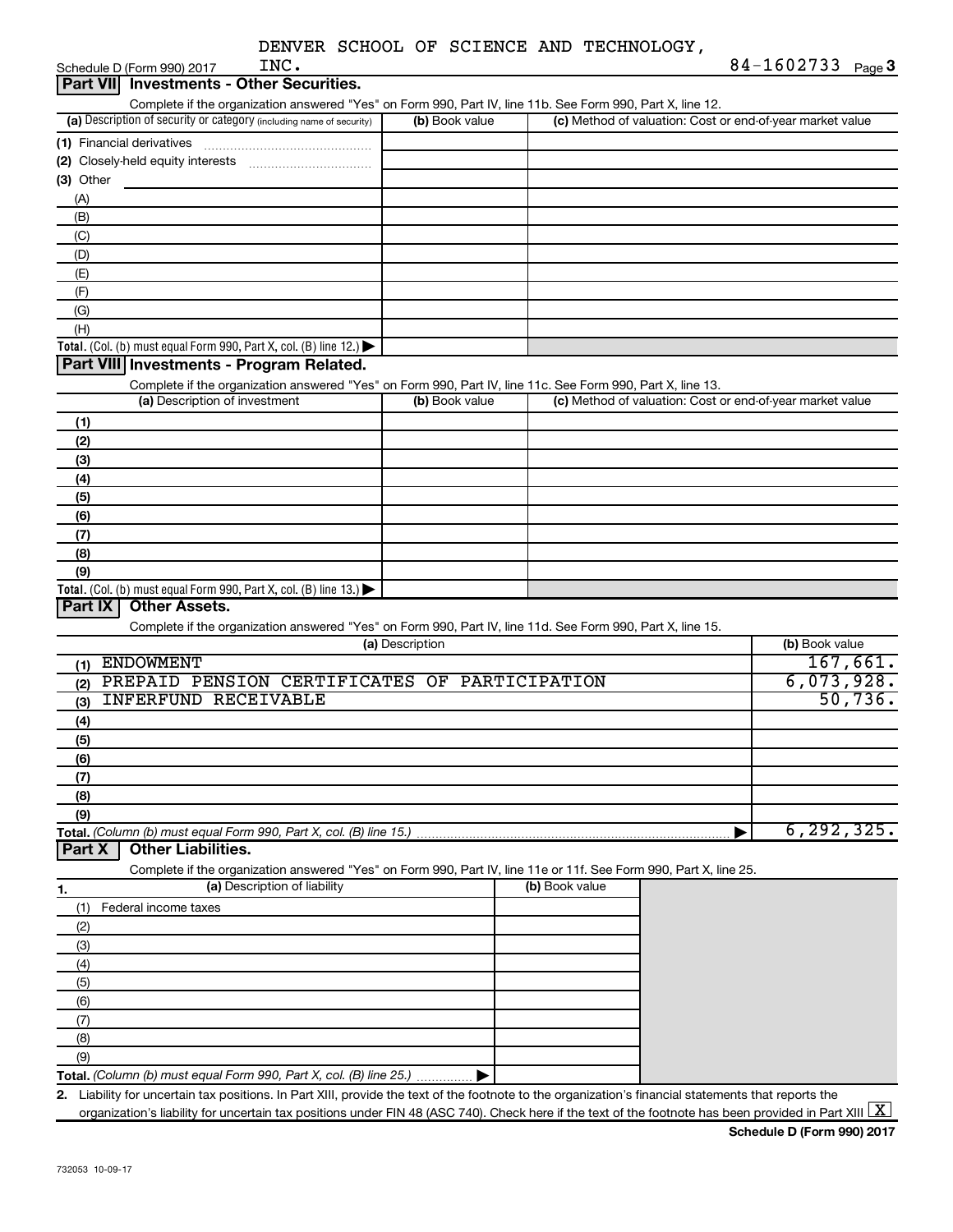|    | INC.<br>Schedule D (Form 990) 2017                                                                                                                                                                                                  |                | 84-1602733 $_{Page 4}$ |  |
|----|-------------------------------------------------------------------------------------------------------------------------------------------------------------------------------------------------------------------------------------|----------------|------------------------|--|
|    | Part XI   Reconciliation of Revenue per Audited Financial Statements With Revenue per Return.                                                                                                                                       |                |                        |  |
|    | Complete if the organization answered "Yes" on Form 990, Part IV, line 12a.                                                                                                                                                         |                |                        |  |
| 1. | Total revenue, gains, and other support per audited financial statements [111] [11] Total revenue, gains, and other support per audited financial statements                                                                        |                | $\mathbf 1$            |  |
| 2  | Amounts included on line 1 but not on Form 990, Part VIII, line 12:                                                                                                                                                                 |                |                        |  |
| a  |                                                                                                                                                                                                                                     | 2a             |                        |  |
| b  |                                                                                                                                                                                                                                     | 2 <sub>b</sub> |                        |  |
| C  |                                                                                                                                                                                                                                     | 2 <sub>c</sub> |                        |  |
| d  |                                                                                                                                                                                                                                     | 2d             |                        |  |
| e  | Add lines 2a through 2d <b>[10]</b> [20] <b>All and Primes 22</b> through 2d <b>[20] All and Primes 2</b> through 2d <b>[20] All and Primes 20 i</b>                                                                                |                | 2е                     |  |
| З  |                                                                                                                                                                                                                                     |                | 3                      |  |
| 4  | Amounts included on Form 990. Part VIII. line 12, but not on line 1:                                                                                                                                                                |                |                        |  |
| а  | Investment expenses not included on Form 990, Part VIII, line 7b [11, 111, 111, 111]                                                                                                                                                | 4a             |                        |  |
| b  |                                                                                                                                                                                                                                     | 4 <sub>b</sub> |                        |  |
| C. | Add lines 4a and 4b                                                                                                                                                                                                                 |                | 4c                     |  |
| 5  |                                                                                                                                                                                                                                     |                | 5                      |  |
|    | Part XII Reconciliation of Expenses per Audited Financial Statements With Expenses per Return.                                                                                                                                      |                |                        |  |
|    | Complete if the organization answered "Yes" on Form 990, Part IV, line 12a.                                                                                                                                                         |                |                        |  |
| 1. |                                                                                                                                                                                                                                     |                | $\mathbf{1}$           |  |
| 2  | Amounts included on line 1 but not on Form 990, Part IX, line 25:                                                                                                                                                                   |                |                        |  |
| a  |                                                                                                                                                                                                                                     | 2a             |                        |  |
| b  | Prior year adjustments www.communication.com/www.communication.com/www.com/                                                                                                                                                         | 2 <sub>b</sub> |                        |  |
| c  |                                                                                                                                                                                                                                     | 2 <sub>c</sub> |                        |  |
|    |                                                                                                                                                                                                                                     | 2d             |                        |  |
| e  | Add lines 2a through 2d <b>[10]</b> University of the state of the state of the state of the state of the state of the state of the state of the state of the state of the state of the state of the state of the state of the stat |                | <b>2e</b>              |  |
| 3  |                                                                                                                                                                                                                                     |                | 3                      |  |
| 4  | Amounts included on Form 990, Part IX, line 25, but not on line 1:                                                                                                                                                                  |                |                        |  |
| a  |                                                                                                                                                                                                                                     | 4a             |                        |  |
| b  |                                                                                                                                                                                                                                     | 4h             |                        |  |
|    | Add lines 4a and 4b                                                                                                                                                                                                                 |                | 4c                     |  |
| 5  |                                                                                                                                                                                                                                     |                | 5                      |  |
|    | <b>Part XIII</b> Supplemental Information.                                                                                                                                                                                          |                |                        |  |

Provide the descriptions required for Part II, lines 3, 5, and 9; Part III, lines 1a and 4; Part IV, lines 1b and 2b; Part V, line 4; Part X, line 2; Part XI, lines 2d and 4b; and Part XII, lines 2d and 4b. Also complete this part to provide any additional information.

PART V, LINE 4:

THE ENDOWMENT FUND IS TO BE USED TO SUPPORT THE DENVER SCHOOL OF SCIENCE

AND TECHNOLOGY'S 1:1 LAPTOP PROGRAM. INCOME FROM THE FUND WILL BE USED

FOR ANNUAL COMPUTER AND COMPUTER-RELATED EQUIPMENT PURCHASES TO SUSTAIN

"1:1" COMPUTING PROGRAMS FOR THE SCHOOLS.

PART X, LINE 2:

DSST, INC., IS EXEMPT FROM FEDERAL INCOME TAX UNDER SECTION 501(C)(3) OF

THE INTERNAL REVENUE CODE, QUALIFIES FOR THE CHARITABLE CONTRIBUTION

DEDUCTION UNDER SECTION 170(B)(1)(A)(VI), AND HAS BEEN CLASSIFIED AS AN

ORGANIZATION OTHER THAN A PRIVATE FOUNDATION UNDER SECTION 509(A)(1).

DSST, INC. IS ANNUALLY REQUIRED TO FILE A RETURN OF ORGANIZATION EXEMPT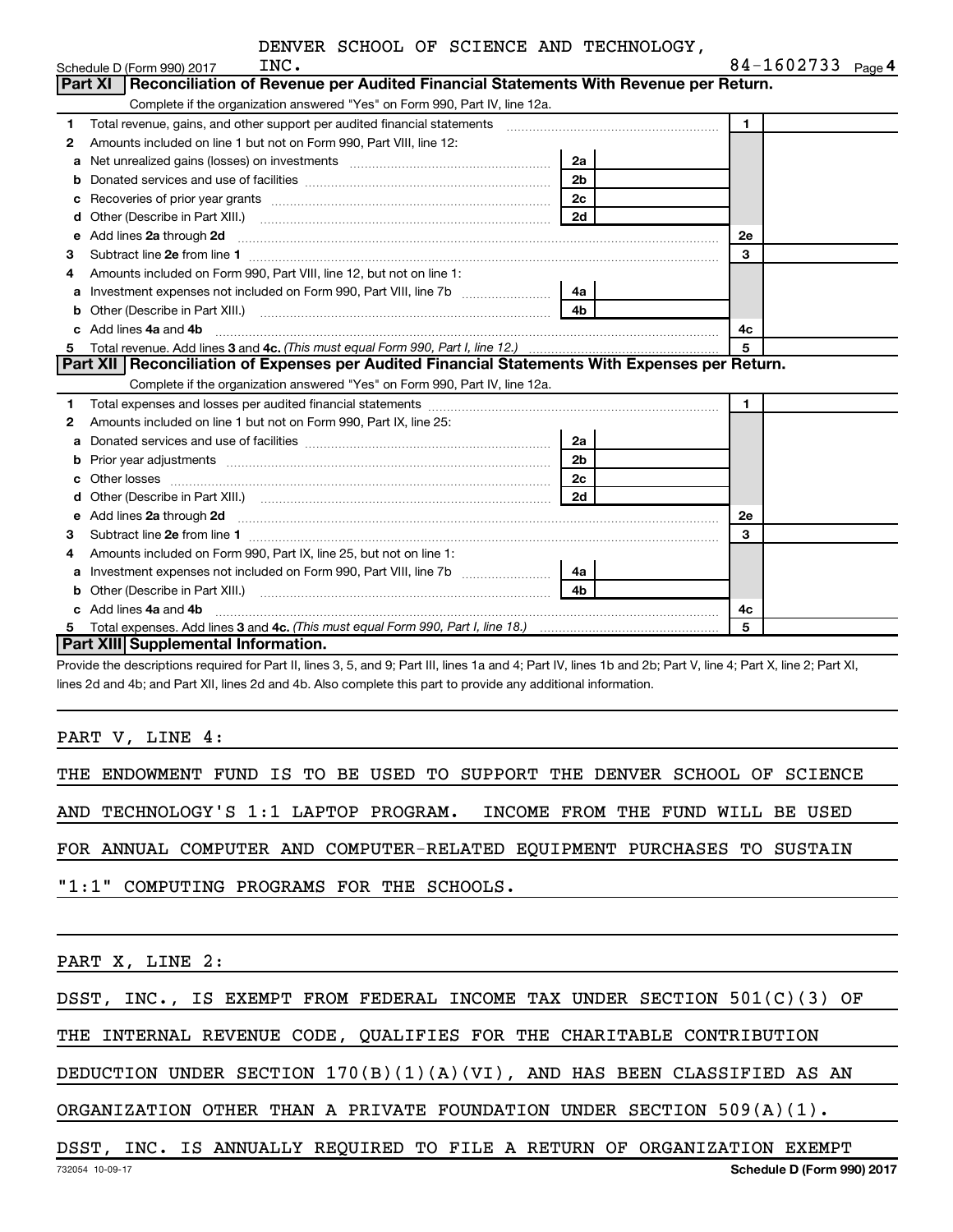| DENVER SCHOOL OF SCIENCE AND TECHNOLOGY,<br>84-1602733 Page 5<br>INC.<br>Schedule D (Form 990) 2017 |
|-----------------------------------------------------------------------------------------------------|
| <b>Part XIII Supplemental Information (continued)</b>                                               |
| FROM INCOME TAX (FORM 990) WITH THE IRS. IN ADDITION, DSST, INC. SUBJECT                            |
| TO INCOME TAX ON NET INCOME THAT IS DERIVED FROM BUSINESS ACTIVITIES THAT                           |
| ARE UNRELATED TO ITS EXEMPT PURPOSES. DSST, INC. HAS DETERMINED IT IS NOT                           |
| SUBJECT TO UNRELATED BUSINESS INCOME TAX AND HAS NOT FILED AN EXEMPT                                |
| ORGANIZATION BUSINESS INCOME TAX RETURN (FORM 990-T) WITH THE IRS.                                  |
|                                                                                                     |
|                                                                                                     |
|                                                                                                     |
|                                                                                                     |
|                                                                                                     |
|                                                                                                     |
|                                                                                                     |
|                                                                                                     |
|                                                                                                     |
|                                                                                                     |
|                                                                                                     |
|                                                                                                     |
|                                                                                                     |
|                                                                                                     |
|                                                                                                     |
|                                                                                                     |
|                                                                                                     |
|                                                                                                     |
|                                                                                                     |
|                                                                                                     |
|                                                                                                     |
|                                                                                                     |
|                                                                                                     |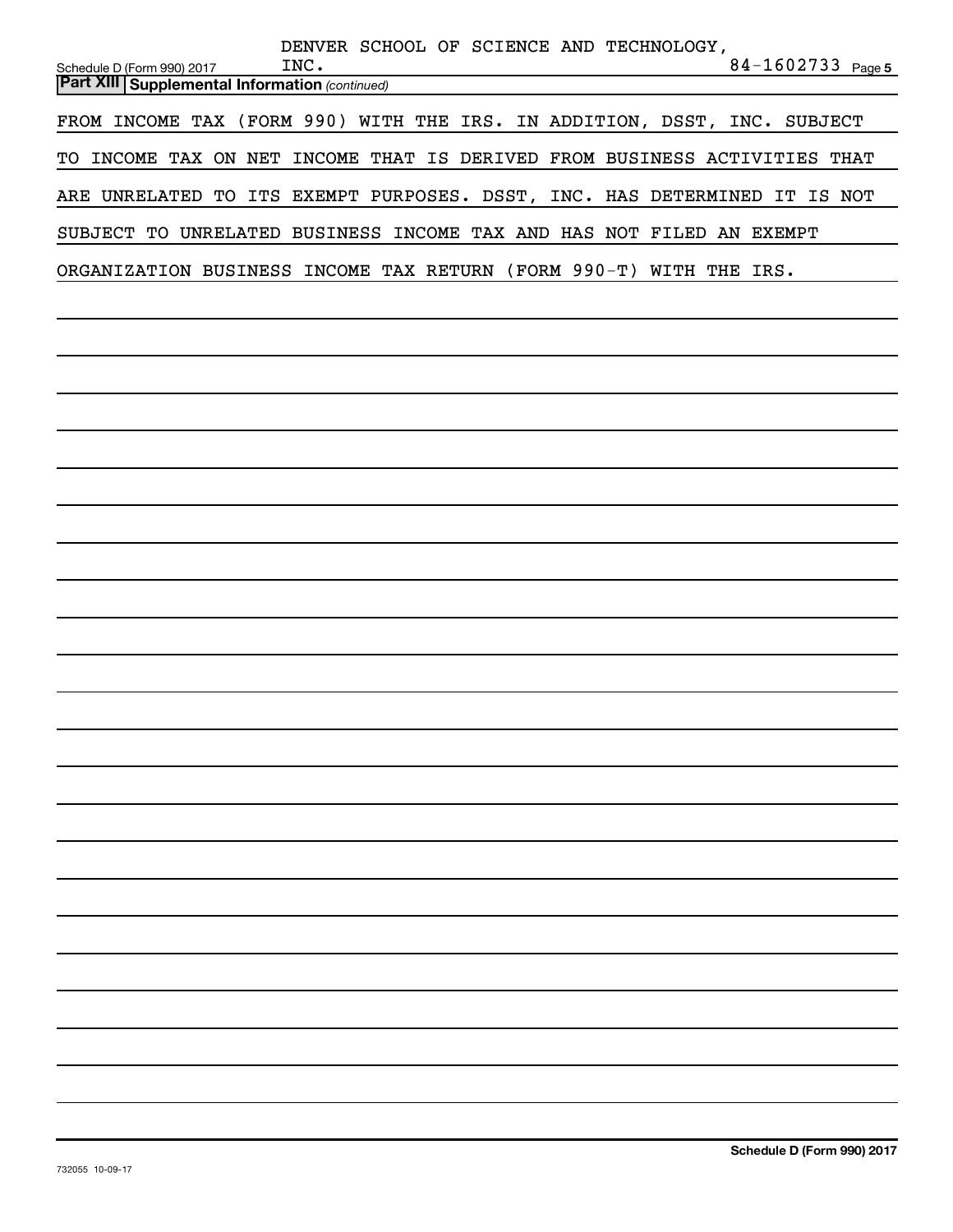| <b>SCHEDULE I</b><br>(Form 990)                                                        | <b>Grants and Other Assistance to Organizations,</b><br>Governments, and Individuals in the United States<br>Complete if the organization answered "Yes" on Form 990, Part IV, line 21 or 22. |           |                                          |                                                                              |                                         |                                                                |                                          |                 |                                                     |                         |  |
|----------------------------------------------------------------------------------------|-----------------------------------------------------------------------------------------------------------------------------------------------------------------------------------------------|-----------|------------------------------------------|------------------------------------------------------------------------------|-----------------------------------------|----------------------------------------------------------------|------------------------------------------|-----------------|-----------------------------------------------------|-------------------------|--|
| Department of the Treasury<br>Internal Revenue Service                                 |                                                                                                                                                                                               |           |                                          | Attach to Form 990.<br>Go to www.irs.gov/Form990 for the latest information. |                                         |                                                                |                                          |                 | <b>Open to Public</b><br>Inspection                 |                         |  |
| Name of the organization                                                               | INC.                                                                                                                                                                                          |           | DENVER SCHOOL OF SCIENCE AND TECHNOLOGY, |                                                                              |                                         |                                                                |                                          |                 | <b>Employer identification number</b><br>84-1602733 |                         |  |
| Part I                                                                                 | <b>General Information on Grants and Assistance</b>                                                                                                                                           |           |                                          |                                                                              |                                         |                                                                |                                          |                 |                                                     |                         |  |
| $\mathbf 1$                                                                            | Does the organization maintain records to substantiate the amount of the grants or assistance, the grantees' eligibility for the grants or assistance, and the selection                      |           |                                          |                                                                              |                                         |                                                                |                                          |                 |                                                     |                         |  |
| $\sqrt{X}$ Yes                                                                         |                                                                                                                                                                                               |           |                                          |                                                                              |                                         |                                                                |                                          |                 |                                                     |                         |  |
| $\mathbf{2}$<br>Part II                                                                | Describe in Part IV the organization's procedures for monitoring the use of grant funds in the United States.                                                                                 |           |                                          |                                                                              |                                         |                                                                |                                          |                 |                                                     |                         |  |
|                                                                                        | Grants and Other Assistance to Domestic Organizations and Domestic Governments. Complete if the organization answered "Yes" on Form 990, Part IV, line 21, for any                            |           |                                          |                                                                              |                                         |                                                                |                                          |                 |                                                     |                         |  |
|                                                                                        | recipient that received more than \$5,000. Part II can be duplicated if additional space is needed.<br><b>1 (a)</b> Name and address of organization<br>or government                         | $(b)$ EIN | (c) IRC section<br>(if applicable)       | (d) Amount of<br>cash grant                                                  | (e) Amount of<br>non-cash<br>assistance | (f) Method of<br>valuation (book,<br>FMV, appraisal,<br>other) | (g) Description of<br>noncash assistance |                 | (h) Purpose of grant<br>or assistance               |                         |  |
| DSST<br>2000 VALENTIA STREET<br>DENVER CO 80238                                        | - STAPELTON MIDDLE SCHOOL                                                                                                                                                                     |           | IRC 115                                  | 126,708.                                                                     | 0.                                      |                                                                |                                          | GENERAL SUPPORT |                                                     |                         |  |
| DSST - STAPELTON HIGH SCHOOL<br>2000 VALENTIA STREET<br>DENVER, CO 80238               |                                                                                                                                                                                               |           | IRC 115                                  | 141,003.                                                                     | $\mathbf 0$ .                           |                                                                |                                          | GENERAL SUPPORT |                                                     |                         |  |
| DSST - COLE MIDDLE SCHOOL<br>3240 HUMBOLDT STREET<br>DENVER CO 80205                   |                                                                                                                                                                                               |           | IRC 115                                  | 137,881.                                                                     | $\mathbf{0}$                            |                                                                |                                          | GENERAL SUPPORT |                                                     |                         |  |
| DSST - COLE HIGH SCHOOL<br>3240 HUMBOLDT STREET<br>DENVER, CO 80205                    |                                                                                                                                                                                               |           | IRC 115                                  | 715,780.                                                                     | $\mathbf{0}$                            |                                                                |                                          | GENERAL SUPPORT |                                                     |                         |  |
| DSST<br>SCHOOL - 4800 TELLURIDE STREET -<br>DENVER, CO 80249                           | - GREEN VALLEY RANCH MIDDLE                                                                                                                                                                   |           | IRC 115                                  | 237,101.                                                                     | $\mathbf{0}$                            |                                                                |                                          | GENERAL SUPPORT |                                                     |                         |  |
| DSST - GREEN VALLEY RANCH HIGH<br>SCHOOL - 4800 TELLURIDE STREET -<br>DENVER, CO 80249 |                                                                                                                                                                                               |           | IRC 115                                  | 459,661.                                                                     | 0.                                      |                                                                |                                          | GENERAL SUPPORT |                                                     |                         |  |
| 3                                                                                      | 2 Enter total number of section 501(c)(3) and government organizations listed in the line 1 table<br>Enter total number of other organizations listed in the line 1 table                     |           |                                          |                                                                              |                                         |                                                                |                                          |                 |                                                     | 13.<br>$\overline{0}$ . |  |
|                                                                                        |                                                                                                                                                                                               |           |                                          |                                                                              |                                         |                                                                |                                          |                 |                                                     |                         |  |

**For Paperwork Reduction Act Notice, see the Instructions for Form 990. Schedule I (Form 990) (2017)** LHA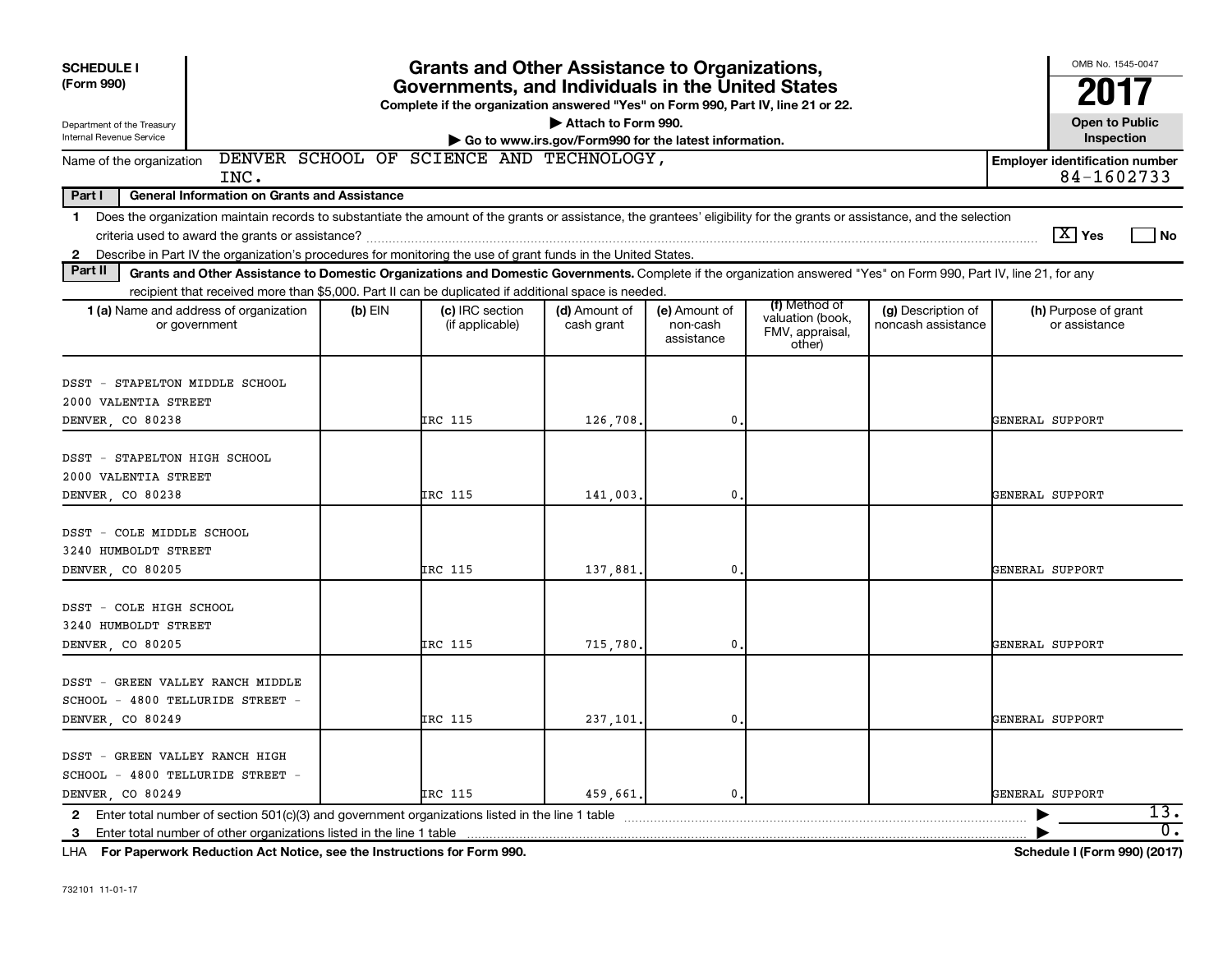| TNC .<br>Schedule I (Form 990) | $\sim$ $\sim$ $\sim$ $\sim$ $\sim$<br>84<br>OUZ.<br>ـ تـ تـ | Page |
|--------------------------------|-------------------------------------------------------------|------|
|--------------------------------|-------------------------------------------------------------|------|

| Part II                                                                                 | Continuation of Grants and Other Assistance to Governments and Organizations in the United States (Schedule I (Form 990), Part II.) |                                  |                             |                                         |                                                                |                                           |                                       |  |  |  |  |
|-----------------------------------------------------------------------------------------|-------------------------------------------------------------------------------------------------------------------------------------|----------------------------------|-----------------------------|-----------------------------------------|----------------------------------------------------------------|-------------------------------------------|---------------------------------------|--|--|--|--|
| (a) Name and address of<br>organization or government                                   | $(b)$ EIN                                                                                                                           | (c) IRC section<br>if applicable | (d) Amount of<br>cash grant | (e) Amount of<br>non-cash<br>assistance | (f) Method of<br>valuation<br>(book, FMV,<br>appraisal, other) | (g) Description of<br>non-cash assistance | (h) Purpose of grant<br>or assistance |  |  |  |  |
| DSST - COLLEGE VIEW MIDDLE SCHOOL<br>3001 S. FEDERAL BLVDS.<br>DENVER, CO 80236         |                                                                                                                                     | IRC 115                          | 217,993.                    | $\mathbf{0}$                            |                                                                |                                           | GENERAL SUPPORT                       |  |  |  |  |
| DSST - BYERS HIGH SCHOOL<br>200 S. UNIVERSITY BLVD.<br>DENVER, CO 80206                 |                                                                                                                                     | IRC 115                          | 89,054.                     | $\mathbf{0}$ .                          |                                                                |                                           | GENERAL SUPPORT                       |  |  |  |  |
| DSST - BYERS MIDDLE SCHOOL<br>200 S. UNIVERSITY BLVD.<br>DENVER, CO 80206               |                                                                                                                                     | IRC 115                          | 347,751.                    | 0                                       |                                                                |                                           | GENERAL SUPPORT                       |  |  |  |  |
| DSST - CONSERVATORY GREEN MIDDLE<br>SCHOOL - 8499 E. STOLL PLACE -<br>DENVER, CO 80238  |                                                                                                                                     | IRC 115                          | 143,074.                    | $\mathbf 0$ .                           |                                                                |                                           | GENERAL SUPPORT                       |  |  |  |  |
| DSST - HENRY MIDDLE SCHOOL<br>3005 SOUTH GOLDEN WAY<br>DENVER, CO 80227                 |                                                                                                                                     | IRC 115                          | 947,936.                    | $\mathbf{0}$                            |                                                                |                                           | GENERAL SUPPORT                       |  |  |  |  |
| DSST - COLLEGE VIEW HIGH SCHOOL<br>3111 W DARTMOUTH AVE.<br>DENVER, CO 80236            |                                                                                                                                     | IRC 115                          | 216,602.                    | $\mathbf{0}$                            |                                                                |                                           | GENERAL SUPPORT                       |  |  |  |  |
| DSST - CONSERVATORY GREEN HIGH<br>SCHOOL - 5590 CENTRAL PARK BLVD -<br>DENVER, CO 80239 |                                                                                                                                     | IRC 115                          | 47,179.                     | $\mathbf 0$ .                           |                                                                |                                           | GENERAL SUPPORT                       |  |  |  |  |
|                                                                                         |                                                                                                                                     |                                  |                             |                                         |                                                                |                                           |                                       |  |  |  |  |
|                                                                                         |                                                                                                                                     |                                  |                             |                                         |                                                                |                                           |                                       |  |  |  |  |

**Schedule I (Form 990)**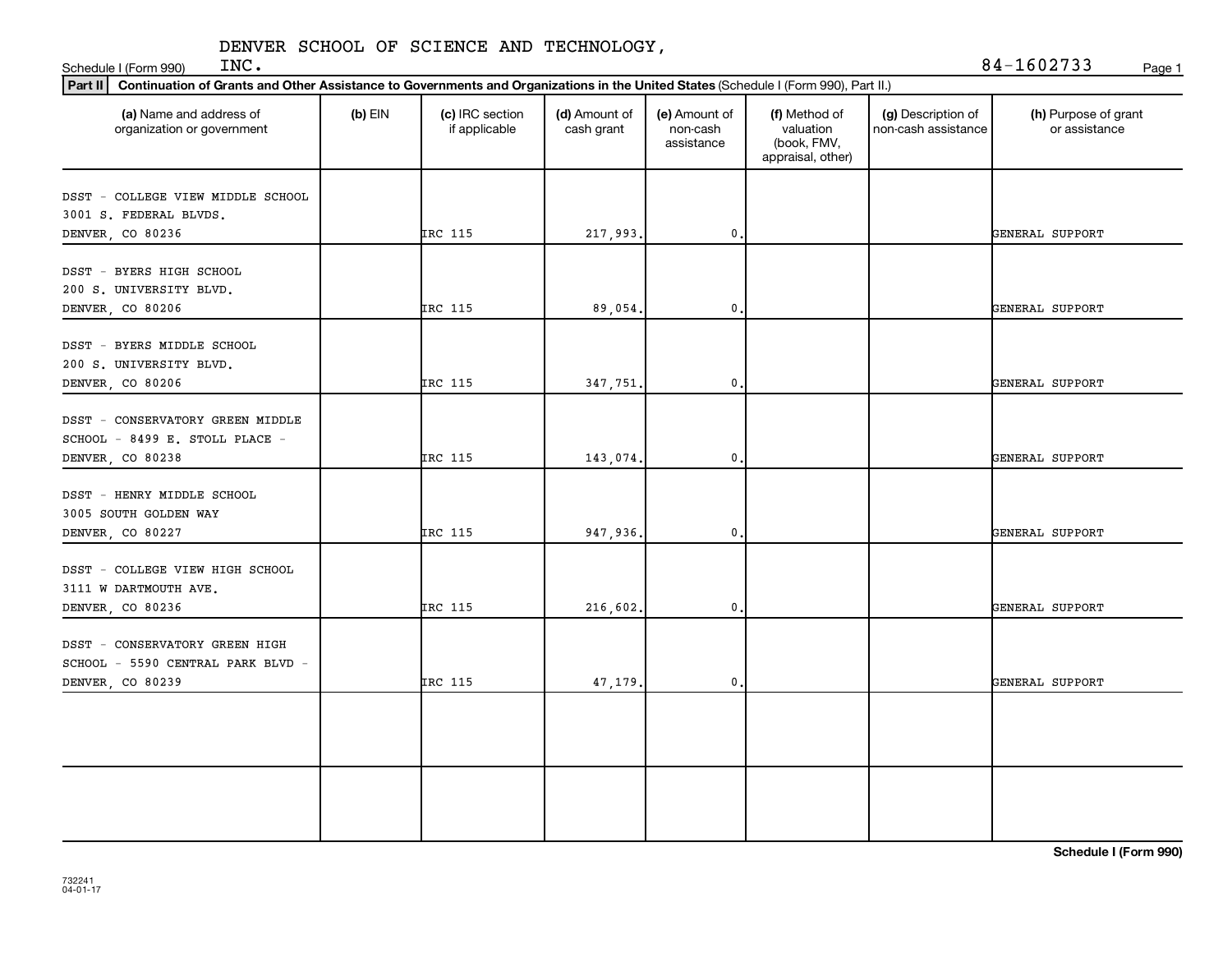#### Schedule I (Form 990) (2017)  $\text{INC.}$ DENVER SCHOOL OF SCIENCE AND TECHNOLOGY,

**2** INC. 84-1602733

Part III | Grants and Other Assistance to Domestic Individuals. Complete if the organization answered "Yes" on Form 990, Part IV, line 22. Part III can be duplicated if additional space is needed.

| (a) Type of grant or assistance | (b) Number of<br>recipients | (c) Amount of<br>cash grant | (d) Amount of non-<br>cash assistance | (e) Method of valuation<br>(book, FMV, appraisal, other) | (f) Description of noncash assistance |
|---------------------------------|-----------------------------|-----------------------------|---------------------------------------|----------------------------------------------------------|---------------------------------------|
|                                 |                             |                             |                                       |                                                          |                                       |
|                                 |                             |                             |                                       |                                                          |                                       |
|                                 |                             |                             |                                       |                                                          |                                       |
|                                 |                             |                             |                                       |                                                          |                                       |
|                                 |                             |                             |                                       |                                                          |                                       |
|                                 |                             |                             |                                       |                                                          |                                       |
|                                 |                             |                             |                                       |                                                          |                                       |
|                                 |                             |                             |                                       |                                                          |                                       |
|                                 |                             |                             |                                       |                                                          |                                       |
|                                 |                             |                             |                                       |                                                          |                                       |

Part IV | Supplemental Information. Provide the information required in Part I, line 2; Part III, column (b); and any other additional information.

PART I, LINE 2:

DSST, INC. DEVELOPS A SPENDING PLAN FOR EACH GRANT OR ASSISTANCE PROVIDED

TO THE SCHOOLS. A CODE IS ASSIGNED TO THE RESTRICTED GRANT OR ASSISTANCE,

WHICH DSST USES TO MONITOR THE EXPENDITURE OF THE FUNDS TO THE SCHOOLS.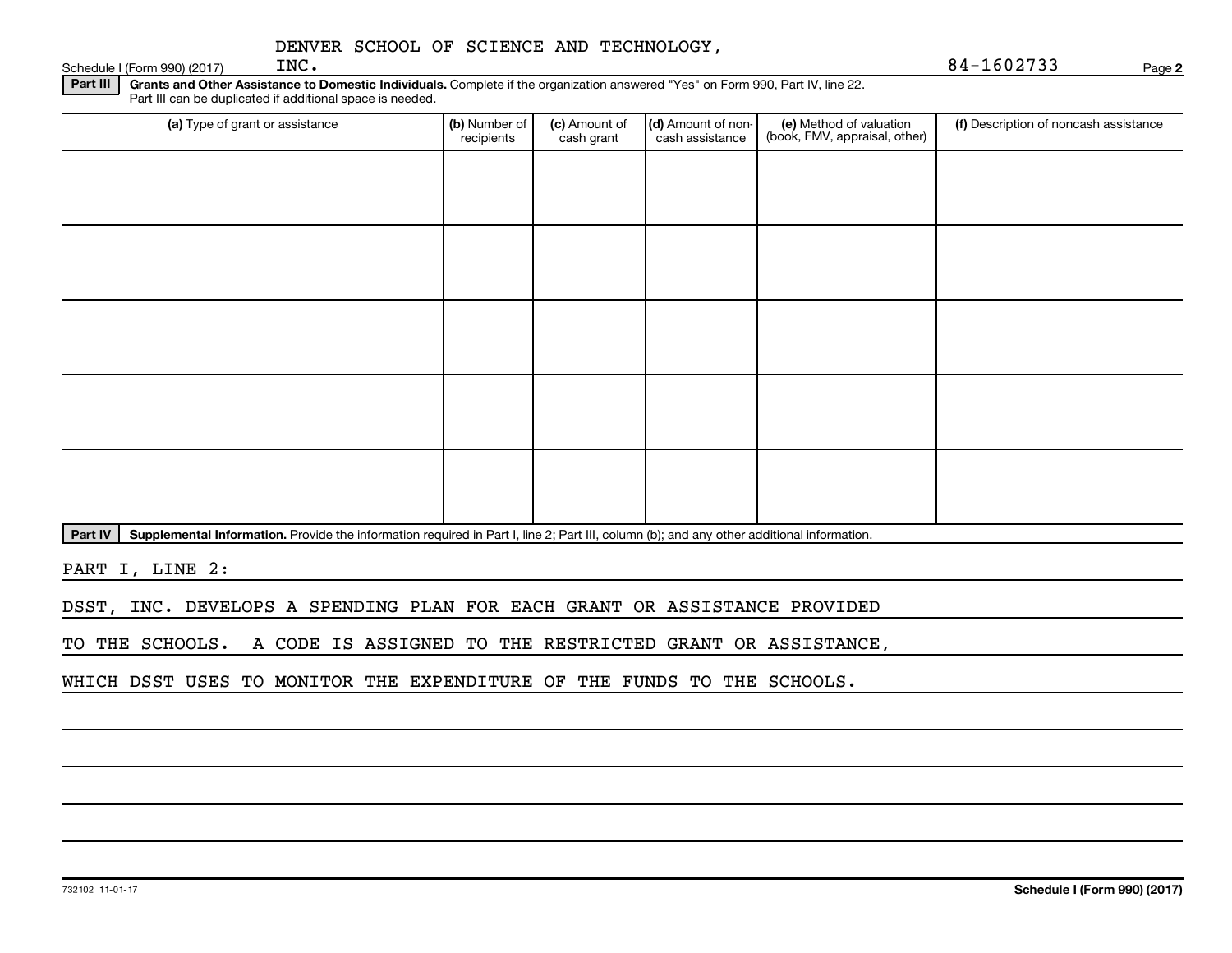|        | <b>Compensation Information</b><br><b>SCHEDULE J</b>                                                                                                                                                                                |                            |                       |                                       |                              |  |  |
|--------|-------------------------------------------------------------------------------------------------------------------------------------------------------------------------------------------------------------------------------------|----------------------------|-----------------------|---------------------------------------|------------------------------|--|--|
|        | (Form 990)<br>For certain Officers, Directors, Trustees, Key Employees, and Highest                                                                                                                                                 |                            |                       |                                       |                              |  |  |
|        | <b>Compensated Employees</b>                                                                                                                                                                                                        |                            |                       |                                       |                              |  |  |
|        | Complete if the organization answered "Yes" on Form 990, Part IV, line 23.<br>Attach to Form 990.                                                                                                                                   |                            | <b>Open to Public</b> |                                       |                              |  |  |
|        | Department of the Treasury<br>Internal Revenue Service<br>Go to www.irs.gov/Form990 for instructions and the latest information.                                                                                                    |                            | Inspection            |                                       |                              |  |  |
|        | DENVER SCHOOL OF SCIENCE AND TECHNOLOGY,<br>Name of the organization                                                                                                                                                                |                            |                       | <b>Employer identification number</b> |                              |  |  |
|        | INC.                                                                                                                                                                                                                                | 84-1602733                 |                       |                                       |                              |  |  |
| Part I | <b>Questions Regarding Compensation</b>                                                                                                                                                                                             |                            |                       |                                       |                              |  |  |
|        |                                                                                                                                                                                                                                     |                            |                       | Yes                                   | No                           |  |  |
| 1a     | Check the appropriate box(es) if the organization provided any of the following to or for a person listed on Form 990,                                                                                                              |                            |                       |                                       |                              |  |  |
|        | Part VII, Section A, line 1a. Complete Part III to provide any relevant information regarding these items.                                                                                                                          |                            |                       |                                       |                              |  |  |
|        | First-class or charter travel<br>Housing allowance or residence for personal use                                                                                                                                                    |                            |                       |                                       |                              |  |  |
|        | Travel for companions<br>Payments for business use of personal residence                                                                                                                                                            |                            |                       |                                       |                              |  |  |
|        | Tax indemnification and gross-up payments<br>Health or social club dues or initiation fees                                                                                                                                          |                            |                       |                                       |                              |  |  |
|        | Discretionary spending account<br>Personal services (such as, maid, chauffeur, chef)                                                                                                                                                |                            |                       |                                       |                              |  |  |
|        |                                                                                                                                                                                                                                     |                            |                       |                                       |                              |  |  |
|        | <b>b</b> If any of the boxes on line 1a are checked, did the organization follow a written policy regarding payment or                                                                                                              |                            |                       |                                       |                              |  |  |
|        | reimbursement or provision of all of the expenses described above? If "No," complete Part III to explain                                                                                                                            |                            | 1b                    |                                       |                              |  |  |
| 2      | Did the organization require substantiation prior to reimbursing or allowing expenses incurred by all directors,                                                                                                                    |                            |                       |                                       |                              |  |  |
|        |                                                                                                                                                                                                                                     |                            | $\mathbf{2}$          |                                       |                              |  |  |
|        |                                                                                                                                                                                                                                     |                            |                       |                                       |                              |  |  |
| 3      | Indicate which, if any, of the following the filing organization used to establish the compensation of the organization's                                                                                                           |                            |                       |                                       |                              |  |  |
|        | CEO/Executive Director. Check all that apply. Do not check any boxes for methods used by a related organization to                                                                                                                  |                            |                       |                                       |                              |  |  |
|        | establish compensation of the CEO/Executive Director, but explain in Part III.                                                                                                                                                      |                            |                       |                                       |                              |  |  |
|        | Compensation committee<br>Written employment contract                                                                                                                                                                               |                            |                       |                                       |                              |  |  |
|        | Compensation survey or study<br>Independent compensation consultant                                                                                                                                                                 |                            |                       |                                       |                              |  |  |
|        | $\mathbf{X}$ Approval by the board or compensation committee<br>Form 990 of other organizations                                                                                                                                     |                            |                       |                                       |                              |  |  |
|        |                                                                                                                                                                                                                                     |                            |                       |                                       |                              |  |  |
| 4      | During the year, did any person listed on Form 990, Part VII, Section A, line 1a, with respect to the filing                                                                                                                        |                            |                       |                                       |                              |  |  |
|        | organization or a related organization:                                                                                                                                                                                             |                            |                       |                                       |                              |  |  |
| а      | Receive a severance payment or change-of-control payment?                                                                                                                                                                           |                            | 4a                    |                                       | x<br>$\overline{\textbf{X}}$ |  |  |
| b      |                                                                                                                                                                                                                                     |                            | 4b<br>4c              |                                       | X                            |  |  |
|        | с                                                                                                                                                                                                                                   |                            |                       |                                       |                              |  |  |
|        | If "Yes" to any of lines 4a-c, list the persons and provide the applicable amounts for each item in Part III.                                                                                                                       |                            |                       |                                       |                              |  |  |
|        |                                                                                                                                                                                                                                     |                            |                       |                                       |                              |  |  |
|        | Only section 501(c)(3), 501(c)(4), and 501(c)(29) organizations must complete lines 5-9.                                                                                                                                            |                            |                       |                                       |                              |  |  |
|        | For persons listed on Form 990, Part VII, Section A, line 1a, did the organization pay or accrue any compensation                                                                                                                   |                            |                       |                                       |                              |  |  |
|        | contingent on the revenues of:                                                                                                                                                                                                      |                            | 5a                    |                                       | x                            |  |  |
|        | a The organization? <b>contracts</b> and contracts are contracted and contract and contract and contract and contract and contract and contract and contract and contract and contract and contract and contract and contract and c |                            | 5b                    |                                       | $\overline{\texttt{x}}$      |  |  |
|        | If "Yes" on line 5a or 5b, describe in Part III.                                                                                                                                                                                    |                            |                       |                                       |                              |  |  |
| 6.     | For persons listed on Form 990, Part VII, Section A, line 1a, did the organization pay or accrue any compensation                                                                                                                   |                            |                       |                                       |                              |  |  |
|        | contingent on the net earnings of:                                                                                                                                                                                                  |                            |                       |                                       |                              |  |  |
|        |                                                                                                                                                                                                                                     |                            | 6a                    |                                       | x                            |  |  |
|        |                                                                                                                                                                                                                                     |                            | 6b                    |                                       | $\overline{\texttt{x}}$      |  |  |
|        | If "Yes" on line 6a or 6b, describe in Part III.                                                                                                                                                                                    |                            |                       |                                       |                              |  |  |
|        | 7 For persons listed on Form 990, Part VII, Section A, line 1a, did the organization provide any nonfixed payments                                                                                                                  |                            |                       |                                       |                              |  |  |
|        |                                                                                                                                                                                                                                     |                            | $\overline{7}$        | X                                     |                              |  |  |
| 8      | Were any amounts reported on Form 990, Part VII, paid or accrued pursuant to a contract that was subject to the                                                                                                                     |                            |                       |                                       |                              |  |  |
|        |                                                                                                                                                                                                                                     |                            | 8                     |                                       | x                            |  |  |
| 9      | If "Yes" on line 8, did the organization also follow the rebuttable presumption procedure described in                                                                                                                              |                            |                       |                                       |                              |  |  |
|        |                                                                                                                                                                                                                                     |                            | 9                     |                                       |                              |  |  |
|        | LHA For Paperwork Reduction Act Notice, see the Instructions for Form 990.                                                                                                                                                          | Schedule J (Form 990) 2017 |                       |                                       |                              |  |  |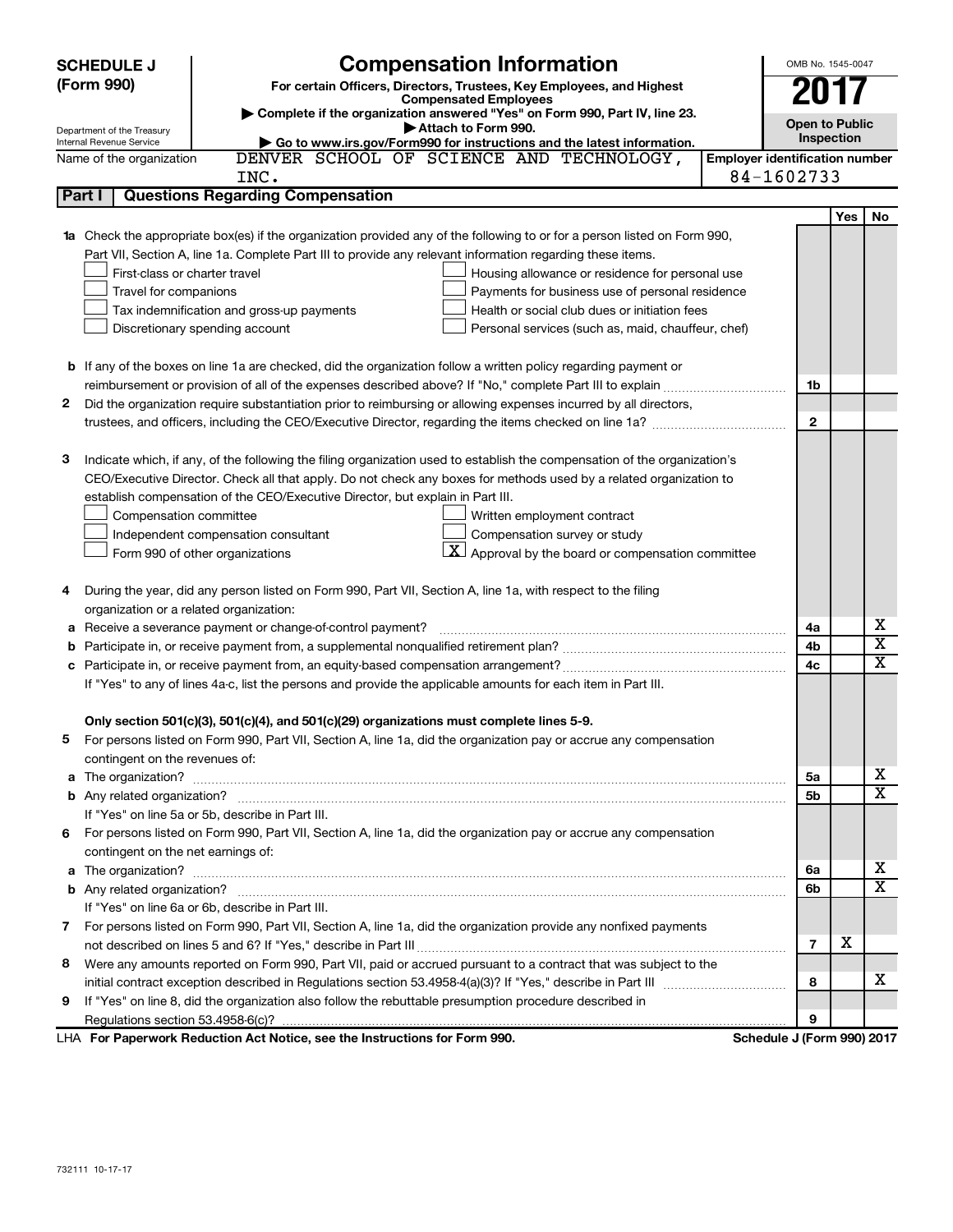Schedule J (Form 990) 2017  $\text{INC.}$ 

Part II | Officers, Directors, Trustees, Key Employees, and Highest Compensated Employees. Use duplicate copies if additional space is needed.

For each individual whose compensation must be reported on Schedule J, report compensation from the organization on row (i) and from related organizations, described in the instructions, on row (ii). Do not list any individuals that aren't listed on Form 990, Part VII.

Note: The sum of columns (B)(i)-(iii) for each listed individual must equal the total amount of Form 990, Part VII, Section A, line 1a, applicable column (D) and (E) amounts for that individual.

| (A) Name and Title       |              |                          | (B) Breakdown of W-2 and/or 1099-MISC compensation |                                           | (C) Retirement and             | (D) Nontaxable              | (E) Total of columns        | (F) Compensation                                           |  |
|--------------------------|--------------|--------------------------|----------------------------------------------------|-------------------------------------------|--------------------------------|-----------------------------|-----------------------------|------------------------------------------------------------|--|
|                          |              | (i) Base<br>compensation | (ii) Bonus &<br>incentive<br>compensation          | (iii) Other<br>reportable<br>compensation | other deferred<br>compensation | benefits                    | $(B)(i)-(D)$                | in column (B)<br>reported as deferred<br>on prior Form 990 |  |
| <b>BILL KURTZ</b><br>(1) | (i)          | 183, 162.                | 22,015.                                            | $\overline{\mathfrak{o}}$ .               | 9,105.                         | 17,835.                     | 232,117.                    | $\overline{0}$ .                                           |  |
| CHIEF EXECUTIVE OFFICER  | (ii)         | $\overline{0}$ .         | $\overline{0}$ .                                   | $\overline{0}$ .                          | $\overline{0}$ .               | $\overline{0}$ .            | σ.                          | $\overline{0}$ .                                           |  |
| CHRISTINE NELSON<br>(2)  | (i)          | 137,888.                 | 765.                                               | $\overline{0}$ .                          | 7,325.                         | 12, 113.                    | 158,091.                    | $\overline{0}$ .                                           |  |
| CHIEF OF STAFF           | (ii)         | $\overline{0}$ .         | $\overline{\mathfrak{o}}$ .                        | $\overline{0}$ .                          | $\overline{0}$ .               | $\overline{\mathfrak{o}}$ . | $\overline{\mathfrak{o}}$ . | $\overline{0}$ .                                           |  |
|                          | (i)          |                          |                                                    |                                           |                                |                             |                             |                                                            |  |
|                          | $\vert$ (ii) |                          |                                                    |                                           |                                |                             |                             |                                                            |  |
|                          | $(\sf{i})$   |                          |                                                    |                                           |                                |                             |                             |                                                            |  |
|                          | (ii)         |                          |                                                    |                                           |                                |                             |                             |                                                            |  |
|                          | $(\sf{i})$   |                          |                                                    |                                           |                                |                             |                             |                                                            |  |
|                          | $\vert$ (ii) |                          |                                                    |                                           |                                |                             |                             |                                                            |  |
|                          | $(\sf{i})$   |                          |                                                    |                                           |                                |                             |                             |                                                            |  |
|                          | $\vert$ (ii) |                          |                                                    |                                           |                                |                             |                             |                                                            |  |
|                          | $(\sf{i})$   |                          |                                                    |                                           |                                |                             |                             |                                                            |  |
|                          | (ii)         |                          |                                                    |                                           |                                |                             |                             |                                                            |  |
|                          | (i)          |                          |                                                    |                                           |                                |                             |                             |                                                            |  |
|                          | (ii)         |                          |                                                    |                                           |                                |                             |                             |                                                            |  |
|                          | (i)          |                          |                                                    |                                           |                                |                             |                             |                                                            |  |
|                          | (ii)         |                          |                                                    |                                           |                                |                             |                             |                                                            |  |
|                          | (i)          |                          |                                                    |                                           |                                |                             |                             |                                                            |  |
|                          | (ii)         |                          |                                                    |                                           |                                |                             |                             |                                                            |  |
|                          | (i)          |                          |                                                    |                                           |                                |                             |                             |                                                            |  |
|                          | (ii)         |                          |                                                    |                                           |                                |                             |                             |                                                            |  |
|                          | $(\sf{i})$   |                          |                                                    |                                           |                                |                             |                             |                                                            |  |
|                          | (ii)         |                          |                                                    |                                           |                                |                             |                             |                                                            |  |
|                          | $(\sf{i})$   |                          |                                                    |                                           |                                |                             |                             |                                                            |  |
|                          | (ii)         |                          |                                                    |                                           |                                |                             |                             |                                                            |  |
|                          | $(\sf{i})$   |                          |                                                    |                                           |                                |                             |                             |                                                            |  |
|                          | (ii)         |                          |                                                    |                                           |                                |                             |                             |                                                            |  |
|                          | $(\sf{i})$   |                          |                                                    |                                           |                                |                             |                             |                                                            |  |
|                          | (ii)         |                          |                                                    |                                           |                                |                             |                             |                                                            |  |
|                          | $(\sf{i})$   |                          |                                                    |                                           |                                |                             |                             |                                                            |  |
|                          | (ii)         |                          |                                                    |                                           |                                |                             |                             |                                                            |  |

**2**

INC. 84-1602733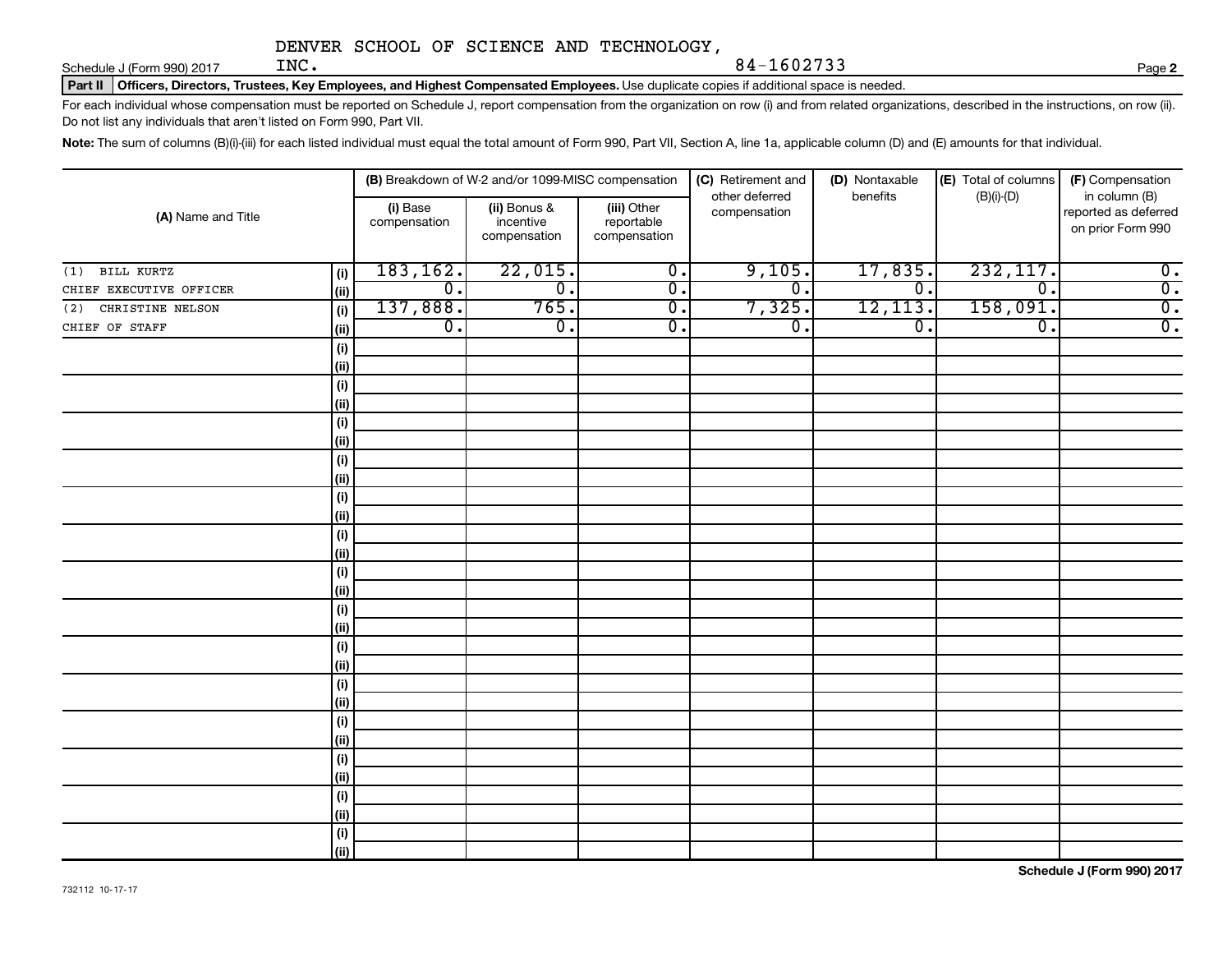Schedule J (Form 990) 2017  $INC$ .

#### **Part III Supplemental Information**

Provide the information, explanation, or descriptions required for Part I, lines 1a, 1b, 3, 4a, 4b, 4c, 5a, 5b, 6a, 6b, 7, and 8, and for Part II. Also complete this part for any additional information.

#### PART I, LINE 7:

THE ORGANIZATION ANNUALLY REVIEWS THE PERFORMANCES OF ITS EMPLOYEES TO

DETERMINE IF ADDITIONAL COMPENSATION IN THE FORM OF BONUSES WILL BE PAID.

DURING CALENDAR YEAR ENDING DECEMBER 31, 2017, THE ORGANIZATION AWARDED THE

CHIEF EXECUTIVE OFFICER, CHIEF OPERATING OFFICER, CHIEF OF STAFF, SCHOOL

DIRECTORS, AND THE DIRECTOR OF SCHOOLS A BONUS BASED ON REVIEW OF THEIR

PERFORMANCES AND SERVICES TO THE ORGANIZATION.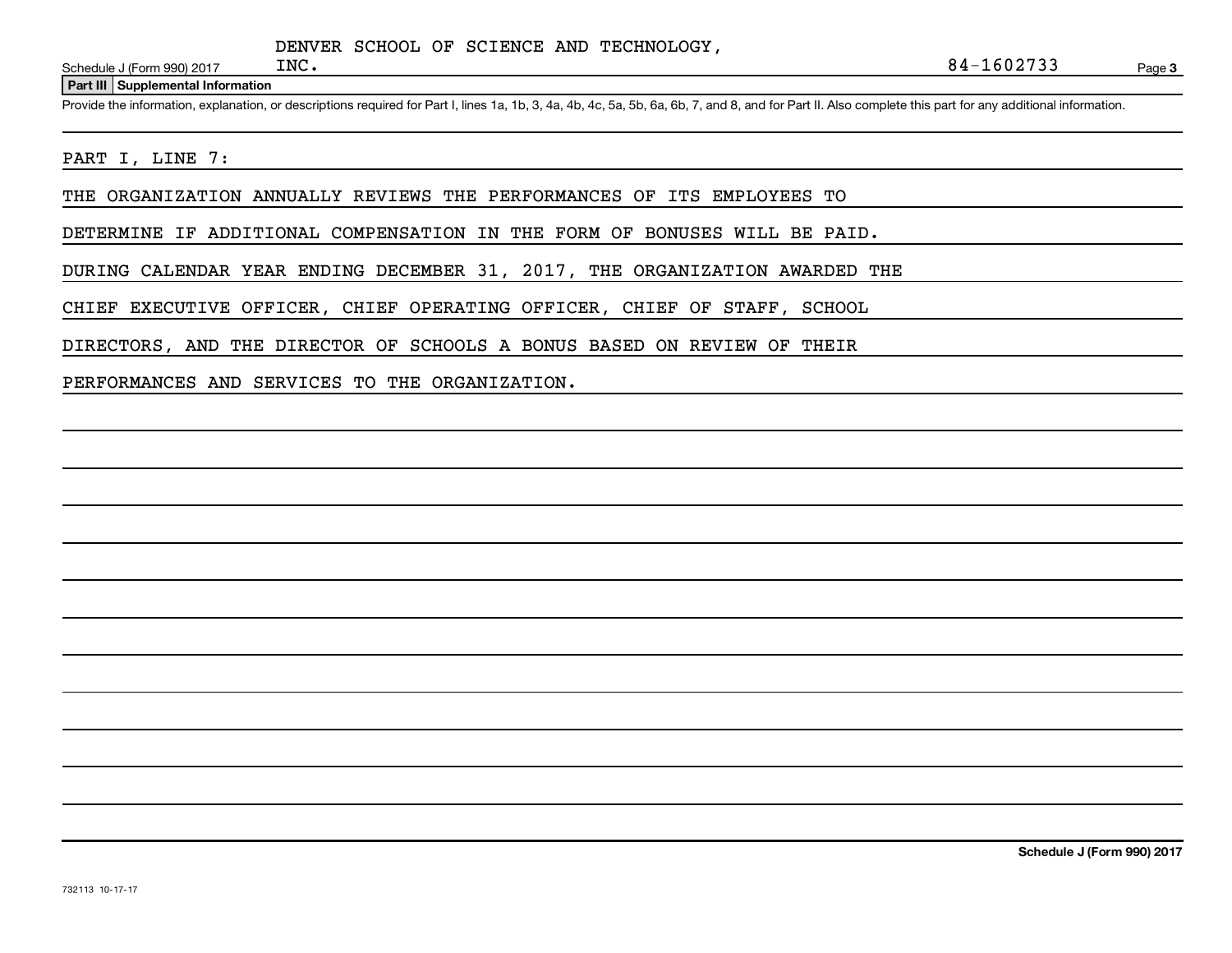**(Form 990 or 990-EZ)**

Department of the Treasury Internal Revenue Service Name of the organization

**Complete to provide information for responses to specific questions on Form 990 or 990-EZ or to provide any additional information. | Attach to Form 990 or 990-EZ. SCHEDULE O Supplemental Information to Form 990 or 990-EZ 2017**<br>(Form 990 or 990-EZ) Complete to provide information for responses to specific questions on

**| Go to www.irs.gov/Form990 for the latest information.**

DENVER SCHOOL OF SCIENCE AND TECHNOLOGY,



OMB No. 1545-0047

INC. 84-1602733

FORM 990, PART VI, SECTION B, LINE 11B:

THE FORM 990 IS REVIEWED BY THE EXECUTIVE OFFICERS BEFORE FILING.

FORM 990, PART VI, SECTION B, LINE 12C:

ALL BOARD MEMBERS ARE REQUIRED TO COMPLETE A CONFLICT OF INTEREST STATEMENT ANNUALLY. DETERMINATIONS OF CONFLICTS AND REVIEWS OF CONFLICTS ARE MADE BY THE ENTIRE BOARD OF DIRECTORS. IF A CONFLICT EXISTS, THE CONFLICTED PERSON(S) ARE NOT ELIGIBLE TO VOTE ON THE MATTER(S) RELATED TO THE

CONFLICT.

FORM 990, PART VI, SECTION B, LINE 15:

THE DSST BOARD OF DIRECTORS ANNUALLY DECIDES AND APPROVES ANY CHANGES IN PAY FOR THE CEO ALONG WITH ANY YEARLY BONUS FOR THE CEO. THIS BONUS AMOUNT CEILING FOR THE FOLLOWING FISCAL YEAR IS DECIDED AS WELL. FOR OTHER KEY EMPLOYEES, AN ANNUAL REVIEW PROCESS INVOLVING MULTIPLE PEERS AND SUBORDINATES IS CONDUCTED, RESULTING IN AN AGREED UPON ANNUAL RAISE. PER THE DSST BY-LAWS, SECTION 4.5 - "THE CEO WILL, DIRECTLY OR INDIRECTLY, SUPERVISE ALL OTHER STAFF MEMBERS EMPLOYED BY DSST PUBLIC SCHOOLS. HE OR SHE WILL BE ULTIMATELY RESPONSIBLE FOR SELECTING STAFF MEMBERS, CONDUCTING STAFF REVIEWS AND RECOMMENDING COMPENSATION LEVELS."

FORM 990, PART VI, SECTION C, LINE 19:

THE ORGANIZATION MAKES ITS GOVERNING DOCUMENTS, CONFLICT OF INTEREST

POLICY, AND FINANCIAL STATEMENTS AVAILABLE TO THE PUBLIC UPON REQUEST.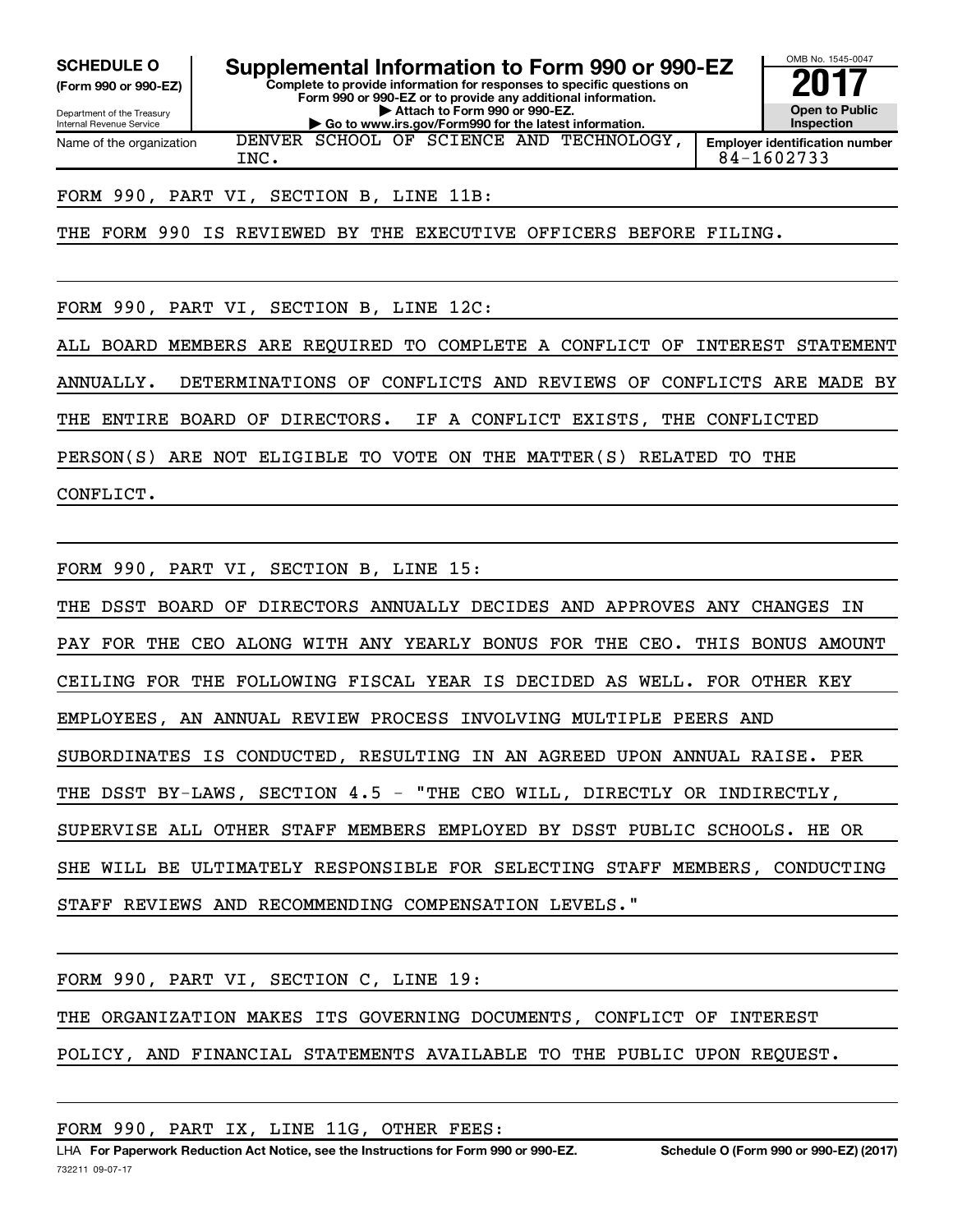| Schedule O (Form 990 or 990-EZ) (2017)<br>DENVER SCHOOL OF SCIENCE AND TECHNOLOGY,<br>Name of the organization<br>INC. | Page 2<br><b>Employer identification number</b><br>84-1602733 |
|------------------------------------------------------------------------------------------------------------------------|---------------------------------------------------------------|
| IT CONSULTING:                                                                                                         |                                                               |
| PROGRAM SERVICE EXPENSES                                                                                               | 636,021.                                                      |
| MANAGEMENT AND GENERAL EXPENSES                                                                                        | 302,927.                                                      |
| FUNDRAISING EXPENSES                                                                                                   | 31,040.                                                       |
| TOTAL EXPENSES                                                                                                         | 969,988.                                                      |
| OTHER PROFESSIONAL FEES:                                                                                               |                                                               |
| PROGRAM SERVICE EXPENSES                                                                                               | 620,644.                                                      |
| MANAGEMENT AND GENERAL EXPENSES                                                                                        | 295,603.                                                      |
| FUNDRAISING EXPENSES                                                                                                   | 30, 289.                                                      |
| TOTAL EXPENSES                                                                                                         | 946,536.                                                      |
| TOTAL OTHER FEES ON FORM 990, PART IX, LINE 11G, COL A                                                                 | 1,916,524.                                                    |
|                                                                                                                        |                                                               |
|                                                                                                                        |                                                               |
|                                                                                                                        |                                                               |
|                                                                                                                        |                                                               |
|                                                                                                                        |                                                               |
|                                                                                                                        |                                                               |
|                                                                                                                        |                                                               |
|                                                                                                                        |                                                               |
|                                                                                                                        |                                                               |
|                                                                                                                        |                                                               |